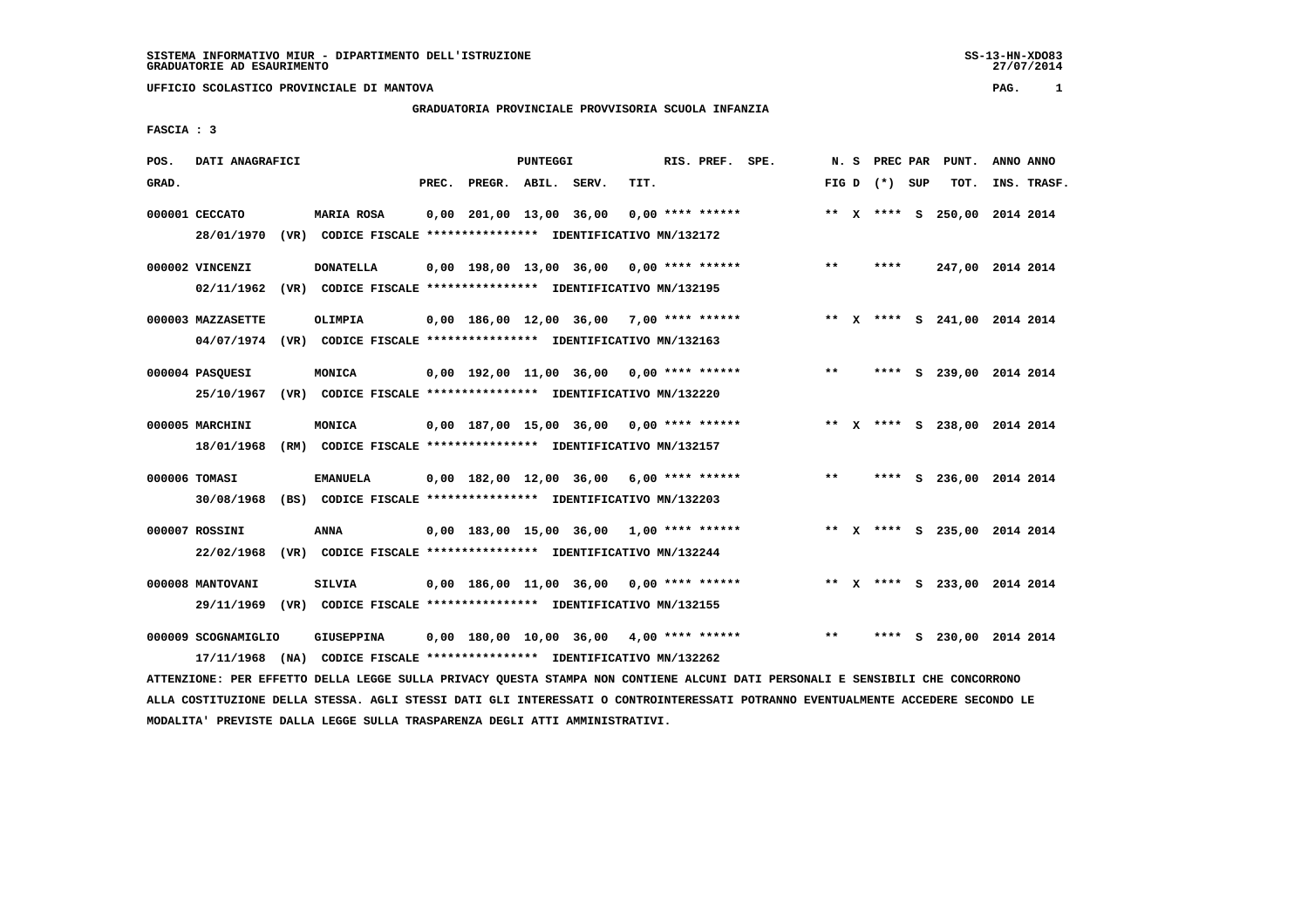# **GRADUATORIA PROVINCIALE PROVVISORIA SCUOLA INFANZIA**

 **FASCIA : 3**

| POS.         | DATI ANAGRAFICI                                                                           |                  |       |                         | <b>PUNTEGGI</b> |                                                                                                             |      | RIS. PREF. SPE.       | N.S          | <b>PREC PAR</b> | PUNT.                        | ANNO ANNO |             |
|--------------|-------------------------------------------------------------------------------------------|------------------|-------|-------------------------|-----------------|-------------------------------------------------------------------------------------------------------------|------|-----------------------|--------------|-----------------|------------------------------|-----------|-------------|
| GRAD.        |                                                                                           |                  | PREC. | PREGR. ABIL. SERV.      |                 |                                                                                                             | TIT. |                       |              | FIG D $(*)$ SUP | TOT.                         |           | INS. TRASF. |
| 000010 CONTI | 07/04/1973 (VR) CODICE FISCALE *************** IDENTIFICATIVO MN/132187                   | <b>SARA</b>      |       | 0,00 171,00 11,00 36,00 |                 |                                                                                                             |      | $9.00$ **** ****** AE | $\star\star$ |                 | **** S 227,00 2014 2014      |           |             |
|              | 000011 PIROZZI<br>26/03/1972                                                              | CAMILLA          |       |                         |                 | $0,00$ 174,00 11,00 36,00 4,00 **** ******<br>(NA) CODICE FISCALE **************** IDENTIFICATIVO MN/132345 |      |                       | $***$        |                 | **** S 225,00 2014 2014      |           |             |
|              | 000012 SAMBINELLI<br>19/10/1956                                                           | <b>DOSOLINA</b>  |       |                         |                 | $0.00$ 174.00 11.00 36.00 4.00 **** ******<br>(BS) CODICE FISCALE **************** IDENTIFICATIVO MN/132250 |      |                       | $* *$        |                 | **** S 225,00 2014 2014      |           |             |
| 000013 BERTI | 22/07/1973 (VR) CODICE FISCALE *************** IDENTIFICATIVO MN/132140                   | ALESSIA          |       |                         |                 | $0.00$ 174.00 14.00 36.00 0.00 **** ****** AE                                                               |      |                       | $* *$        |                 | **** S 224,00 2014 2014      |           |             |
|              | 000014 FEZZARDI<br>02/10/1959                                                             | <b>DONATELLA</b> |       |                         |                 | 0,00 176,00 12,00 36,00<br>(BS) CODICE FISCALE **************** IDENTIFICATIVO MN/132133                    |      | $0.00$ **** ******    | $**$         |                 | **** S 224,00 2014 2014      |           |             |
|              | 000015 PETRIN<br>05/12/1973 (VR) CODICE FISCALE *************** IDENTIFICATIVO MN/132225  | <b>SUSANNA</b>   |       |                         |                 | $0.00$ 174.00 13.00 36.00 0.00 **** ******                                                                  |      |                       | $* *$        |                 | **** S 223,00 2014 2014      |           |             |
|              | 000016 SOARDO<br>09/10/1973 (VR) CODICE FISCALE *************** IDENTIFICATIVO MN/132268  | <b>ELISA</b>     |       |                         |                 | 0,00 171,00 13,00 36,00 0,00 **** ****** E                                                                  |      |                       | $* *$        |                 | **** S 220,00 2014 2014      |           |             |
|              | 000017 FRATTON<br>11/05/1971 (VR) CODICE FISCALE *************** IDENTIFICATIVO MN/132056 | <b>MARIA</b>     |       |                         |                 | $0.00$ 167.00 11.00 36.00 4.00 **** ******                                                                  |      |                       |              |                 | ** X **** S 218,00 2014 2014 |           |             |
| 000018 ROSSI | 27/01/1973 (VR) CODICE FISCALE **************** IDENTIFICATIVO MN/132243                  | <b>GIORGIA</b>   |       |                         |                 | $0,00$ 165,00 14,00 30,00 9,00 **** ******                                                                  |      |                       |              |                 | ** X **** S 218,00 2014 2014 |           |             |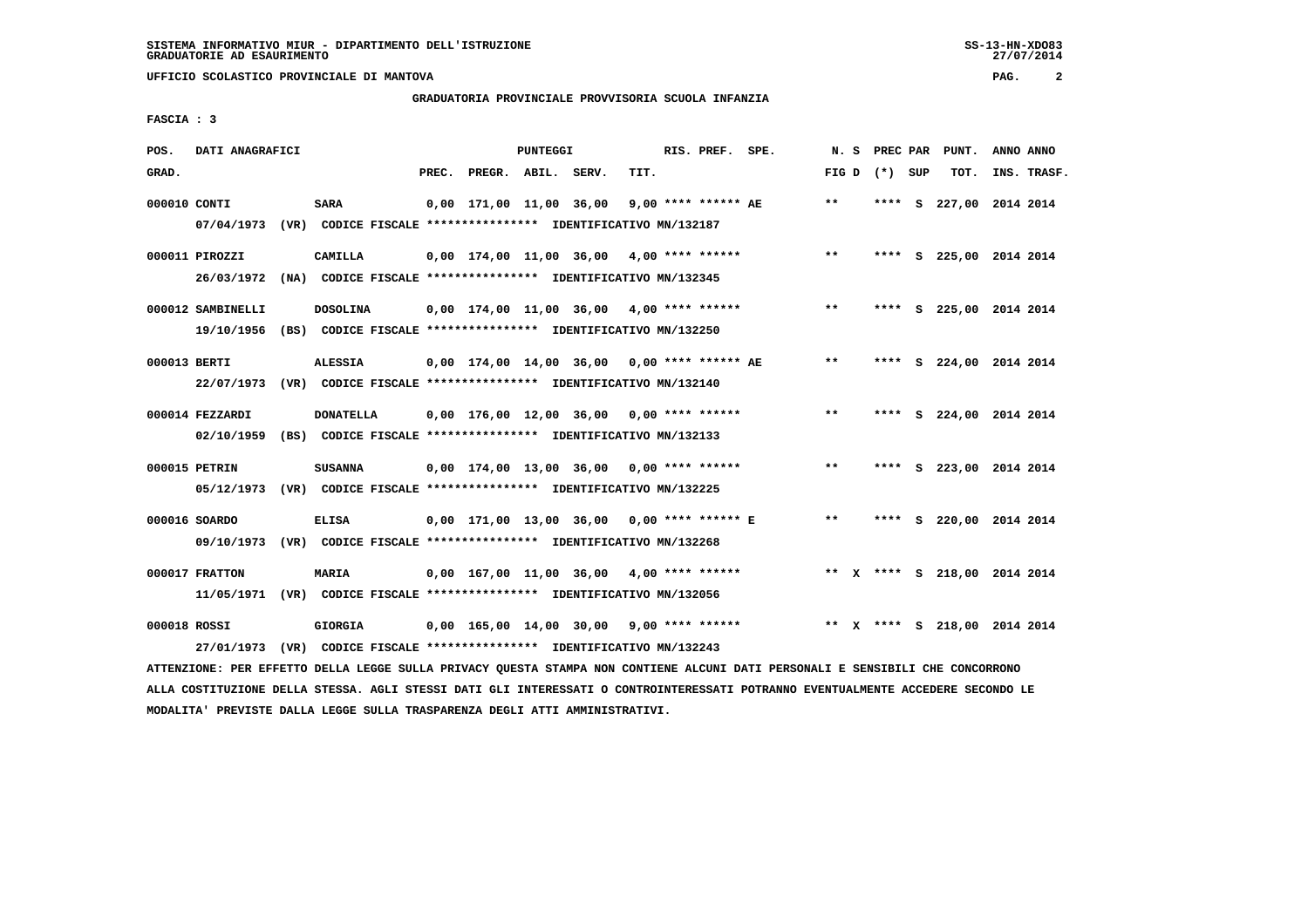# **GRADUATORIA PROVINCIALE PROVVISORIA SCUOLA INFANZIA**

 **FASCIA : 3**

| POS.        | DATI ANAGRAFICI                                                                              |                                                                              |       |                                            | PUNTEGGI |      | RIS. PREF. SPE.    |                                            |       |                 | N. S PREC PAR PUNT.          | ANNO ANNO |             |
|-------------|----------------------------------------------------------------------------------------------|------------------------------------------------------------------------------|-------|--------------------------------------------|----------|------|--------------------|--------------------------------------------|-------|-----------------|------------------------------|-----------|-------------|
| GRAD.       |                                                                                              |                                                                              | PREC. | PREGR. ABIL. SERV.                         |          | TIT. |                    |                                            |       | FIG D $(*)$ SUP | TOT.                         |           | INS. TRASF. |
|             | 000019 SARTORI<br>27/01/1973 (VR) CODICE FISCALE *************** IDENTIFICATIVO MN/132256    | LUISA                                                                        |       | 0,00 168,00 13,00 36,00                    |          |      | $0.00$ **** ****** |                                            | $***$ |                 | **** S 217,00 2014 2014      |           |             |
|             | 000020 SANSON<br>03/03/1974 (VI) CODICE FISCALE *************** IDENTIFICATIVO MN/132253     | <b>KATIA</b>                                                                 |       | $0,00$ 166,00 11,00 36,00 3,00 **** ****** |          |      |                    | ** X **** S 216,00 2014 2014               |       |                 |                              |           |             |
| 000021 TOSI | 14/08/1967 (BS) CODICE FISCALE **************** IDENTIFICATIVO MN/132200                     | <b>LORETTA</b>                                                               |       | $0,00$ 168,00 12,00 36,00 0,00 **** ****** |          |      |                    |                                            | $***$ |                 | **** S 216,00 2014 2014      |           |             |
|             | 000022 MARCHESINI<br>29/11/1978 (VR) CODICE FISCALE *************** IDENTIFICATIVO MN/132339 | <b>ELISA</b>                                                                 |       |                                            |          |      |                    | $0,00$ 165,00 11,00 36,00 3,00 **** ****** |       |                 | ** X **** S 215,00 2014 2014 |           |             |
|             | 000023 SANTOLO<br>12/01/1976 (BS) CODICE FISCALE **************** IDENTIFICATIVO MN/132254   | <b>AMELIANA</b>                                                              |       | 0,00 154,00 15,00 36,00 10,00 **** ******  |          |      |                    |                                            | $***$ |                 | **** S 215,00 2014 2014      |           |             |
|             | 000024 DEL BON<br>15/03/1967 (RE) CODICE FISCALE *************** IDENTIFICATIVO MN/132117    | <b>ROBERTA</b>                                                               |       | $0,00$ 163,00 10,00 36,00 4,00 **** ****** |          |      |                    |                                            |       |                 | ** X **** S 213,00 2014 2014 |           |             |
|             | 000025 ASTRELLI<br>13/10/1959                                                                | <b>ERICA</b><br>(BS) CODICE FISCALE *************** IDENTIFICATIVO MN/132126 |       | $0,00$ 156,00 14,00 36,00 6,00 **** ****** |          |      |                    |                                            |       |                 | ** X **** S 212,00 2014 2014 |           |             |
|             | 000026 CARLINI<br>30/03/1975 (VR) CODICE FISCALE *************** IDENTIFICATIVO MN/132338    | <b>RAFFAELLA</b>                                                             |       | $0.00$ 161.00 14.00 36.00 0.00 **** ****** |          |      |                    |                                            | $***$ |                 | **** S 211,00 2014 2014      |           |             |
|             | 000027 CHIZZONITI<br>30/04/1972 (RC) CODICE FISCALE *************** IDENTIFICATIVO MN/132302 | MARIA STELLA                                                                 |       | 0,00 156,00 14,00 36,00                    |          |      | $4,00$ **** ****** |                                            | **    | ****            | S 210,00 2014 2014           |           |             |

 **ATTENZIONE: PER EFFETTO DELLA LEGGE SULLA PRIVACY QUESTA STAMPA NON CONTIENE ALCUNI DATI PERSONALI E SENSIBILI CHE CONCORRONO ALLA COSTITUZIONE DELLA STESSA. AGLI STESSI DATI GLI INTERESSATI O CONTROINTERESSATI POTRANNO EVENTUALMENTE ACCEDERE SECONDO LE MODALITA' PREVISTE DALLA LEGGE SULLA TRASPARENZA DEGLI ATTI AMMINISTRATIVI.**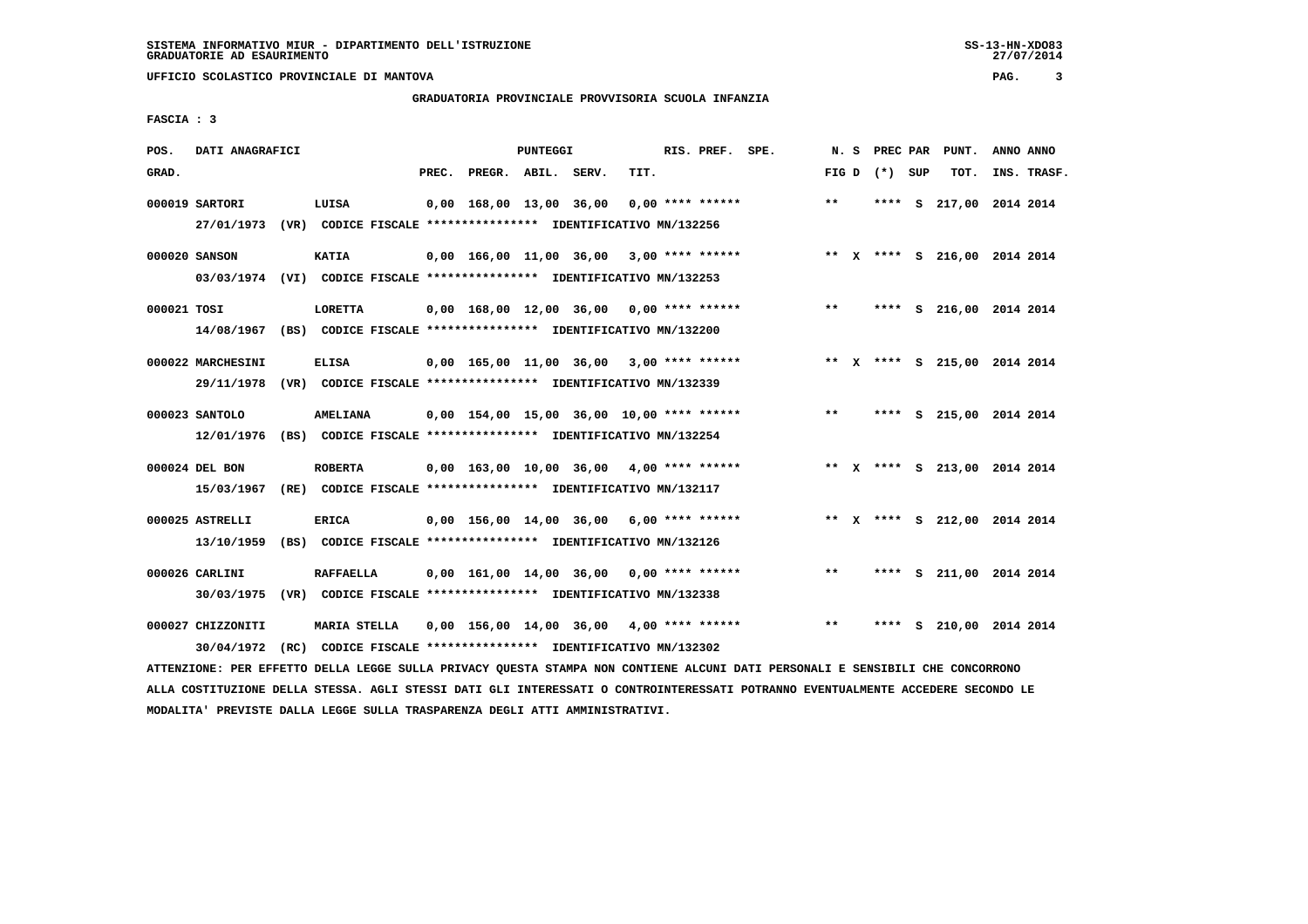# **GRADUATORIA PROVINCIALE PROVVISORIA SCUOLA INFANZIA**

27/07/2014

 **FASCIA : 3**

| POS.         | DATI ANAGRAFICI               |                                                                                                                               |                         | PUNTEGGI           |                                              | RIS. PREF. SPE.    |       | N. S PREC PAR   | PUNT. | ANNO ANNO                    |
|--------------|-------------------------------|-------------------------------------------------------------------------------------------------------------------------------|-------------------------|--------------------|----------------------------------------------|--------------------|-------|-----------------|-------|------------------------------|
| GRAD.        |                               | PREC.                                                                                                                         |                         | PREGR. ABIL. SERV. | TIT.                                         |                    |       | FIG D $(*)$ SUP | TOT.  | INS. TRASF.                  |
| 000028 MAGLI |                               | <b>MADDALENA</b><br>15/11/1975 (BS) CODICE FISCALE *************** IDENTIFICATIVO MN/132148                                   | 0,00 149,00 14,00 36,00 |                    |                                              | $9,00$ **** ****** |       |                 |       | ** X **** S 208,00 2014 2014 |
|              | 000029 COELATI RAMA           | <b>JESSICA</b><br>08/11/1975 (MN) CODICE FISCALE *************** IDENTIFICATIVO MN/132184                                     |                         |                    | $0,00$ 157,00 13,00 36,00 0,00 **** ******   |                    | $***$ |                 |       | **** S 206,00 2014 2014      |
|              | 000030 GUARIENTI              | VALENTINA<br>08/05/1971 (VR) CODICE FISCALE *************** IDENTIFICATIVO MN/132069                                          |                         |                    | $0.00$ 156.00 14.00 36.00 0.00 **** ******   |                    | $* *$ |                 |       | **** S 206,00 2014 2014      |
|              | 000031 MORETTI                | LAURA<br>03/04/1975 (BS) CODICE FISCALE *************** IDENTIFICATIVO MN/132174                                              |                         |                    | $0,00$ 155,00 12,00 36,00 3,00 **** ******   |                    | **    |                 |       | **** S 206,00 2014 2014      |
|              | 000032 CAVALLO                | MARCELLA<br>03/11/1972 (TA) CODICE FISCALE *************** IDENTIFICATIVO MN/132171                                           |                         |                    | $0,00$ 150,00 16,00 36,00 4,00 **** ****** F |                    | $***$ |                 |       | **** S 206,00 2014 2014      |
|              | 000033 RASOLO                 | <b>MARIKA</b><br>03/04/1975 (PD) CODICE FISCALE **************** IDENTIFICATIVO MN/132237                                     |                         |                    | $0,00$ 153,00 14,00 36,00 3,00 **** ******   |                    | $* *$ |                 |       | **** S 206,00 2014 2014      |
|              | 000034 XUMERLE                | SARA<br>04/11/1968 (VR) CODICE FISCALE *************** IDENTIFICATIVO MN/132348                                               |                         |                    | $0,00$ 156,00 13,00 36,00 0,00 **** ******   |                    | $***$ |                 |       | **** S 205,00 2014 2014      |
| 000035 BARIS |                               | MATILDE<br>03/08/1969 (FR) CODICE FISCALE *************** IDENTIFICATIVO MN/132129                                            |                         |                    | $0,00$ 148,00 11,00 36,00 9,00 **** ******   |                    |       |                 |       | ** X **** S 204,00 2014 2014 |
|              | 000036 MONTOLLI<br>28/03/1969 | <b>STEFANIA</b><br>(VR) CODICE FISCALE **************** IDENTIFICATIVO MN/132170                                              |                         |                    | 0,00 156,00 11,00 36,00 0,00 **** ******     |                    |       |                 |       | ** X **** S 203,00 2014 2014 |
|              |                               | ATTENZIONE: PER EFFETTO DELLA LEGGE SULLA PRIVACY QUESTA STAMPA NON CONTIENE ALCUNI DATI PERSONALI E SENSIBILI CHE CONCORRONO |                         |                    |                                              |                    |       |                 |       |                              |

 **ALLA COSTITUZIONE DELLA STESSA. AGLI STESSI DATI GLI INTERESSATI O CONTROINTERESSATI POTRANNO EVENTUALMENTE ACCEDERE SECONDO LE MODALITA' PREVISTE DALLA LEGGE SULLA TRASPARENZA DEGLI ATTI AMMINISTRATIVI.**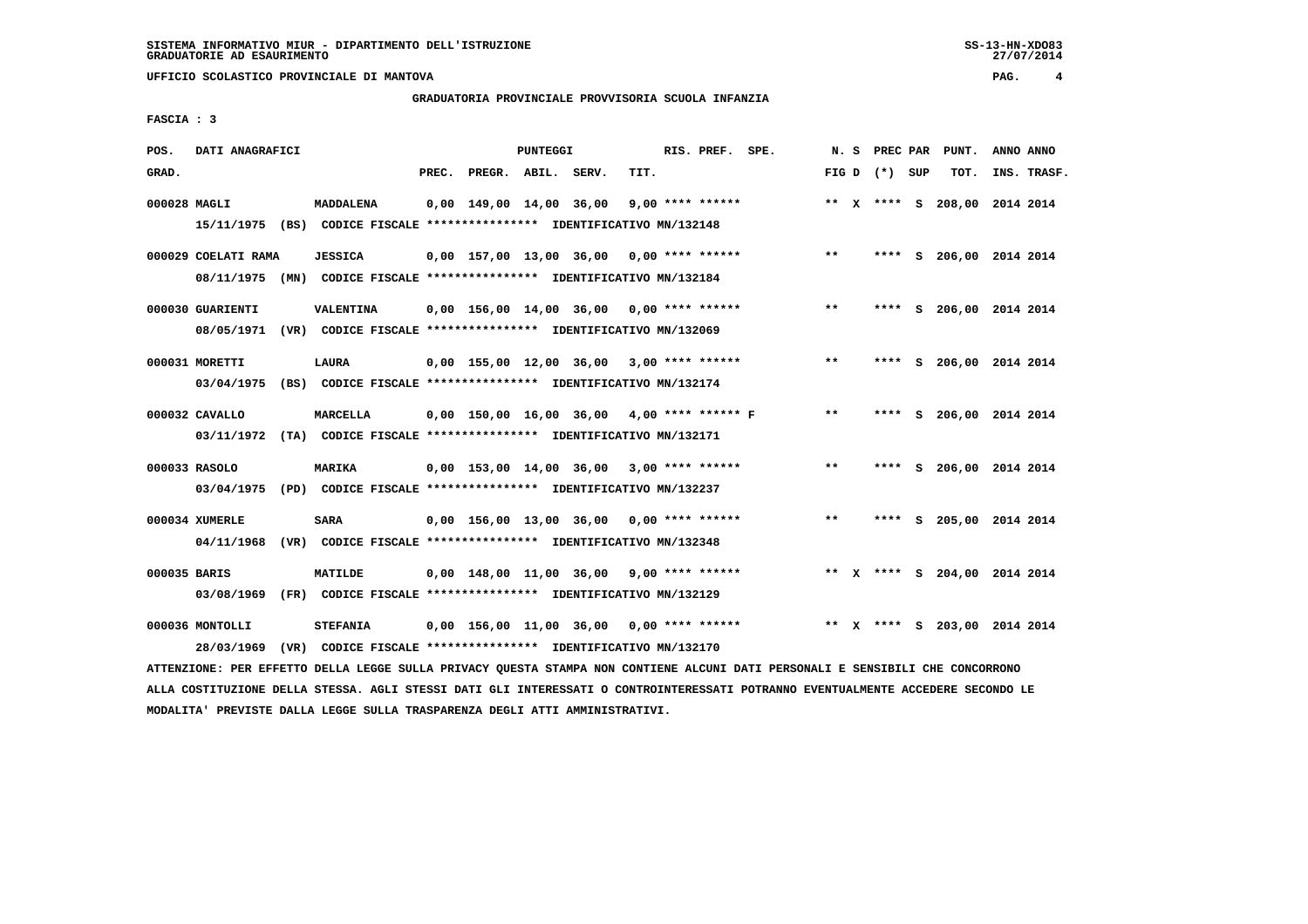# **GRADUATORIA PROVINCIALE PROVVISORIA SCUOLA INFANZIA**

 **FASCIA : 3**

| POS.        | DATI ANAGRAFICI   |                                                                         |       |                                             | PUNTEGGI |      | RIS. PREF. SPE.    | N. S  | PREC PAR        |    | PUNT.                        | ANNO ANNO |             |
|-------------|-------------------|-------------------------------------------------------------------------|-------|---------------------------------------------|----------|------|--------------------|-------|-----------------|----|------------------------------|-----------|-------------|
| GRAD.       |                   |                                                                         | PREC. | PREGR. ABIL. SERV.                          |          | TIT. |                    |       | FIG D $(*)$ SUP |    | TOT.                         |           | INS. TRASF. |
|             | 000037 SGOTTI     | <b>BARBARA</b>                                                          |       | 0,00 144,00 17,00 36,00                     |          |      | $3,00$ **** ****** | $***$ |                 |    | **** S 200,00 2014 2014      |           |             |
|             | 10/10/1974        | (BS) CODICE FISCALE **************** IDENTIFICATIVO MN/132264           |       |                                             |          |      |                    |       |                 |    |                              |           |             |
| 000038 TOSI |                   | <b>MARIA MONICA</b>                                                     |       | 0,00 150,00 10,00 36,00                     |          |      | 3,00 **** ******   |       |                 |    | ** X **** S 199,00 2014 2014 |           |             |
|             | 12/09/1963        | (VR) CODICE FISCALE **************** IDENTIFICATIVO MN/132199           |       |                                             |          |      |                    |       |                 |    |                              |           |             |
|             | 000039 MONTRESOR  | <b>ERICA</b>                                                            |       | 0,00 152,00 12,00 30,00                     |          |      | $3.00$ **** ****** |       |                 |    | ** X **** S 197,00 2014 2014 |           |             |
|             | 20/08/1978        | (VR) CODICE FISCALE **************** IDENTIFICATIVO MN/132173           |       |                                             |          |      |                    |       |                 |    |                              |           |             |
|             | 000040 NOVARINI   | CINZIA                                                                  |       | 0,00 150,00 12,00 34,00                     |          |      | $0.00$ **** ****** | $***$ |                 |    | **** S 196,00 2014 2014      |           |             |
|             | 13/06/1973        | (VR) CODICE FISCALE **************** IDENTIFICATIVO MN/132180           |       |                                             |          |      |                    |       |                 |    |                              |           |             |
|             | 000041 CHIANTELLA | ANNA MARIA                                                              |       | 0,00 136,00 15,00 36,00                     |          |      | $9.00$ **** ****** | $* *$ | ****            |    | S 196,00 2014 2014           |           |             |
|             | 19/05/1961        | (RC) CODICE FISCALE **************** IDENTIFICATIVO MN/132177           |       |                                             |          |      |                    |       |                 |    |                              |           |             |
|             | 000042 FARINA     | <b>FEDERICA</b>                                                         |       | $0,00$ 144,00 15,00 36,00 0,00 **** ******  |          |      |                    |       | ** $X$ ****     |    | 195,00 2014 2014             |           |             |
|             | 03/08/1979        | (MN) CODICE FISCALE **************** IDENTIFICATIVO MN/132127           |       |                                             |          |      |                    |       |                 |    |                              |           |             |
|             | 000043 BISSOLI    | <b>ELISA</b>                                                            |       | $0,00$ 138,00 17,00 36,00 0,00 **** ******  |          |      |                    | $***$ |                 |    | **** S 191,00 2014 2014      |           |             |
|             |                   | 05/09/1974 (VR) CODICE FISCALE *************** IDENTIFICATIVO MN/132141 |       |                                             |          |      |                    |       |                 |    |                              |           |             |
|             | 000044 TOMASONI   | <b>MICHELA</b>                                                          |       | 0,00 138,00 16,00 36,00                     |          |      | $0.00$ **** ****** | $* *$ | ****            |    | 190,00 2014 2014             |           |             |
|             | 10/01/1978        | (BS) CODICE FISCALE **************** IDENTIFICATIVO MN/132201           |       |                                             |          |      |                    |       |                 |    |                              |           |             |
|             | 000045 VASSALLO   | <b>MARIA VALERIA</b>                                                    |       | $0,00$ 129,00 16,00 34,00 10,00 **** ****** |          |      |                    | $***$ | ****            | S. | 189,00 2014 2014             |           |             |
|             | 28/04/1976        | (PA) CODICE FISCALE **************** IDENTIFICATIVO MN/132197           |       |                                             |          |      |                    |       |                 |    |                              |           |             |

 **ATTENZIONE: PER EFFETTO DELLA LEGGE SULLA PRIVACY QUESTA STAMPA NON CONTIENE ALCUNI DATI PERSONALI E SENSIBILI CHE CONCORRONO ALLA COSTITUZIONE DELLA STESSA. AGLI STESSI DATI GLI INTERESSATI O CONTROINTERESSATI POTRANNO EVENTUALMENTE ACCEDERE SECONDO LE MODALITA' PREVISTE DALLA LEGGE SULLA TRASPARENZA DEGLI ATTI AMMINISTRATIVI.**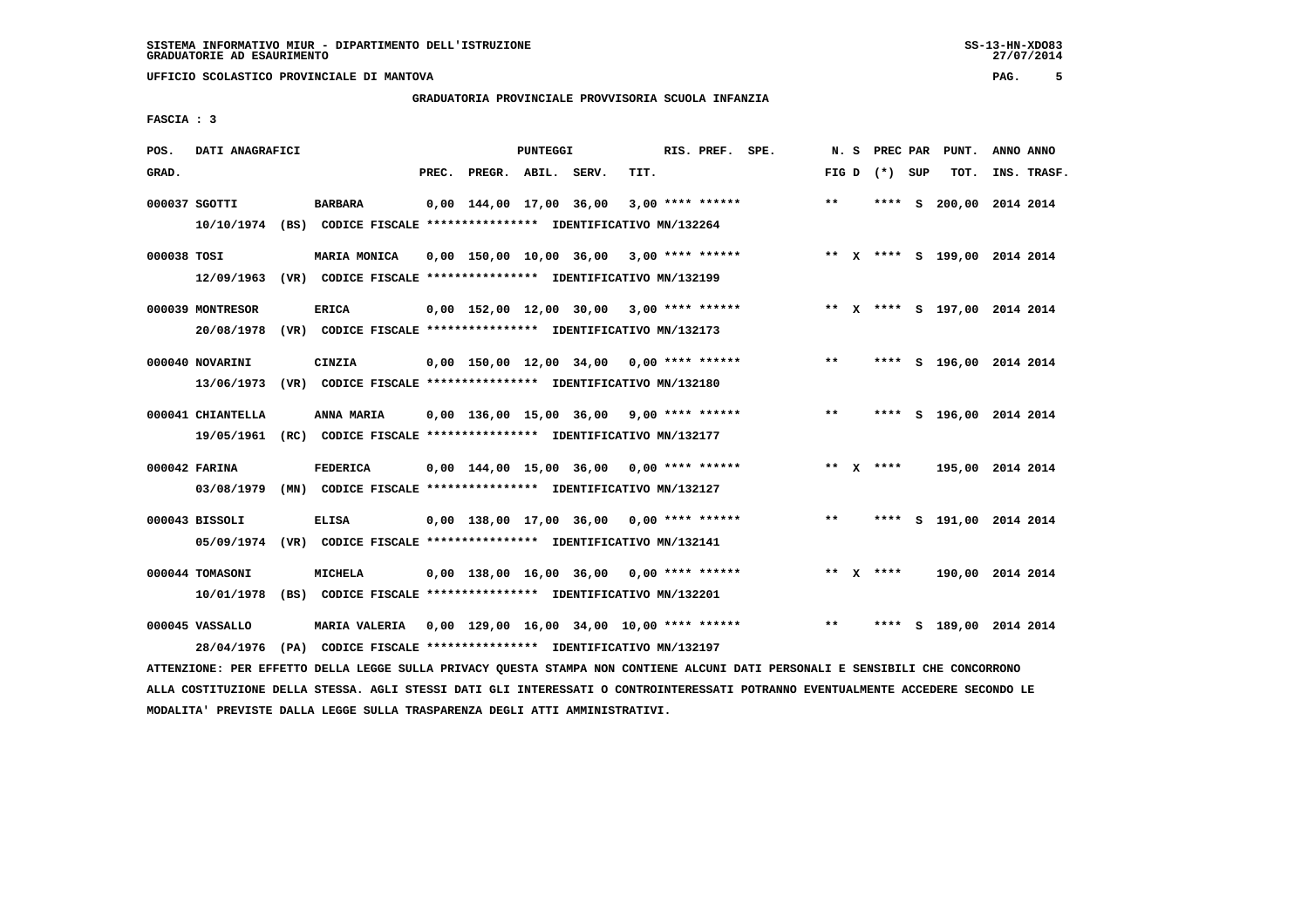# **GRADUATORIA PROVINCIALE PROVVISORIA SCUOLA INFANZIA**

27/07/2014

 **FASCIA : 3**

| POS.        | DATI ANAGRAFICI  |                                                                                                                               |       |                    | PUNTEGGI |                                            |      | RIS. PREF. SPE. |                                                     |              |                   | N. S PREC PAR PUNT.     | ANNO ANNO |             |
|-------------|------------------|-------------------------------------------------------------------------------------------------------------------------------|-------|--------------------|----------|--------------------------------------------|------|-----------------|-----------------------------------------------------|--------------|-------------------|-------------------------|-----------|-------------|
| GRAD.       |                  |                                                                                                                               | PREC. | PREGR. ABIL. SERV. |          |                                            | TIT. |                 |                                                     |              | FIG $D$ $(*)$ SUP | TOT.                    |           | INS. TRASF. |
|             | 000046 GUERRIERI | <b>DOROTEA</b>                                                                                                                |       |                    |          | $0,00$ 133,00 16,00 36,00 4,00 **** ****** |      |                 |                                                     | $***$        |                   | **** S 189,00 2014 2014 |           |             |
|             | 03/04/1962       | (CT) CODICE FISCALE **************** IDENTIFICATIVO MN/132070                                                                 |       |                    |          |                                            |      |                 |                                                     |              |                   |                         |           |             |
|             | 000047 BODINI    | PATRIZIA                                                                                                                      |       |                    |          | $0,00$ 138,00 14,00 36,00 0,00 **** ****** |      |                 |                                                     | $***$        |                   | **** S 188,00 2014 2014 |           |             |
|             |                  | 01/09/1972 (BS) CODICE FISCALE *************** IDENTIFICATIVO MN/132142                                                       |       |                    |          |                                            |      |                 |                                                     |              |                   |                         |           |             |
| 000048 RIGO |                  | <b>MARILENA</b>                                                                                                               |       |                    |          | 0,00 136,00 15,00 36,00 0,00 **** ******   |      |                 |                                                     | $***$        |                   | **** S 187,00 2014 2014 |           |             |
|             |                  | 17/01/1978 (VR) CODICE FISCALE *************** IDENTIFICATIVO MN/132240                                                       |       |                    |          |                                            |      |                 |                                                     |              |                   |                         |           |             |
|             | 000049 PALUMBO   | <b>CARMELA</b>                                                                                                                |       |                    |          | $0,00$ 135,00 15,00 36,00 1,00 **** ****** |      |                 |                                                     | $\star\star$ |                   | **** S 187,00 2014 2014 |           |             |
|             |                  | 02/05/1962 (SA) CODICE FISCALE *************** IDENTIFICATIVO MN/132185                                                       |       |                    |          |                                            |      |                 |                                                     |              |                   |                         |           |             |
|             | 000050 OUARTA    | MARIA ADDOLOR  0,00  134,00  15,00  36,00  1,00 **** ******                                                                   |       |                    |          |                                            |      |                 |                                                     | $***$        |                   | **** S 186,00 2014 2014 |           |             |
|             | 10/09/1978       | (LE) CODICE FISCALE **************** IDENTIFICATIVO MN/132234                                                                 |       |                    |          |                                            |      |                 |                                                     |              |                   |                         |           |             |
|             | 000051 BUNIOTTO  | <b>ANNARITA</b>                                                                                                               |       |                    |          | 0,00 132,00 17,00 36,00 1,00 **** ******   |      |                 |                                                     | $***$        |                   | **** S 186,00 2014 2014 |           |             |
|             | 15/04/1966       | (VR) CODICE FISCALE *************** IDENTIFICATIVO MN/132151                                                                  |       |                    |          |                                            |      |                 |                                                     |              |                   |                         |           |             |
|             | 000052 VULTAGGIO | VINCENZA ANNA 0,00 131,00 16,00 36,00 3,00 **** ****** E ** X **** S 186,00 2014 2014                                         |       |                    |          |                                            |      |                 |                                                     |              |                   |                         |           |             |
|             | 22/03/1968       | (TP) CODICE FISCALE **************** IDENTIFICATIVO MN/132194                                                                 |       |                    |          |                                            |      |                 |                                                     |              |                   |                         |           |             |
|             | 000053 CIAPETTI  | <b>DONATELLA</b>                                                                                                              |       |                    |          | $0,00$ 132,00 13,00 36,00 3,00 **** ****** |      |                 |                                                     | $***$        |                   | **** S 184,00 2014 2014 |           |             |
|             | 08/10/1977       | (BS) CODICE FISCALE **************** IDENTIFICATIVO MN/132181                                                                 |       |                    |          |                                            |      |                 |                                                     |              |                   |                         |           |             |
|             | 000054 MERLINI   | <b>MILENA</b>                                                                                                                 |       |                    |          |                                            |      |                 | $0,00$ 132,00 16,00 36,00 0,00 **** ****** **** *** |              |                   | **** S 184,00 2014 2014 |           |             |
|             | 05/04/1981       | (VR) CODICE FISCALE **************** IDENTIFICATIVO MN/132165                                                                 |       |                    |          |                                            |      |                 |                                                     |              |                   |                         |           |             |
|             |                  | ATTENZIONE: PER EFFETTO DELLA LEGGE SULLA PRIVACY QUESTA STAMPA NON CONTIENE ALCUNI DATI PERSONALI E SENSIBILI CHE CONCORRONO |       |                    |          |                                            |      |                 |                                                     |              |                   |                         |           |             |

 **ALLA COSTITUZIONE DELLA STESSA. AGLI STESSI DATI GLI INTERESSATI O CONTROINTERESSATI POTRANNO EVENTUALMENTE ACCEDERE SECONDO LE MODALITA' PREVISTE DALLA LEGGE SULLA TRASPARENZA DEGLI ATTI AMMINISTRATIVI.**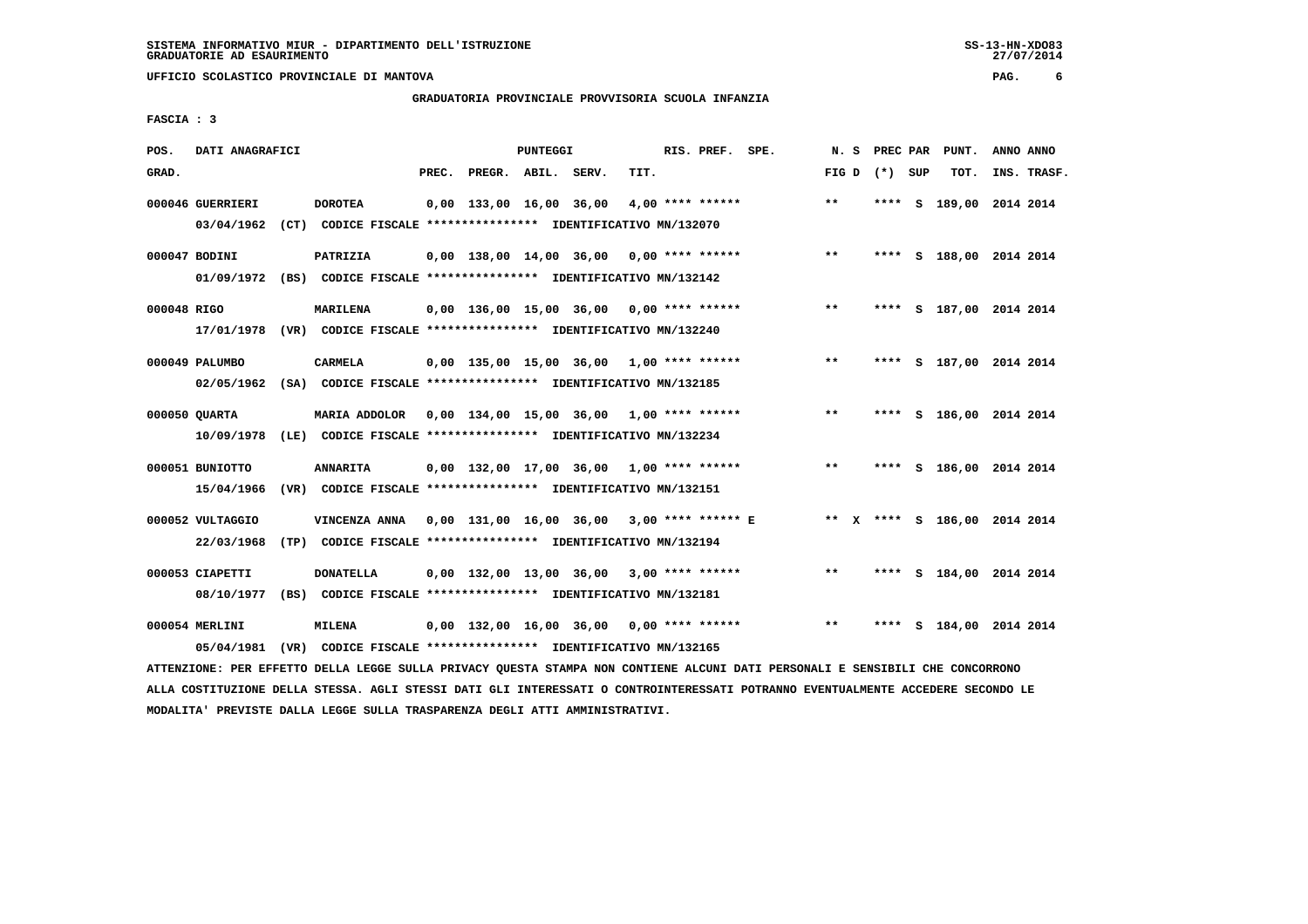# **GRADUATORIA PROVINCIALE PROVVISORIA SCUOLA INFANZIA**

 **FASCIA : 3**

| POS.        | DATI ANAGRAFICI    |                                                                         |       |                                            | PUNTEGGI |      | RIS. PREF. SPE.    |                                             | N.S   | PREC PAR        | PUNT.                        | ANNO ANNO |             |
|-------------|--------------------|-------------------------------------------------------------------------|-------|--------------------------------------------|----------|------|--------------------|---------------------------------------------|-------|-----------------|------------------------------|-----------|-------------|
| GRAD.       |                    |                                                                         | PREC. | PREGR. ABIL. SERV.                         |          | TIT. |                    |                                             |       | FIG D $(*)$ SUP | TOT.                         |           | INS. TRASF. |
|             | 000055 BARONE      | <b>ANTONINO</b>                                                         |       | 0,00 126,00 17,00 36,00                    |          |      | $3,00$ **** ****** |                                             | $***$ |                 | **** S 182,00 2014 2014      |           |             |
|             | 02/01/1969         | (ME) CODICE FISCALE **************** IDENTIFICATIVO MN/132130           |       |                                            |          |      |                    |                                             |       |                 |                              |           |             |
|             | 000056 CANNATA     | <b>TIZIANA</b>                                                          |       |                                            |          |      |                    | $0,00$ 116,00 16,00 36,00 13,00 **** ****** | $***$ |                 | **** S 181,00 2014 2014      |           |             |
|             | 17/09/1973         | (RG) CODICE FISCALE *************** IDENTIFICATIVO MN/132158            |       |                                            |          |      |                    |                                             |       |                 |                              |           |             |
| 000057 FIDA |                    | <b>MANUELA</b>                                                          |       | 0,00 123,00 16,00 36,00 6,00 **** ******   |          |      |                    |                                             |       |                 | ** X **** S 181,00 2014 2014 |           |             |
|             |                    | 10/04/1976 (RC) CODICE FISCALE *************** IDENTIFICATIVO MN/132136 |       |                                            |          |      |                    |                                             |       |                 |                              |           |             |
|             | 000058 SILVESTRONI | <b>ROSSELLA</b>                                                         |       | 0,00 132,00 13,00 36,00 0,00 **** ******   |          |      |                    |                                             | $***$ |                 | **** S 181,00 2014 2014      |           |             |
|             |                    | 25/01/1977 (VR) CODICE FISCALE *************** IDENTIFICATIVO MN/132266 |       |                                            |          |      |                    |                                             |       |                 |                              |           |             |
|             | 000059 MISCHIERI   | CHIARA                                                                  |       | $0.00$ 120.00 18.00 36.00 6.00 **** ****** |          |      |                    |                                             | $***$ |                 | **** S 180,00 2007           |           |             |
|             | 02/09/1977         | (MN) CODICE FISCALE **************** IDENTIFICATIVO MN/026072           |       |                                            |          |      |                    |                                             |       |                 |                              |           |             |
|             | 000060 REBOLDI     | <b>MANUELA</b>                                                          |       | $0,00$ 119,00 16,00 36,00 9,00 **** ****** |          |      |                    |                                             |       |                 | ** X **** S 180,00 2014 2014 |           |             |
|             | 22/11/1969         | (BS) CODICE FISCALE **************** IDENTIFICATIVO MN/132238           |       |                                            |          |      |                    |                                             |       |                 |                              |           |             |
|             | 000061 CARAMORI    | <b>CHIARA</b>                                                           |       | $0,00$ 132,00 12,00 36,00 0,00 **** ****** |          |      |                    |                                             | $***$ |                 | **** S 180,00 2014 2014      |           |             |
|             | 13/11/1975         | (VR) CODICE FISCALE **************** IDENTIFICATIVO MN/132160           |       |                                            |          |      |                    |                                             |       |                 |                              |           |             |
|             | 000062 BOOLONI     | <b>SELENIA</b>                                                          |       | $0.00$ 124.00 17.00 36.00 0.00 **** ****** |          |      |                    |                                             | $* *$ |                 | **** S 177,00 2014 2014      |           |             |
|             | 27/03/1981         | (VR) CODICE FISCALE *************** IDENTIFICATIVO MN/132337            |       |                                            |          |      |                    |                                             |       |                 |                              |           |             |
|             | 000063 FOLETTO     | VERONICA                                                                |       |                                            |          |      |                    | $0,00$ 126,00 14,00 36,00 0,00 **** ******  |       |                 | ** X **** S 176,00 2014 2014 |           |             |
|             | 17/10/1978         | (VR) CODICE FISCALE **************** IDENTIFICATIVO MN/132137           |       |                                            |          |      |                    |                                             |       |                 |                              |           |             |

 **ATTENZIONE: PER EFFETTO DELLA LEGGE SULLA PRIVACY QUESTA STAMPA NON CONTIENE ALCUNI DATI PERSONALI E SENSIBILI CHE CONCORRONO ALLA COSTITUZIONE DELLA STESSA. AGLI STESSI DATI GLI INTERESSATI O CONTROINTERESSATI POTRANNO EVENTUALMENTE ACCEDERE SECONDO LE MODALITA' PREVISTE DALLA LEGGE SULLA TRASPARENZA DEGLI ATTI AMMINISTRATIVI.**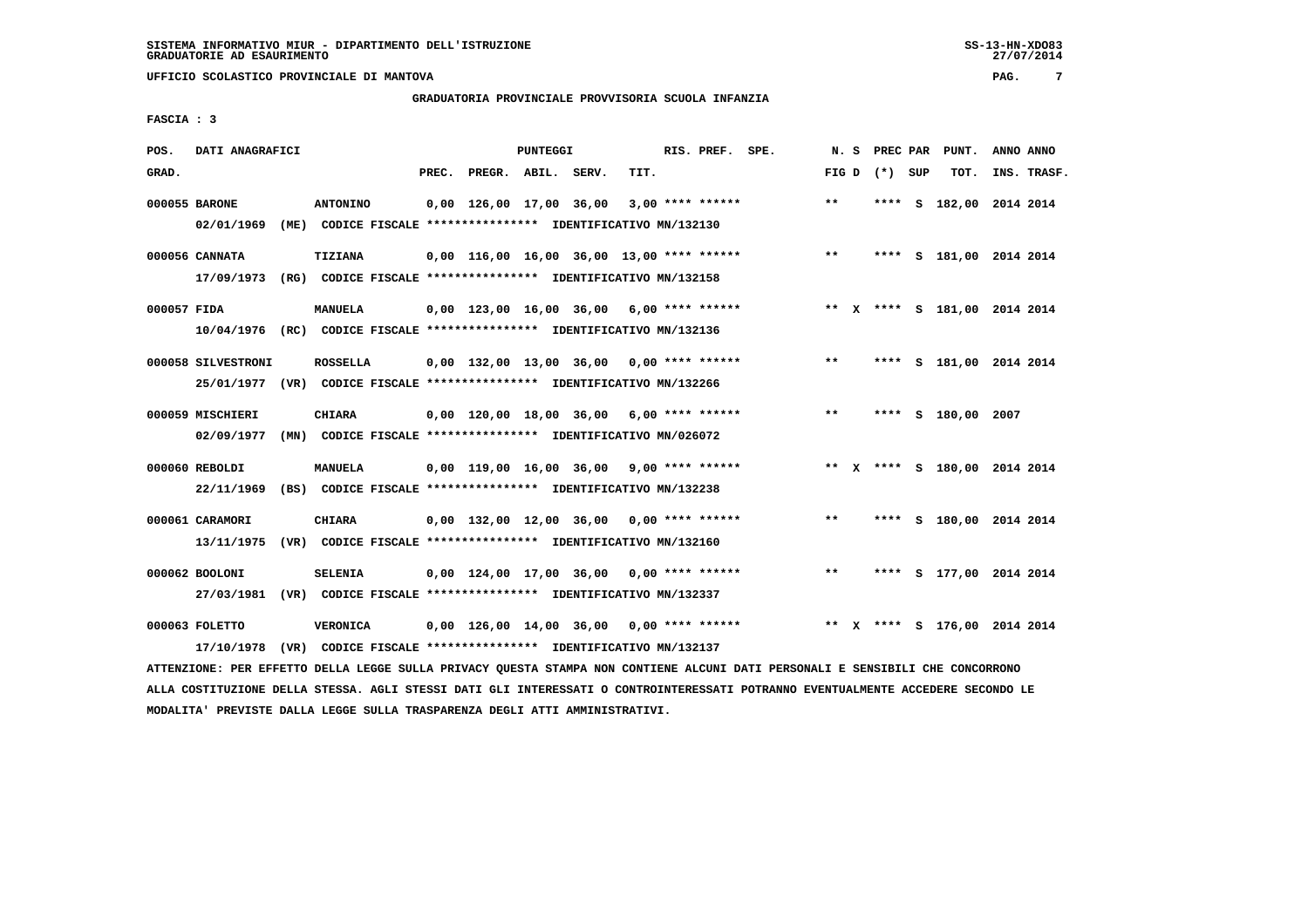# **GRADUATORIA PROVINCIALE PROVVISORIA SCUOLA INFANZIA**

27/07/2014

 **FASCIA : 3**

| POS.         | DATI ANAGRAFICI                |                                                                                             |       |                                             | PUNTEGGI |      | RIS. PREF. SPE. |                                                                               | N.S   |                 | PREC PAR PUNT.               | ANNO ANNO |             |
|--------------|--------------------------------|---------------------------------------------------------------------------------------------|-------|---------------------------------------------|----------|------|-----------------|-------------------------------------------------------------------------------|-------|-----------------|------------------------------|-----------|-------------|
| GRAD.        |                                |                                                                                             | PREC. | PREGR. ABIL. SERV.                          |          | TIT. |                 |                                                                               |       | FIG D $(*)$ SUP | TOT.                         |           | INS. TRASF. |
|              | 000064 SARZI BRAGA             | <b>FRANCESCA</b><br>22/09/1981 (MN) CODICE FISCALE *************** IDENTIFICATIVO MN/026033 |       | $0,00$ 122,00 17,00 36,00 0,00 **** ******  |          |      |                 |                                                                               | $***$ |                 | **** S 175,00 2007           |           |             |
|              | 000065 TOAIARI                 | <b>CLAUDIA</b><br>04/02/1972 (VR) CODICE FISCALE *************** IDENTIFICATIVO MN/132204   |       |                                             |          |      |                 | 0,00 134,00 15,00 24,00 0,00 **** ****** **** ** ** X **** S 173,00 2014 2014 |       |                 |                              |           |             |
|              | 000066 RIGONI                  | GIUSEPPINA<br>23/08/1969 (VR) CODICE FISCALE *************** IDENTIFICATIVO MN/132241       |       |                                             |          |      |                 | 0,00 120,00 17,00 36,00 0,00 **** ****** **** *** ** **** \$ 173,00 2014 2014 |       |                 |                              |           |             |
| 000067 ZANCA |                                | <b>FRANCESCA</b><br>30/10/1972 (VR) CODICE FISCALE *************** IDENTIFICATIVO MN/132193 |       |                                             |          |      |                 | $0,00$ 120,00 16,00 36,00 0,00 **** ******                                    | $***$ |                 | **** S 172,00 2014 2014      |           |             |
|              | 000068 MARTORANA<br>20/03/1958 | <b>DOROTEA</b><br>(AG) CODICE FISCALE **************** IDENTIFICATIVO MN/024113             |       |                                             |          |      |                 | $0,00$ 119,00 16,00 36,00 0,00 **** ******                                    |       |                 | ** X **** S 171,00 2004 2004 |           |             |
|              | 000069 CROTTI<br>23/09/1980    | <b>ELENA</b><br>(MN) CODICE FISCALE *************** IDENTIFICATIVO MN/025973                |       |                                             |          |      |                 | 0,00 111,00 17,00 36,00 7,00 **** ****** **** ** **** \$ 171,00 2007          |       |                 |                              |           |             |
|              | 000070 ESPOSITO<br>06/05/1973  | <b>GIUSEPPINA</b><br>(NA) CODICE FISCALE **************** IDENTIFICATIVO MN/132125          |       | $0.00$ 110.00 15.00 36.00 10.00 **** ****** |          |      |                 |                                                                               | $***$ |                 | **** S 171,00 2014 2014      |           |             |
|              | 000071 DIMARTI                 | ANNA CARMELA<br>10/04/1974 (RC) CODICE FISCALE *************** IDENTIFICATIVO MN/022985     |       | $0.00$ 118.00 16.00 36.00 0.00 **** ******  |          |      |                 |                                                                               | $***$ |                 | **** S 170,00 2002           |           |             |
|              | 000072 BERTANI<br>30/07/1977   | <b>ROBERTA</b><br>(RE) CODICE FISCALE **************** IDENTIFICATIVO MN/132139             |       |                                             |          |      |                 | 0,00 141,00 11,00 18,00 0,00 **** ******                                      |       |                 | ** X **** S 170,00 2014 2014 |           |             |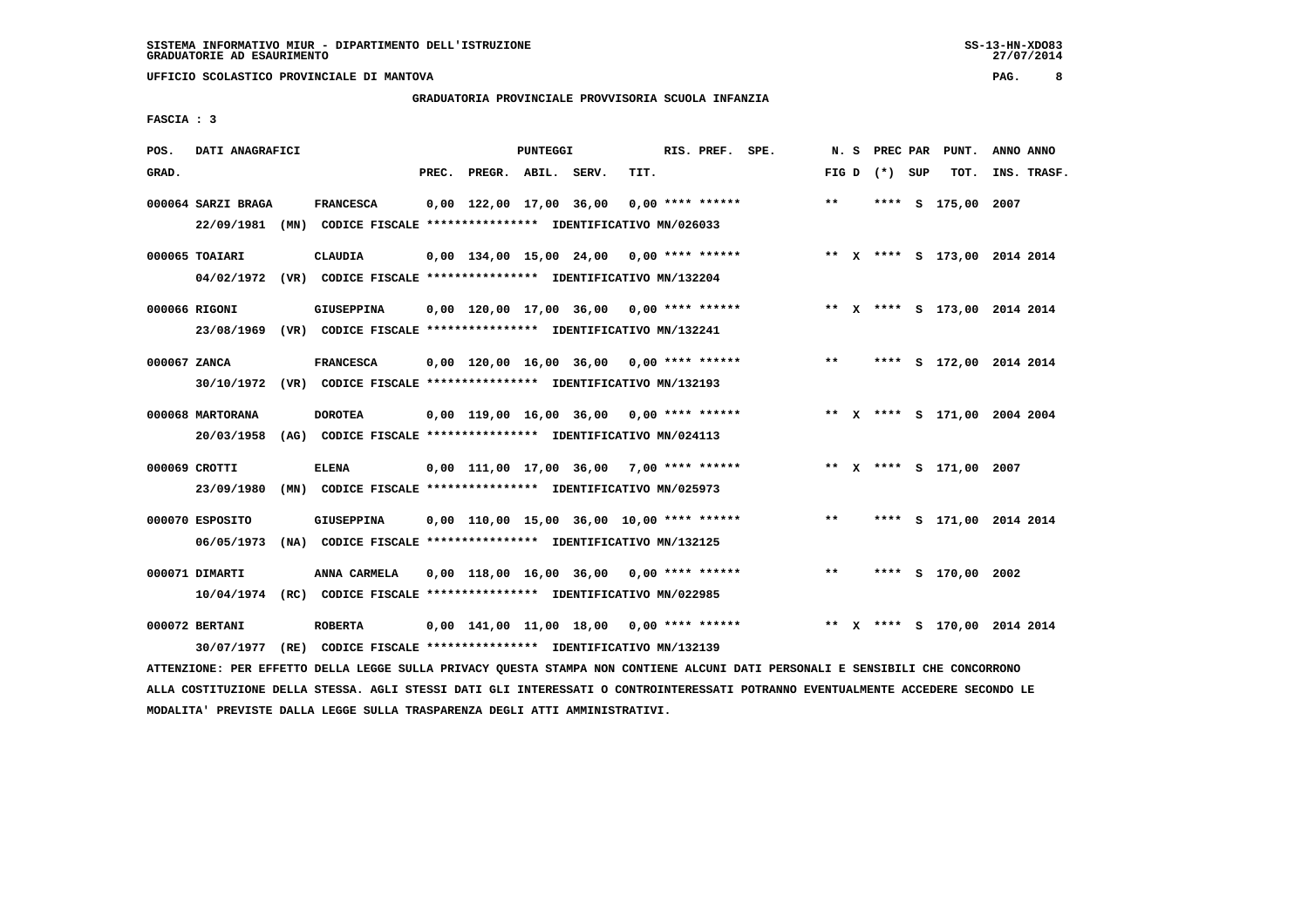# **GRADUATORIA PROVINCIALE PROVVISORIA SCUOLA INFANZIA**

27/07/2014

 **FASCIA : 3**

| POS.         | DATI ANAGRAFICI    |                                                                         |       |                                                         | PUNTEGGI |      | RIS. PREF. SPE.    | N. S  |                 | PREC PAR PUNT.               | ANNO ANNO |             |
|--------------|--------------------|-------------------------------------------------------------------------|-------|---------------------------------------------------------|----------|------|--------------------|-------|-----------------|------------------------------|-----------|-------------|
| GRAD.        |                    |                                                                         | PREC. | PREGR. ABIL. SERV.                                      |          | TIT. |                    |       | FIG D $(*)$ SUP | TOT.                         |           | INS. TRASF. |
|              | 000073 GALETTA     | MARIA DOMENIC                                                           |       | 0,00 111,00 16,00 36,00                                 |          |      | $6.00$ **** ****** |       |                 | ** X **** S 169,00 2003 2003 |           |             |
|              | 11/08/1973         | (BR) CODICE FISCALE **************** IDENTIFICATIVO MN/023510           |       |                                                         |          |      |                    |       |                 |                              |           |             |
|              | 000074 FRANCIOSI   | <b>MARZIA</b>                                                           |       | $0.00$ 120.00 13.00 36.00 0.00 **** ******              |          |      |                    |       | ** $X$ ****     | 169,00 2007                  |           |             |
|              | 12/01/1975         | (MN) CODICE FISCALE **************** IDENTIFICATIVO MN/025954           |       |                                                         |          |      |                    |       |                 |                              |           |             |
| 000075 SERGI |                    | <b>SAMUELA</b>                                                          |       | $0,00$ 117,00 15,00 36,00 0,00 **** ******              |          |      |                    | $**$  |                 | **** S 168,00 2003 2003      |           |             |
|              | 30/05/1977         | (RC) CODICE FISCALE **************** IDENTIFICATIVO MN/023352           |       |                                                         |          |      |                    |       |                 |                              |           |             |
| 000076 BALDI |                    | <b>MARIA CRISTIN</b>                                                    |       | $0,00$ $90,00$ $42,00$ $36,00$ $0,00$ $***$ **** ****** |          |      |                    |       |                 | ** X **** S 168,00 2005      |           |             |
|              | 20/06/1978         | (PR) CODICE FISCALE **************** IDENTIFICATIVO MN/023975           |       |                                                         |          |      |                    |       |                 |                              |           |             |
| 000077 AURI  |                    | PATRIZIA                                                                |       | $0,00$ 120,00 12,00 36,00 0,00 **** ******              |          |      |                    | $***$ |                 | **** S 168,00 2007           |           |             |
|              | 23/03/1958         | (MN) CODICE FISCALE **************** IDENTIFICATIVO MN/025817           |       |                                                         |          |      |                    |       |                 |                              |           |             |
|              | 000078 CHIELLINO   | LUIGINA                                                                 |       | $0.00$ 111.00 15.00 36.00 6.00 **** ******              |          |      |                    | $***$ |                 | **** S 168,00 2014 2014      |           |             |
|              |                    | 28/10/1972 (KR) CODICE FISCALE *************** IDENTIFICATIVO MN/132178 |       |                                                         |          |      |                    |       |                 |                              |           |             |
|              | 000079 BERNARDELLI | <b>DANIELA</b>                                                          |       | $0,00$ 111,00 17,00 36,00 3,00 **** ******              |          |      |                    | $* *$ |                 | **** S 167,00 2007           |           |             |
|              | 25/07/1968         | (MN) CODICE FISCALE **************** IDENTIFICATIVO MN/025876           |       |                                                         |          |      |                    |       |                 |                              |           |             |
|              | 000080 FABBRI      | <b>CRISTINA</b>                                                         |       | $0,00$ 114,00 17,00 36,00 0,00 **** ******              |          |      |                    | $***$ |                 | **** S 167,00 2007           |           |             |
|              | 12/07/1975         | (MN) CODICE FISCALE **************** IDENTIFICATIVO MN/025846           |       |                                                         |          |      |                    |       |                 |                              |           |             |
|              | 000081 MONTRESOR   | LAURA                                                                   |       | $0,00$ 114,00 17,00 36,00 0,00 **** ******              |          |      |                    | $***$ | ****            | S 167,00 2011 2011           |           |             |
|              | 22/10/1982         | (VR) CODICE FISCALE **************** IDENTIFICATIVO MN/129570           |       |                                                         |          |      |                    |       |                 |                              |           |             |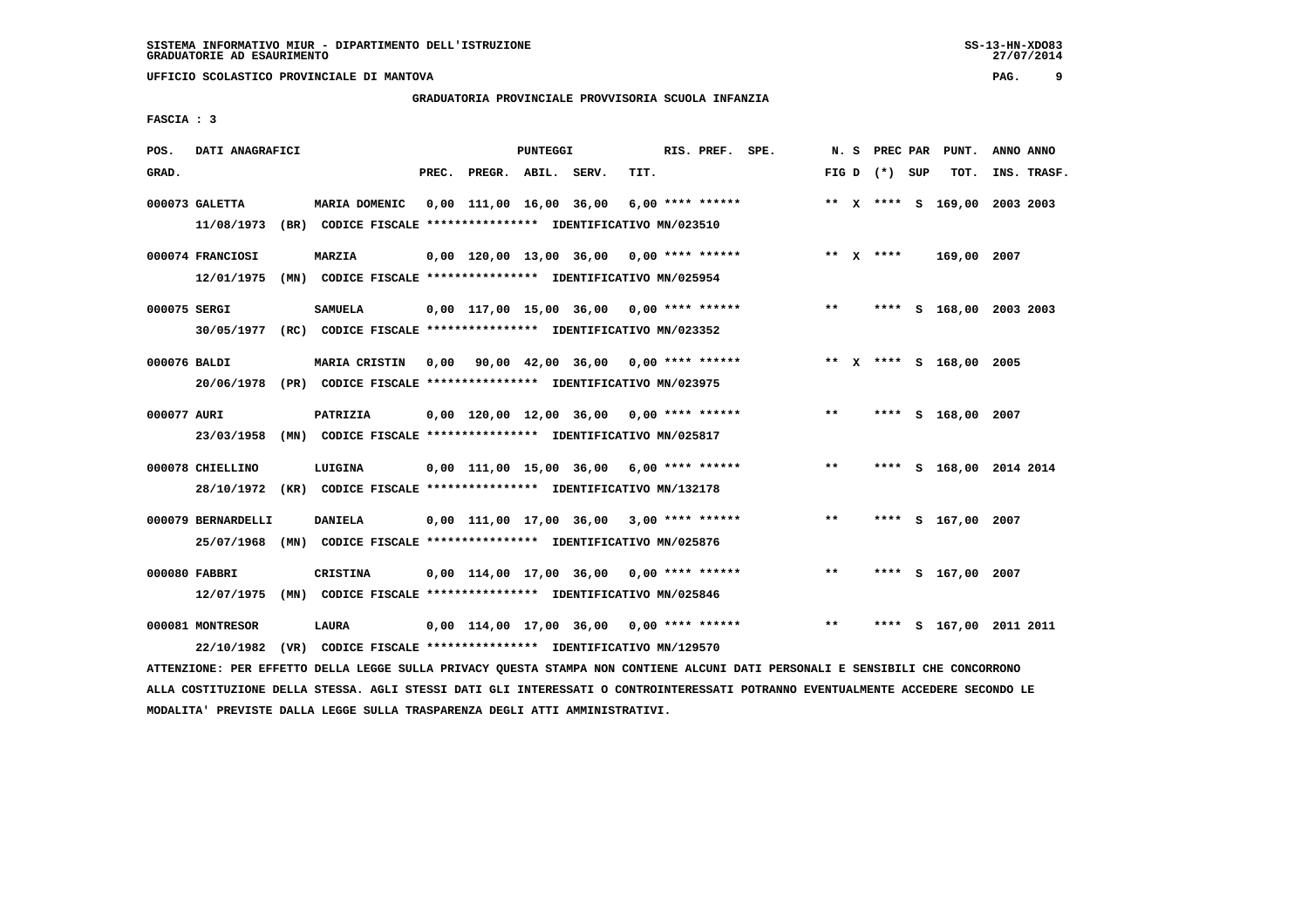**UFFICIO SCOLASTICO PROVINCIALE DI MANTOVA PAG. 10**

# **GRADUATORIA PROVINCIALE PROVVISORIA SCUOLA INFANZIA**

 **FASCIA : 3**

| POS.  | DATI ANAGRAFICI                                                         |      |                                                               |       |                         | PUNTEGGI |                                                          |      | RIS. PREF. SPE.    |       |                 | N. S PREC PAR PUNT.          | ANNO ANNO |             |
|-------|-------------------------------------------------------------------------|------|---------------------------------------------------------------|-------|-------------------------|----------|----------------------------------------------------------|------|--------------------|-------|-----------------|------------------------------|-----------|-------------|
| GRAD. |                                                                         |      |                                                               | PREC. | PREGR. ABIL. SERV.      |          |                                                          | TIT. |                    |       | FIG D $(*)$ SUP | тот.                         |           | INS. TRASF. |
|       | 000082 ZANONI                                                           |      | MONICA                                                        |       | 0,00 112,00 18,00 36,00 |          |                                                          |      | $0.00$ **** ****** | $**$  |                 | **** S 166,00 2007           |           |             |
|       | 28/06/1979                                                              |      | (MN) CODICE FISCALE **************** IDENTIFICATIVO MN/026048 |       |                         |          |                                                          |      |                    |       |                 |                              |           |             |
|       | 000083 ASSENZA                                                          |      | <b>DANIELA</b>                                                |       |                         |          | $0,00$ 125,00 15,00 24,00 1,00 **** ******               |      |                    | $***$ |                 | **** S 165,00 2014 2014      |           |             |
|       | 19/02/1973                                                              |      | (RG) CODICE FISCALE **************** IDENTIFICATIVO MN/132336 |       |                         |          |                                                          |      |                    |       |                 |                              |           |             |
|       | 000084 CARBONE                                                          |      | <b>DANIELA</b>                                                |       |                         |          | $0.00$ 111.00 14.00 36.00 3.00 **** ******               |      |                    |       |                 | ** X **** S 164,00 2007 2007 |           |             |
|       | 24/04/1966                                                              |      | (LE) CODICE FISCALE **************** IDENTIFICATIVO MN/026085 |       |                         |          |                                                          |      |                    |       |                 |                              |           |             |
|       | 000085 MAESTRELLI                                                       |      | <b>ELISA</b>                                                  |       |                         |          | 0,00 110,00 18,00 36,00 0,00 **** ****** E               |      |                    |       |                 | ** x **** s 164,00 2007      |           |             |
|       | 14/10/1976                                                              |      | (MN) CODICE FISCALE **************** IDENTIFICATIVO MN/026123 |       |                         |          |                                                          |      |                    |       |                 |                              |           |             |
|       | 000086 TUMICELLI                                                        |      | <b>KATIA</b>                                                  |       |                         |          | $0,00$ 108,00 17,00 36,00 3,00 **** ******               |      |                    | $* *$ |                 | **** S 164,00 2011 2011      |           |             |
|       | 22/12/1973 (VR) CODICE FISCALE *************** IDENTIFICATIVO MN/129866 |      |                                                               |       |                         |          |                                                          |      |                    |       |                 |                              |           |             |
|       | 000087 NARCISO                                                          |      | <b>ELISABETTA</b>                                             |       |                         |          | $0,00$ 109,00 16,00 36,00 3,00 **** ******               |      |                    | $***$ |                 | **** S 164,00 2014 2014      |           |             |
|       | 16/10/1977 (MI) CODICE FISCALE *************** IDENTIFICATIVO MN/132179 |      |                                                               |       |                         |          |                                                          |      |                    |       |                 |                              |           |             |
|       | 000088 CARCEA                                                           |      | <b>GRAZIELLA</b>                                              |       |                         |          | 0,00 113,00 14,00 36,00                                  |      | $0.00$ **** ****** | $* *$ |                 | **** S 163,00 2002           |           |             |
|       | 10/09/1973                                                              |      | (KR) CODICE FISCALE **************** IDENTIFICATIVO MN/022351 |       |                         |          |                                                          |      |                    |       |                 |                              |           |             |
|       | 000089 PALMISANO                                                        |      | PALMA ROSA                                                    |       |                         |          | $0,00$ 112,00 15,00 36,00 0,00 **** ******               |      |                    | $***$ | ****            | S 163,00 2002                |           |             |
|       | 27/01/1972                                                              |      | (BA) CODICE FISCALE **************** IDENTIFICATIVO MN/022316 |       |                         |          |                                                          |      |                    |       |                 |                              |           |             |
|       | 000090 PELIZZONI                                                        |      | <b>MARCELLA</b>                                               |       |                         |          | $0,00$ 103,00 17,00 36,00 7,00 **** ******               |      |                    |       |                 | ** X **** S 163,00 2007      |           |             |
|       | 17/06/1978                                                              | (MN) |                                                               |       |                         |          | CODICE FISCALE **************** IDENTIFICATIVO MN/025806 |      |                    |       |                 |                              |           |             |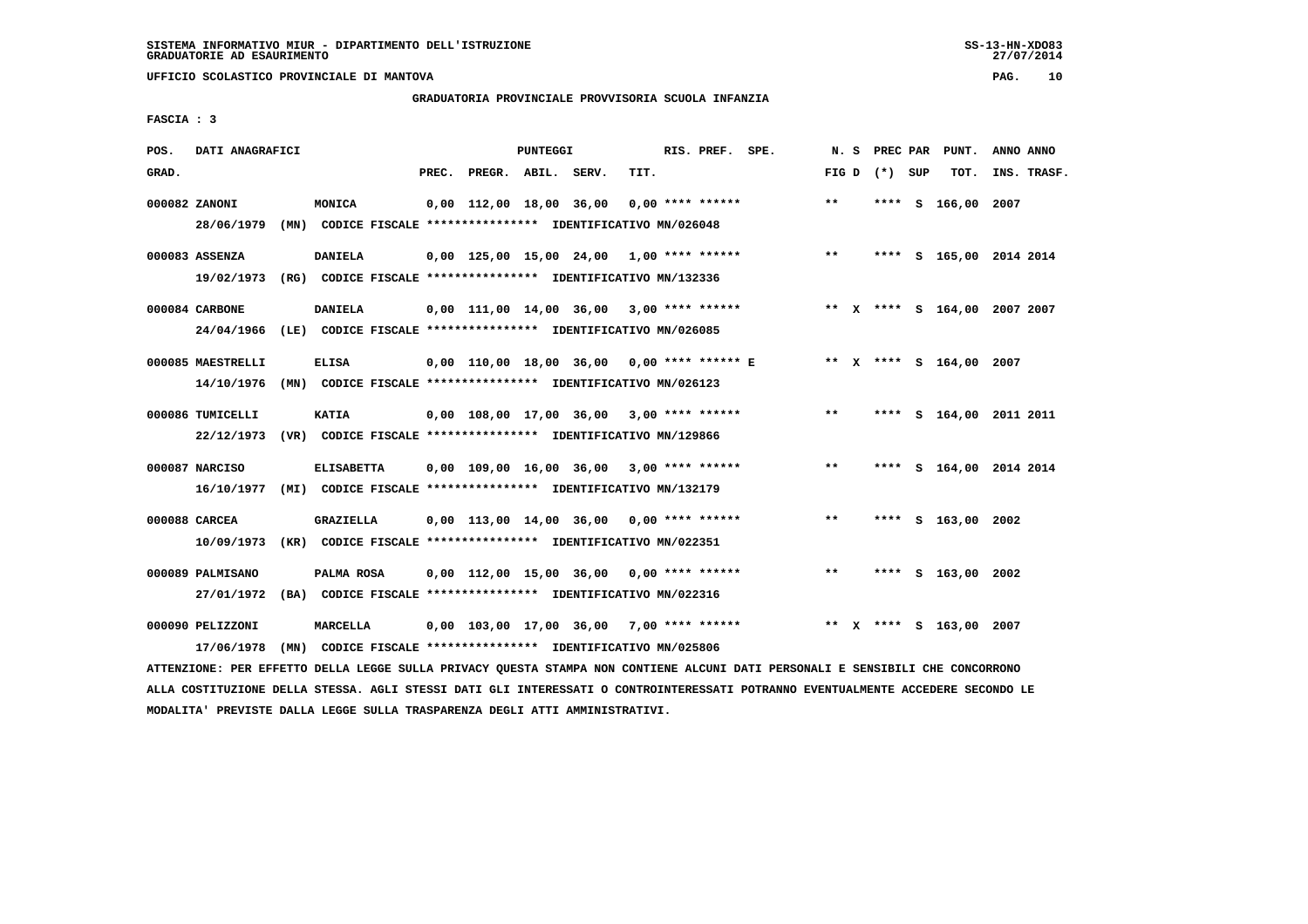# **GRADUATORIA PROVINCIALE PROVVISORIA SCUOLA INFANZIA**

 **FASCIA : 3**

| POS.  | DATI ANAGRAFICI               |                                                                                            |       |                    | PUNTEGGI |                                            |      | RIS. PREF. SPE. |                                                                     |       |                 | N. S PREC PAR PUNT.     | ANNO ANNO                    |  |
|-------|-------------------------------|--------------------------------------------------------------------------------------------|-------|--------------------|----------|--------------------------------------------|------|-----------------|---------------------------------------------------------------------|-------|-----------------|-------------------------|------------------------------|--|
| GRAD. |                               |                                                                                            | PREC. | PREGR. ABIL. SERV. |          |                                            | TIT. |                 |                                                                     |       | FIG D $(*)$ SUP | тот.                    | INS. TRASF.                  |  |
|       | 000091 COSTANTINO             | CINZIA<br>02/05/1972 (ME) CODICE FISCALE *************** IDENTIFICATIVO MN/023500          |       |                    |          | 0,00 104,00 15,00 36,00 7,00 **** ******   |      |                 |                                                                     |       |                 |                         | ** X **** S 162,00 2003 2003 |  |
|       | 000092 PANDOLFO               | <b>MIRIAM</b><br>19/08/1981 (CZ) CODICE FISCALE **************** IDENTIFICATIVO MN/026078  |       |                    |          |                                            |      |                 | $0,00$ 105,00 18,00 36,00 3,00 **** ****** *** **                   |       |                 | **** S 162,00 2007      |                              |  |
|       | 000093 BELLINTANI             | <b>STEFANIA</b><br>30/09/1969 (MN) CODICE FISCALE *************** IDENTIFICATIVO MN/026016 |       |                    |          |                                            |      |                 | 0,00 108,00 18,00 36,00 0,00 **** ****** E ** ** **** S 162,00 2007 |       |                 |                         |                              |  |
|       | 000094 TERRENI VENTURIN ERICA | 19/07/1982 (MN) CODICE FISCALE *************** IDENTIFICATIVO MN/026041                    |       |                    |          |                                            |      |                 | 0,00 108,00 18,00 36,00 0,00 **** ******                            |       |                 | ** X **** S 162,00 2007 |                              |  |
|       | 000095 MOZZARELLI             | <b>ADRIANA</b><br>01/06/1982 (MN) CODICE FISCALE *************** IDENTIFICATIVO MN/026007  |       |                    |          | 0,00 108,00 17,00 36,00 0,00 **** ******   |      |                 |                                                                     | $***$ |                 | **** S 161,00 2007      |                              |  |
|       | 000096 PROSPERI               | SILVIA<br>08/08/1976 (VR) CODICE FISCALE *************** IDENTIFICATIVO MN/025835          |       |                    |          | 0,00 108,00 17,00 36,00 0,00 **** ******   |      |                 |                                                                     | $* *$ |                 | **** S 161,00 2007      |                              |  |
|       | 000097 TOSELLI                | <b>ROSSELLA</b><br>16/08/1972 (MN) CODICE FISCALE *************** IDENTIFICATIVO MN/026044 |       |                    |          | $0,00$ 108,00 17,00 36,00 0,00 **** ****** |      |                 |                                                                     | $***$ |                 | **** S 161,00 2007      |                              |  |
|       | 000098 BUSSOLOTTI             | <b>BARBARA</b><br>18/05/1972 (MN) CODICE FISCALE *************** IDENTIFICATIVO MN/025805  |       |                    |          | $0,00$ 108,00 17,00 36,00 0,00 **** ****** |      |                 |                                                                     |       |                 | ** X **** S 161,00 2007 |                              |  |
|       | 000099 RUBILONI<br>05/02/1981 | <b>ELENA</b><br>(MN) CODICE FISCALE **************** IDENTIFICATIVO MN/026028              |       |                    |          | $0,00$ 84,00 41,00 36,00 0,00 **** ******  |      |                 |                                                                     | $***$ |                 | **** S 161,00 2007      |                              |  |

 **ATTENZIONE: PER EFFETTO DELLA LEGGE SULLA PRIVACY QUESTA STAMPA NON CONTIENE ALCUNI DATI PERSONALI E SENSIBILI CHE CONCORRONO ALLA COSTITUZIONE DELLA STESSA. AGLI STESSI DATI GLI INTERESSATI O CONTROINTERESSATI POTRANNO EVENTUALMENTE ACCEDERE SECONDO LE MODALITA' PREVISTE DALLA LEGGE SULLA TRASPARENZA DEGLI ATTI AMMINISTRATIVI.**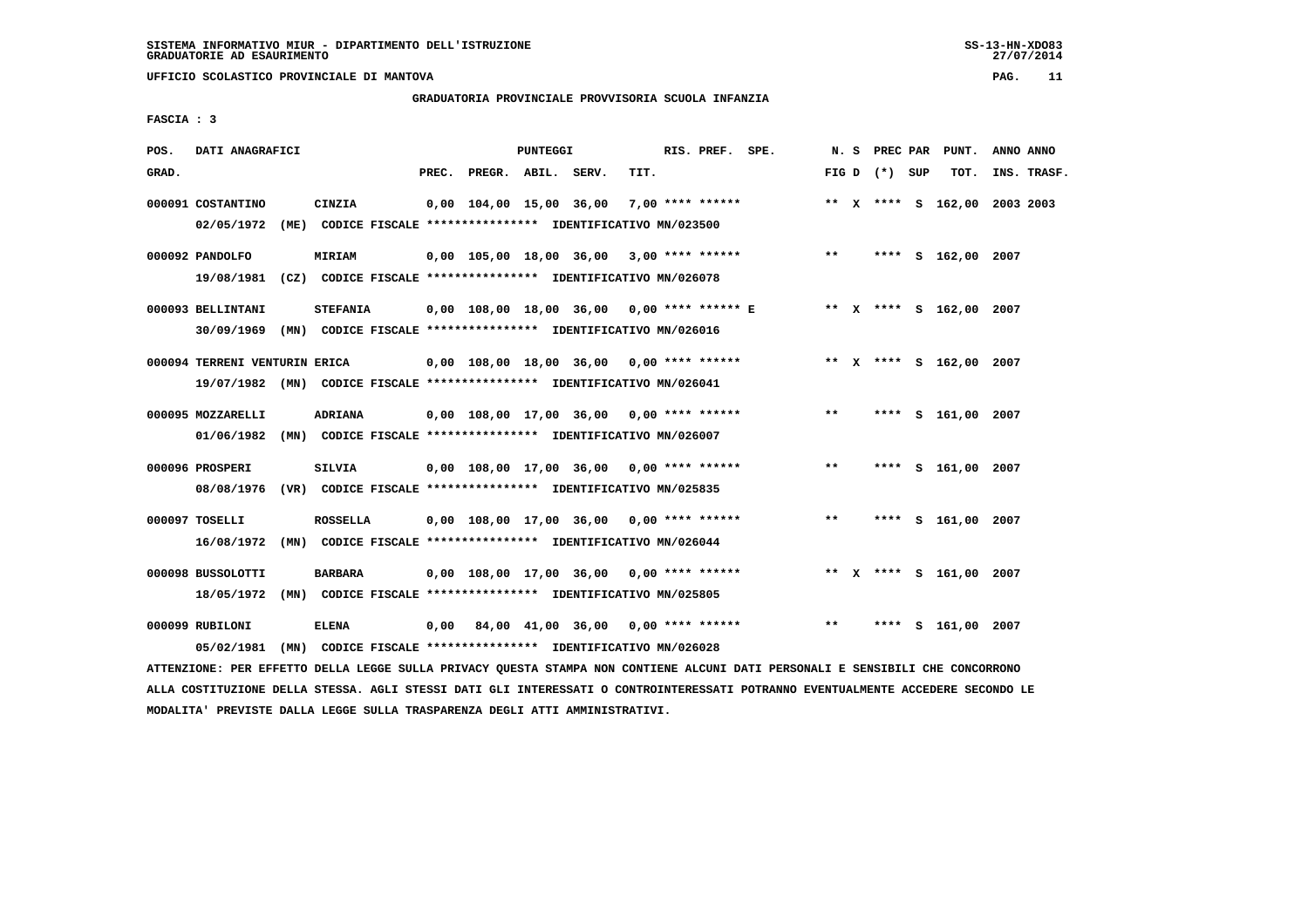# **GRADUATORIA PROVINCIALE PROVVISORIA SCUOLA INFANZIA**

 **FASCIA : 3**

| POS.  | DATI ANAGRAFICI   |                                                                                                                                                                                                         |                          | <b>PUNTEGGI</b> |                                                    |      | RIS. PREF. SPE.    |                    | N.S          |      | PREC PAR PUNT.               | ANNO ANNO |             |
|-------|-------------------|---------------------------------------------------------------------------------------------------------------------------------------------------------------------------------------------------------|--------------------------|-----------------|----------------------------------------------------|------|--------------------|--------------------|--------------|------|------------------------------|-----------|-------------|
| GRAD. |                   |                                                                                                                                                                                                         | PREC. PREGR. ABIL. SERV. |                 |                                                    | TIT. |                    |                    | FIG D $(*)$  | SUP  | TOT.                         |           | INS. TRASF. |
|       | 000100 MONTAGNOLI | <b>ERIKA</b>                                                                                                                                                                                            | 0,00 108,00 16,00 36,00  |                 |                                                    |      |                    | $1,00$ **** ****** | $\star\star$ | **** | S 161,00 2014 2014           |           |             |
|       | 06/07/1977        | (VR) CODICE FISCALE **************** IDENTIFICATIVO MN/132341                                                                                                                                           |                          |                 |                                                    |      |                    |                    |              |      |                              |           |             |
|       | 000101 DE SIMONE  | MARIA CARMINE                                                                                                                                                                                           |                          |                 | $0,00$ 109,00 15,00 36,00 0,00 **** ******         |      |                    |                    | $***$        |      | **** S 160,00 2007           |           |             |
|       | 26/08/1978        | (NA) CODICE FISCALE **************** IDENTIFICATIVO MN/025976                                                                                                                                           |                          |                 |                                                    |      |                    |                    |              |      |                              |           |             |
|       | 000102 BUSCARDO   | SILVIA                                                                                                                                                                                                  |                          |                 | $0.00$ 104.00 17.00 36.00 3.00 **** ******         |      |                    |                    | $***$        |      | **** S 160,00 2011 2011      |           |             |
|       | 23/03/1981        | (VR) CODICE FISCALE **************** IDENTIFICATIVO MN/129520                                                                                                                                           |                          |                 |                                                    |      |                    |                    |              |      |                              |           |             |
|       | 000103 PERTICARA  | <b>ALESSANDRA</b>                                                                                                                                                                                       |                          |                 | $0,00$ $104,00$ $17,00$ $36,00$ $3,00$ **** ****** |      |                    |                    |              |      | ** X **** S 160,00 2014 2014 |           |             |
|       | 08/12/1973        | (VI) CODICE FISCALE **************** IDENTIFICATIVO MN/132224                                                                                                                                           |                          |                 |                                                    |      |                    |                    |              |      |                              |           |             |
|       | 000104 COLAIANNI  | <b>MARIA ANTONIE</b>                                                                                                                                                                                    |                          |                 | $0,00$ 102,00 15,00 36,00 6,00 **** ******         |      |                    |                    |              |      | ** X **** S 159,00 2014 2014 |           |             |
|       | 11/01/1975        | (CL) CODICE FISCALE **************** IDENTIFICATIVO MN/132186                                                                                                                                           |                          |                 |                                                    |      |                    |                    |              |      |                              |           |             |
|       | 000105 BAILO      | <b>KATIA</b>                                                                                                                                                                                            |                          |                 | $0,00$ 108,00 15,00 36,00 0,00 **** ******         |      |                    |                    | $***$        |      | **** S 159,00 2014 2014      |           |             |
|       | 08/06/1981        | (VR) CODICE FISCALE **************** IDENTIFICATIVO MN/132128                                                                                                                                           |                          |                 |                                                    |      |                    |                    |              |      |                              |           |             |
|       | 000106 ALLEGRETTI | <b>ELISA</b>                                                                                                                                                                                            |                          |                 | 0,00 108,00 15,00 36,00 0,00 **** ******           |      |                    |                    | $* *$        |      | **** S 159,00 2014 2014      |           |             |
|       | 10/09/1973        | (MO) CODICE FISCALE **************** IDENTIFICATIVO MN/132119                                                                                                                                           |                          |                 |                                                    |      |                    |                    |              |      |                              |           |             |
|       | 000107 CATALANO   | <b>VINCENZA</b>                                                                                                                                                                                         |                          |                 | 0,00 104,00 16,00 32,00                            |      | $6,00$ **** ****** |                    | $**$         | **** | S 158,00 2011 2011           |           |             |
|       | 02/02/1962        | (AG) CODICE FISCALE **************** IDENTIFICATIVO MN/129714                                                                                                                                           |                          |                 |                                                    |      |                    |                    |              |      |                              |           |             |
|       | 000108 MIZZONI    | FABRIZIA                                                                                                                                                                                                |                          |                 | $0,00$ 103,00 15,00 36,00 4,00 **** ******         |      |                    |                    | $***$        |      | **** S 158,00 2014 2014      |           |             |
|       |                   | 12/06/1976 (CE) CODICE FISCALE *************** IDENTIFICATIVO MN/132167<br>RROUGEAUS AUS URDEREA ANELA FUANT AUFLA ARTUANI AUGUNA MAIUSA UAU AAURENUM ALAMET ANNE AURANALE M ANUALARET AUS AAUAANAANAUA |                          |                 |                                                    |      |                    |                    |              |      |                              |           |             |

 **ATTENZIONE: PER EFFETTO DELLA LEGGE SULLA PRIVACY QUESTA STAMPA NON CONTIENE ALCUNI DATI PERSONALI E SENSIBILI CHE CONCORRONO ALLA COSTITUZIONE DELLA STESSA. AGLI STESSI DATI GLI INTERESSATI O CONTROINTERESSATI POTRANNO EVENTUALMENTE ACCEDERE SECONDO LE MODALITA' PREVISTE DALLA LEGGE SULLA TRASPARENZA DEGLI ATTI AMMINISTRATIVI.**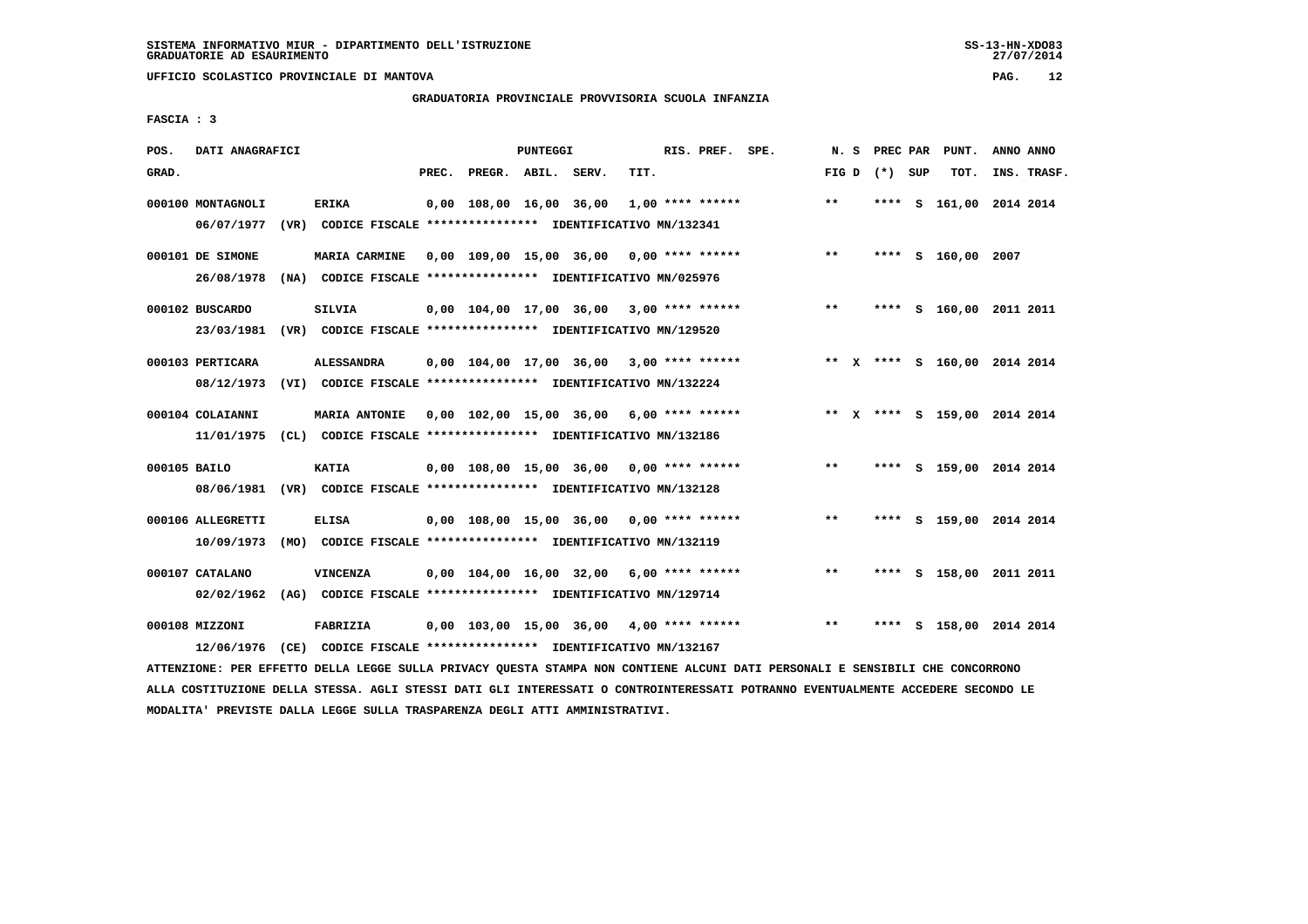# **GRADUATORIA PROVINCIALE PROVVISORIA SCUOLA INFANZIA**

 **FASCIA : 3**

| POS.         | DATI ANAGRAFICI             |                                                                                           |       |                    | PUNTEGGI |                                                       |      | RIS. PREF. SPE.    |                                                                               | N.S   |                   | PREC PAR PUNT.     | ANNO ANNO                    |
|--------------|-----------------------------|-------------------------------------------------------------------------------------------|-------|--------------------|----------|-------------------------------------------------------|------|--------------------|-------------------------------------------------------------------------------|-------|-------------------|--------------------|------------------------------|
| GRAD.        |                             |                                                                                           | PREC. | PREGR. ABIL. SERV. |          |                                                       | TIT. |                    |                                                                               |       | FIG $D$ $(*)$ SUP | TOT.               | INS. TRASF.                  |
| 000109 LIACI |                             | <b>MANUELA</b><br>26/08/1978 (BR) CODICE FISCALE *************** IDENTIFICATIVO MN/022333 |       |                    |          | 0,00 106,00 15,00 36,00                               |      | $0.00$ **** ****** |                                                                               | $**$  |                   | **** S 157,00 2002 |                              |
| 000110 BUZZI |                             | <b>ELISA</b><br>12/03/1980 (VR) CODICE FISCALE *************** IDENTIFICATIVO MN/132153   |       |                    |          |                                                       |      |                    | 0,00 108,00 17,00 32,00 0,00 **** ****** **** *** ** **** \$ 157,00 2014 2014 |       |                   |                    |                              |
| 000111 AMATO |                             | ANGELA MARIA<br>03/07/1969 (TP) CODICE FISCALE **************** IDENTIFICATIVO MN/022570  |       |                    |          | $0.00$ 99.00 15.00 36.00 6.00 **** ******             |      |                    |                                                                               | $***$ |                   | **** S 156,00 2002 |                              |
|              | 000112 BREGLIA              | <b>CESARIA</b><br>27/12/1978 (SA) CODICE FISCALE *************** IDENTIFICATIVO MN/023456 |       |                    |          | $0,00$ $93,00$ $15,00$ $36,00$ $9,00$ $***$ $***$ $*$ |      |                    |                                                                               | $* *$ |                   |                    | **** S 153,00 2003 2003      |
|              | 000113 PANIZZA              | <b>SANDRA</b><br>19/06/1980 (MN) CODICE FISCALE *************** IDENTIFICATIVO MN/129583  |       |                    |          |                                                       |      |                    | $0.00$ 76.00 41.00 36.00 0.00 **** ******                                     |       |                   |                    | ** X **** S 153,00 2011 2011 |
| 000114 IZZO  | 09/09/1978                  | <b>CELESTE</b><br>(NA) CODICE FISCALE *************** IDENTIFICATIVO MN/132074            |       |                    |          |                                                       |      |                    | $0,00$ 102,00 15,00 36,00 0,00 **** ******                                    | $***$ |                   |                    | **** S 153,00 2014 2014      |
|              | 000115 NOCERA               | <b>ILENIA</b><br>13/09/1977 (TA) CODICE FISCALE *************** IDENTIFICATIVO MN/026077  |       |                    |          | $0,00$ 98,00 18,00 36,00 0,00 **** ******             |      |                    |                                                                               | $* *$ |                   | **** S 152,00 2007 |                              |
|              | 000116 VERONA<br>22/02/1967 | STEFANIA ANTO<br>(VR) CODICE FISCALE **************** IDENTIFICATIVO MN/132196            |       |                    |          | $0.00$ 102.00 13.00 36.00 0.00 **** ******            |      |                    |                                                                               | $***$ |                   |                    | **** S 151,00 2014 2014      |
|              | 000117 SAVONA<br>28/11/1975 | CATERINA CINZ<br>(TP) CODICE FISCALE **************** IDENTIFICATIVO MN/023611            |       |                    |          | $0,00$ 96,00 15,00 36,00 3,00 **** ******             |      |                    |                                                                               | $***$ |                   |                    | **** S 150,00 2003 2003      |

 **ATTENZIONE: PER EFFETTO DELLA LEGGE SULLA PRIVACY QUESTA STAMPA NON CONTIENE ALCUNI DATI PERSONALI E SENSIBILI CHE CONCORRONO ALLA COSTITUZIONE DELLA STESSA. AGLI STESSI DATI GLI INTERESSATI O CONTROINTERESSATI POTRANNO EVENTUALMENTE ACCEDERE SECONDO LE MODALITA' PREVISTE DALLA LEGGE SULLA TRASPARENZA DEGLI ATTI AMMINISTRATIVI.**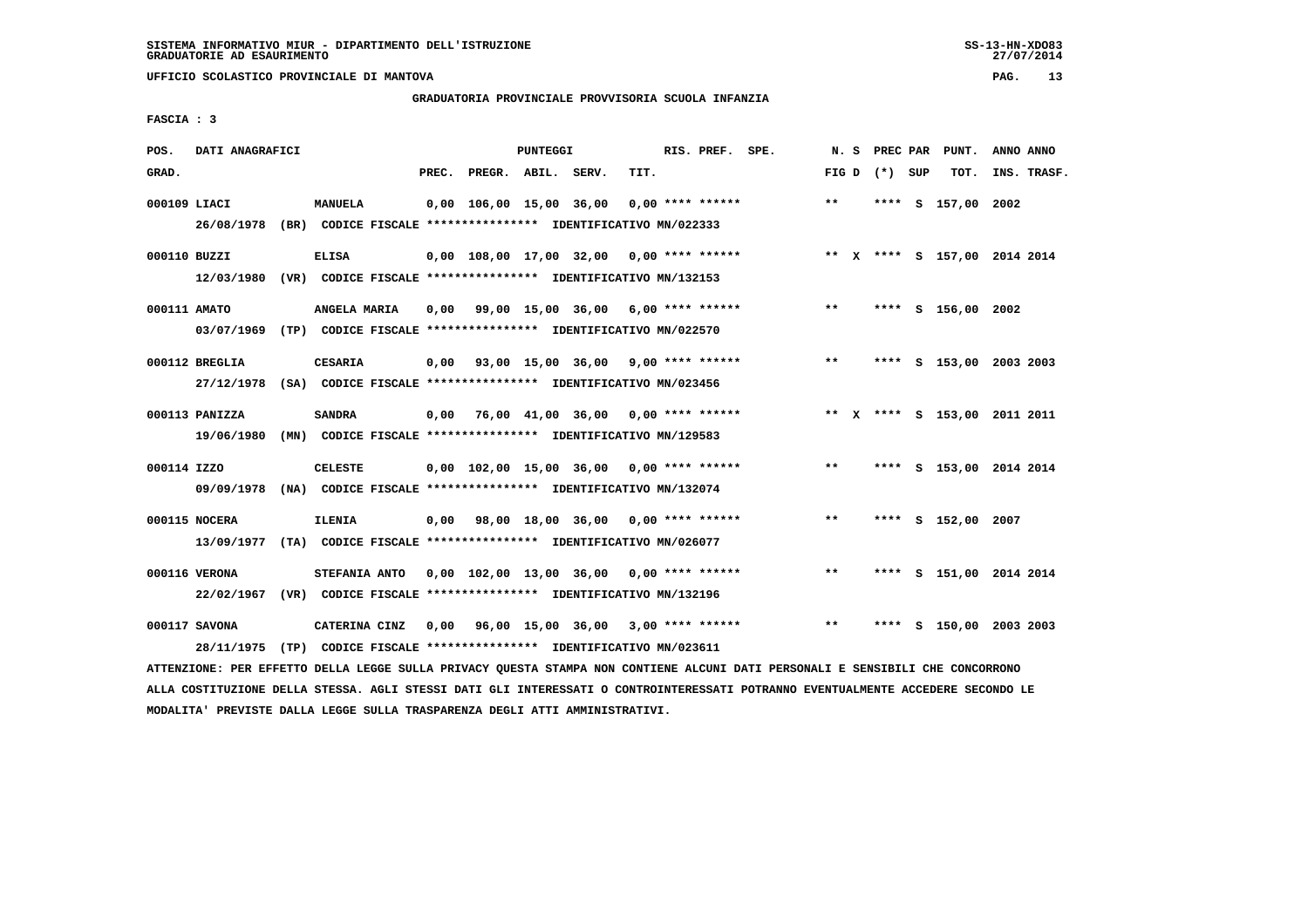# **GRADUATORIA PROVINCIALE PROVVISORIA SCUOLA INFANZIA**

 **FASCIA : 3**

| GRAD.<br>PREC.<br>PREGR. ABIL. SERV.<br>TIT.<br>FIG D $(*)$ SUP<br>TOT.<br>INS. TRASF.<br>0,00<br>96,00 18,00 36,00<br>$0.00$ **** ******<br>** X **** S 150,00 2007<br>000118 BARBIERI<br>MARZIA<br>10/09/1974 (MN) CODICE FISCALE *************** IDENTIFICATIVO MN/025870<br>$0,00$ $95,00$ $16,00$ $36,00$ $3,00$ $***$ **** ******<br>$***$<br>000119 BROGNA<br><b>RAFFAELLA</b><br>**** S 150,00 2007<br>22/06/1972 (VE) CODICE FISCALE *************** IDENTIFICATIVO MN/025822<br>000120 SCARDAMAGLIA<br><b>FRANCESCO</b><br>0,00 101,00 13,00 36,00 0,00 **** ******<br>** X **** S 150,00 2014 2014<br>06/02/1974 (TO) CODICE FISCALE *************** IDENTIFICATIVO MN/132259<br>$0,00$ $96,00$ $16,00$ $36,00$ $0,00$ $***$ **** *****<br>$* *$<br>**** S 148,00 2002<br>000121 CAPPELLO<br><b>VALERIA</b><br>30/09/1975 (RC) CODICE FISCALE *************** IDENTIFICATIVO MN/022714<br>$0,00$ $93,00$ $16,00$ $36,00$ $3,00$ $***$ $***$ $***$<br>000122 LIVOTI<br><b>ANTONELLA</b><br>$***$<br>**** S 148,00 2007 2007<br>21/04/1980<br>(ME) CODICE FISCALE **************** IDENTIFICATIVO MN/026122<br>$0,00$ 114,00 17,00 16,00 0,00 **** ******<br>$***$<br>147,00 2007<br>000123 MARTIRE<br><b>ALESSIA</b><br>****<br>05/10/1973 (CS) CODICE FISCALE *************** IDENTIFICATIVO MN/026070<br>000124 SECCO<br>0,00 96,00 14,00 36,00 0,00 **** ******<br>** X **** S 146,00 2011 2011<br>LAURA |
|-----------------------------------------------------------------------------------------------------------------------------------------------------------------------------------------------------------------------------------------------------------------------------------------------------------------------------------------------------------------------------------------------------------------------------------------------------------------------------------------------------------------------------------------------------------------------------------------------------------------------------------------------------------------------------------------------------------------------------------------------------------------------------------------------------------------------------------------------------------------------------------------------------------------------------------------------------------------------------------------------------------------------------------------------------------------------------------------------------------------------------------------------------------------------------------------------------------------------------------------------------------------------------------------------------------------------------------------------------------------------------------------------------------------------|
|                                                                                                                                                                                                                                                                                                                                                                                                                                                                                                                                                                                                                                                                                                                                                                                                                                                                                                                                                                                                                                                                                                                                                                                                                                                                                                                                                                                                                       |
|                                                                                                                                                                                                                                                                                                                                                                                                                                                                                                                                                                                                                                                                                                                                                                                                                                                                                                                                                                                                                                                                                                                                                                                                                                                                                                                                                                                                                       |
|                                                                                                                                                                                                                                                                                                                                                                                                                                                                                                                                                                                                                                                                                                                                                                                                                                                                                                                                                                                                                                                                                                                                                                                                                                                                                                                                                                                                                       |
|                                                                                                                                                                                                                                                                                                                                                                                                                                                                                                                                                                                                                                                                                                                                                                                                                                                                                                                                                                                                                                                                                                                                                                                                                                                                                                                                                                                                                       |
|                                                                                                                                                                                                                                                                                                                                                                                                                                                                                                                                                                                                                                                                                                                                                                                                                                                                                                                                                                                                                                                                                                                                                                                                                                                                                                                                                                                                                       |
|                                                                                                                                                                                                                                                                                                                                                                                                                                                                                                                                                                                                                                                                                                                                                                                                                                                                                                                                                                                                                                                                                                                                                                                                                                                                                                                                                                                                                       |
|                                                                                                                                                                                                                                                                                                                                                                                                                                                                                                                                                                                                                                                                                                                                                                                                                                                                                                                                                                                                                                                                                                                                                                                                                                                                                                                                                                                                                       |
|                                                                                                                                                                                                                                                                                                                                                                                                                                                                                                                                                                                                                                                                                                                                                                                                                                                                                                                                                                                                                                                                                                                                                                                                                                                                                                                                                                                                                       |
|                                                                                                                                                                                                                                                                                                                                                                                                                                                                                                                                                                                                                                                                                                                                                                                                                                                                                                                                                                                                                                                                                                                                                                                                                                                                                                                                                                                                                       |
|                                                                                                                                                                                                                                                                                                                                                                                                                                                                                                                                                                                                                                                                                                                                                                                                                                                                                                                                                                                                                                                                                                                                                                                                                                                                                                                                                                                                                       |
|                                                                                                                                                                                                                                                                                                                                                                                                                                                                                                                                                                                                                                                                                                                                                                                                                                                                                                                                                                                                                                                                                                                                                                                                                                                                                                                                                                                                                       |
|                                                                                                                                                                                                                                                                                                                                                                                                                                                                                                                                                                                                                                                                                                                                                                                                                                                                                                                                                                                                                                                                                                                                                                                                                                                                                                                                                                                                                       |
|                                                                                                                                                                                                                                                                                                                                                                                                                                                                                                                                                                                                                                                                                                                                                                                                                                                                                                                                                                                                                                                                                                                                                                                                                                                                                                                                                                                                                       |
|                                                                                                                                                                                                                                                                                                                                                                                                                                                                                                                                                                                                                                                                                                                                                                                                                                                                                                                                                                                                                                                                                                                                                                                                                                                                                                                                                                                                                       |
| 02/03/1968<br>(VR) CODICE FISCALE *************** IDENTIFICATIVO MN/129785                                                                                                                                                                                                                                                                                                                                                                                                                                                                                                                                                                                                                                                                                                                                                                                                                                                                                                                                                                                                                                                                                                                                                                                                                                                                                                                                            |
| $0,00$ $94,00$ $16,00$ $36,00$ $0,00$ $***$ **** ******<br>$***$<br>000125 NOTO<br><b>ROSA</b><br>**** S 146,00 2011 2011                                                                                                                                                                                                                                                                                                                                                                                                                                                                                                                                                                                                                                                                                                                                                                                                                                                                                                                                                                                                                                                                                                                                                                                                                                                                                             |
| 06/10/1979 (PA) CODICE FISCALE *************** IDENTIFICATIVO MN/129780                                                                                                                                                                                                                                                                                                                                                                                                                                                                                                                                                                                                                                                                                                                                                                                                                                                                                                                                                                                                                                                                                                                                                                                                                                                                                                                                               |
| 000126 MARCONI<br>0,00 92,00 17,00 36,00 0,00 **** ****** E ** X **** S 145,00 2007<br><b>ELISABETTA</b>                                                                                                                                                                                                                                                                                                                                                                                                                                                                                                                                                                                                                                                                                                                                                                                                                                                                                                                                                                                                                                                                                                                                                                                                                                                                                                              |
| 22/08/1976 (VR) CODICE FISCALE *************** IDENTIFICATIVO MN/026069                                                                                                                                                                                                                                                                                                                                                                                                                                                                                                                                                                                                                                                                                                                                                                                                                                                                                                                                                                                                                                                                                                                                                                                                                                                                                                                                               |

 **ATTENZIONE: PER EFFETTO DELLA LEGGE SULLA PRIVACY QUESTA STAMPA NON CONTIENE ALCUNI DATI PERSONALI E SENSIBILI CHE CONCORRONO ALLA COSTITUZIONE DELLA STESSA. AGLI STESSI DATI GLI INTERESSATI O CONTROINTERESSATI POTRANNO EVENTUALMENTE ACCEDERE SECONDO LE MODALITA' PREVISTE DALLA LEGGE SULLA TRASPARENZA DEGLI ATTI AMMINISTRATIVI.**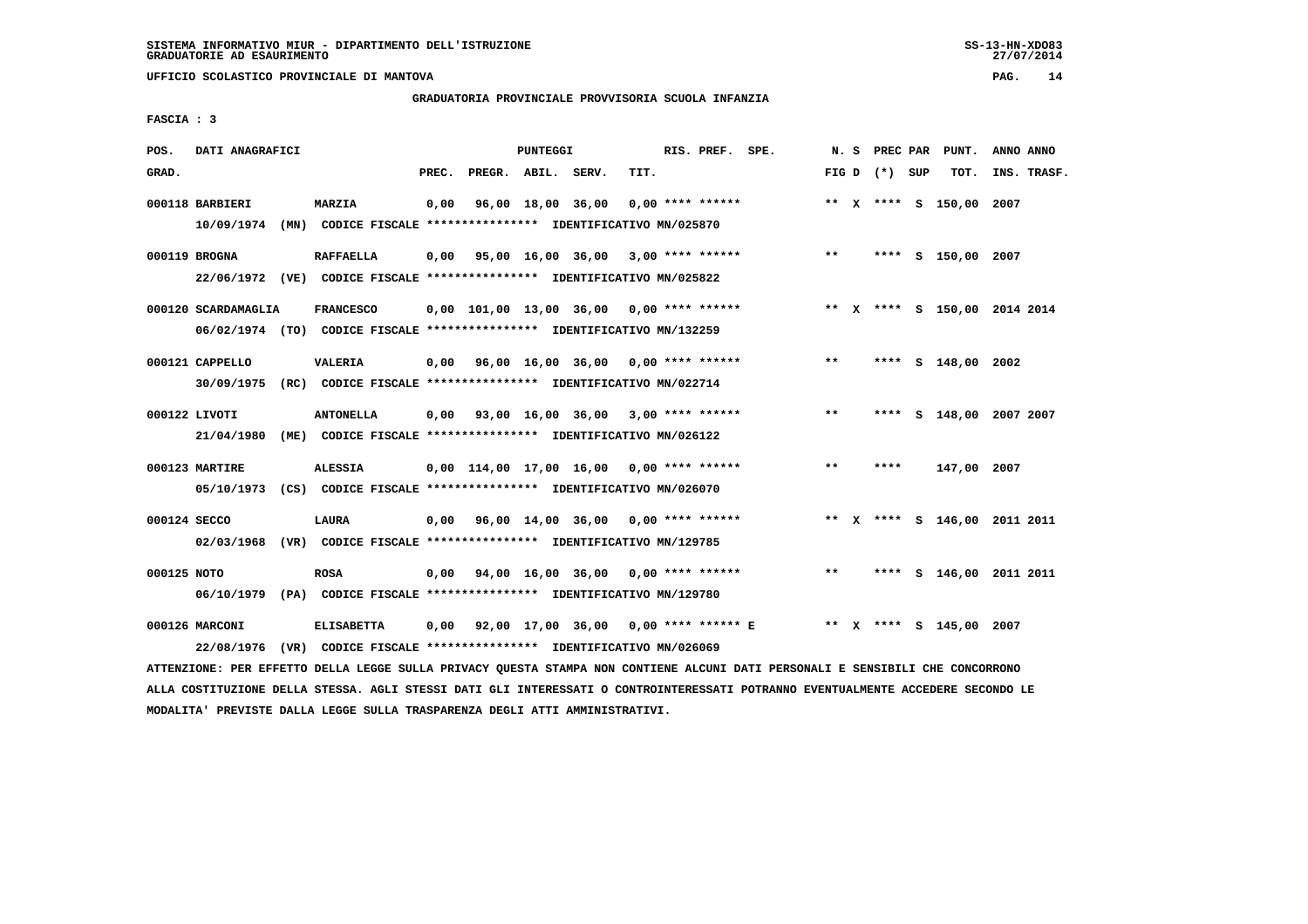# **GRADUATORIA PROVINCIALE PROVVISORIA SCUOLA INFANZIA**

 $27/07/2014$ 

 **FASCIA : 3**

| POS.          | DATI ANAGRAFICI                                                                            |                     |       |                     | <b>PUNTEGGI</b> |                                                                                                       |      | RIS. PREF.         | SPE. | N.S   | PREC PAR |     | PUNT.                     |      | ANNO ANNO   |
|---------------|--------------------------------------------------------------------------------------------|---------------------|-------|---------------------|-----------------|-------------------------------------------------------------------------------------------------------|------|--------------------|------|-------|----------|-----|---------------------------|------|-------------|
| GRAD.         |                                                                                            |                     | PREC. | PREGR. ABIL.        |                 | SERV.                                                                                                 | TIT. |                    |      | FIG D | $(*)$    | SUP | TOT.                      |      | INS. TRASF. |
| 000127 PEZZO  | 09/04/1971 (VR) CODICE FISCALE *************** IDENTIFICATIVO MN/132344                    | <b>MANUELA</b>      |       | $0,00$ 130,00 14,00 |                 | 0,00                                                                                                  |      | $0,00$ **** ****** |      | $* *$ |          |     | **** S 144,00 2014 2014   |      |             |
|               | 000128 PEZZINI<br>17/10/1980                                                               | <b>SAVINA</b>       | 0,00  |                     |                 | 84,00 17,00 36,00 6,00 **** ******<br>(MN) CODICE FISCALE *************** IDENTIFICATIVO MN/025985    |      |                    |      | $***$ |          |     | **** S 143,00 2007        |      |             |
|               | 000129 MANDANICI<br>07/07/1979                                                             | SONIA               | 0,00  |                     |                 | $90,00$ 14,00 36,00 3,00 **** ******<br>(ME) CODICE FISCALE **************** IDENTIFICATIVO MN/129812 |      |                    |      | $***$ |          |     | **** S 143,00 2011 2011   |      |             |
| 000130 BRUNNO | 02/02/1970                                                                                 | LUCIA               | 0,00  |                     |                 | 92,00 15,00 36,00 0,00 **** ******<br>(EE) CODICE FISCALE **************** IDENTIFICATIVO MN/132365   |      |                    |      | $***$ |          |     | **** S 143,00 2014 2014   |      |             |
|               | 000131 CATALANO<br>06/05/1973                                                              | <b>GIUSEPPINA</b>   |       |                     |                 | 0,00 91,00 15,00 36,00<br>(EN) CODICE FISCALE **************** IDENTIFICATIVO MN/129524               |      | $0.00$ **** ****** |      | $***$ | ****     |     | S 142,00 2011 2011        |      |             |
|               | 000132 MANDARANO<br>05/02/1966                                                             | <b>MARIA TERESA</b> | 0,00  |                     |                 | 90,00 15,00 36,00 0,00 **** ******<br>(RC) CODICE FISCALE **************** IDENTIFICATIVO MN/023406   |      |                    |      | $***$ |          |     | **** S 141,00 2003 2003   |      |             |
| 000133 DORICO | 06/09/1971                                                                                 | <b>ELENA</b>        | 0.00  |                     |                 | 92,00 12,00 36,00<br>(VR) CODICE FISCALE *************** IDENTIFICATIVO MN/022545                     |      | $0.00$ **** ****** |      | $***$ |          |     | **** S 140,00             | 2002 |             |
|               | 000134 STEFANONI<br>29/09/1976                                                             | <b>ELENA</b>        | 0,00  |                     |                 | 86,00 17,00 36,00 0,00 **** ******<br>(MN) CODICE FISCALE *************** IDENTIFICATIVO MN/025929    |      |                    |      | $***$ |          |     | **** S 139,00 2007        |      |             |
|               | 000135 BRUNELLI<br>15/10/1977 (BS) CODICE FISCALE *************** IDENTIFICATIVO MN/129519 | <b>ANTONIA</b>      | 0,00  |                     |                 | 62,00 41,00 36,00                                                                                     |      | $0.00$ **** ****** |      | $***$ |          |     | X **** S 139,00 2011 2011 |      |             |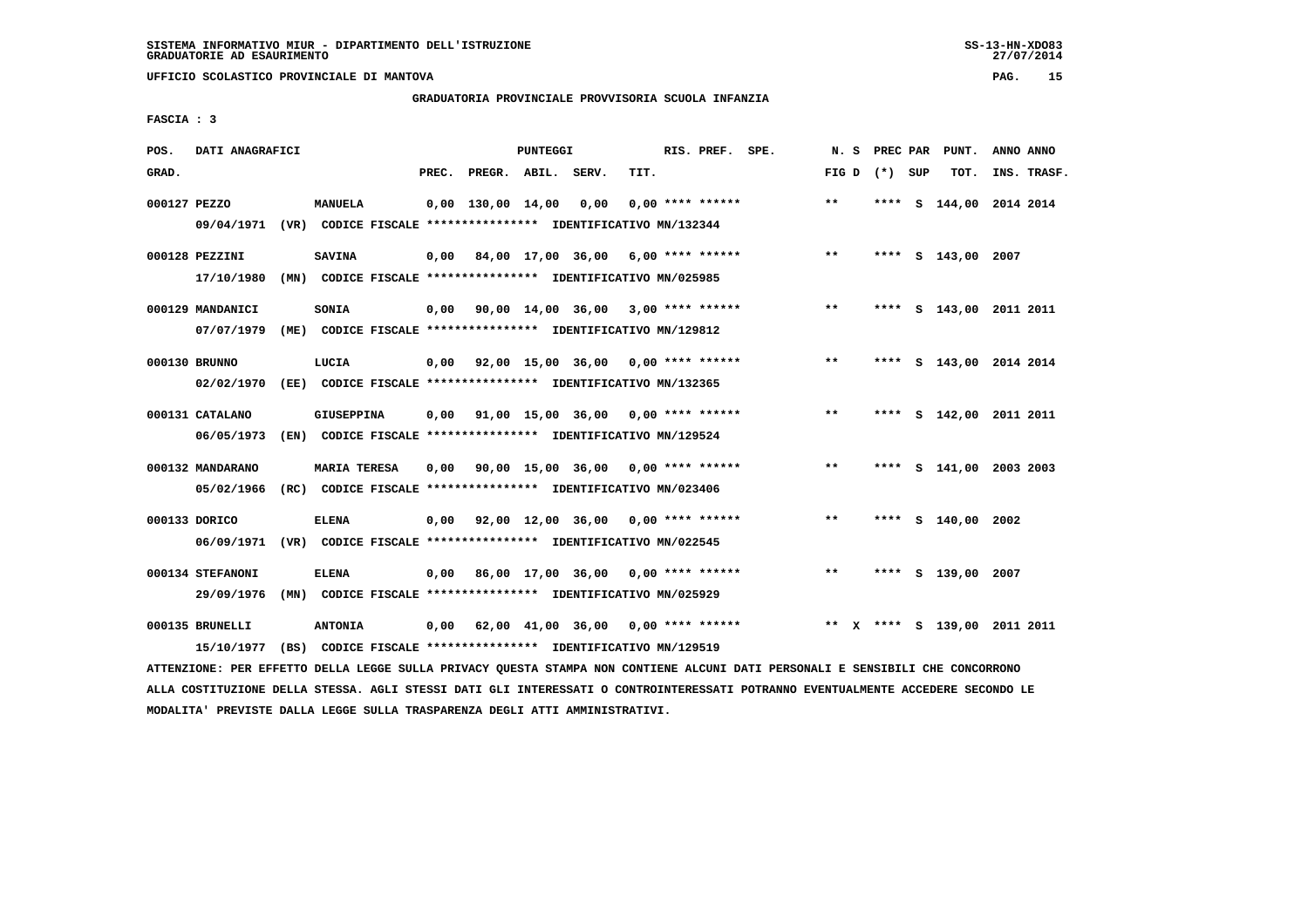**UFFICIO SCOLASTICO PROVINCIALE DI MANTOVA PAG. 16**

# **GRADUATORIA PROVINCIALE PROVVISORIA SCUOLA INFANZIA**

 **FASCIA : 3**

| POS.         | DATI ANAGRAFICI   |                                                                         |       |                     | <b>PUNTEGGI</b> |                                                  |      | RIS. PREF.         | SPE. | N.S   | PREC PAR        | PUNT.                   | ANNO ANNO |             |
|--------------|-------------------|-------------------------------------------------------------------------|-------|---------------------|-----------------|--------------------------------------------------|------|--------------------|------|-------|-----------------|-------------------------|-----------|-------------|
| GRAD.        |                   |                                                                         | PREC. | PREGR. ABIL. SERV.  |                 |                                                  | TIT. |                    |      |       | FIG D $(*)$ SUP | TOT.                    |           | INS. TRASF. |
|              |                   |                                                                         |       |                     |                 |                                                  |      |                    |      |       |                 |                         |           |             |
|              | 000136 PALAMARA   | <b>ANNUNZIATA</b>                                                       |       | $0.00$ 123.00 16.00 |                 | 0.00                                             |      | $0.00$ **** ****** |      | $* *$ | ****            | 139,00 2014 2014        |           |             |
|              | 01/04/1968        | (RC) CODICE FISCALE **************** IDENTIFICATIVO MN/132182           |       |                     |                 |                                                  |      |                    |      |       |                 |                         |           |             |
|              |                   |                                                                         |       |                     |                 |                                                  |      |                    |      |       |                 |                         |           |             |
| 000137 CUDA  |                   | <b>ELISABETTA</b>                                                       | 0,00  |                     |                 | 87,00 15,00 36,00                                |      | $0.00$ **** ****** |      | $***$ |                 | **** S 138,00 2004 2004 |           |             |
|              |                   | 29/09/1974 (CZ) CODICE FISCALE *************** IDENTIFICATIVO MN/024024 |       |                     |                 |                                                  |      |                    |      |       |                 |                         |           |             |
|              | 000138 ASTARITA   | MARIALUISA                                                              | 0,00  |                     |                 | 82,00 13,00 36,00 6,00 **** ******               |      |                    |      |       |                 | ** X **** S 137,00 2003 |           |             |
|              | 23/08/1966        | (NA) CODICE FISCALE **************** IDENTIFICATIVO MN/023374           |       |                     |                 |                                                  |      |                    |      |       |                 |                         |           |             |
|              |                   |                                                                         |       |                     |                 |                                                  |      |                    |      |       |                 |                         |           |             |
|              | 000139 VIAPIANA   | <b>TERSILLA</b>                                                         | 0,00  |                     |                 | 84,00 14,00 36,00 3,00 **** ******               |      |                    |      |       | ** $X$ ****     | 137,00 2005             |           |             |
|              | 13/03/1962        | (MN) CODICE FISCALE **************** IDENTIFICATIVO MN/025021           |       |                     |                 |                                                  |      |                    |      |       |                 |                         |           |             |
|              |                   |                                                                         |       |                     |                 |                                                  |      |                    |      |       |                 |                         |           |             |
| 000140 ZONTA |                   | <b>SARA</b>                                                             | 0,00  |                     |                 | $60,00$ $41,00$ $36,00$ $0,00$ $***$ **** ****** |      |                    |      | $***$ |                 | **** S 137,00 2007      |           |             |
|              |                   | 10/10/1981 (MN) CODICE FISCALE *************** IDENTIFICATIVO MN/026051 |       |                     |                 |                                                  |      |                    |      |       |                 |                         |           |             |
|              | 000141 FERRAMOSCA | <b>MILENA</b>                                                           |       |                     |                 | $0,00$ 84,00 14,00 36,00 3,00 **** ******        |      |                    |      | $***$ |                 | **** S 137,00 2011 2011 |           |             |
|              |                   |                                                                         |       |                     |                 |                                                  |      |                    |      |       |                 |                         |           |             |
|              |                   | 13/10/1973 (LE) CODICE FISCALE *************** IDENTIFICATIVO MN/129550 |       |                     |                 |                                                  |      |                    |      |       |                 |                         |           |             |
|              | 000142 BENNICI    | MARIA DANIELA                                                           |       |                     |                 | 0,00 84,00 17,00 36,00                           |      | $0.00$ **** ****** |      | $***$ |                 | **** S 137,00 2014 2014 |           |             |
|              | 06/06/1973        | (AG) CODICE FISCALE **************** IDENTIFICATIVO MN/132138           |       |                     |                 |                                                  |      |                    |      |       |                 |                         |           |             |
|              |                   |                                                                         |       |                     |                 |                                                  |      |                    |      |       |                 |                         |           |             |
|              | 000143 MATARAZZO  | <b>FORTUNA</b>                                                          | 0,00  |                     |                 | 84,00 15,00 36,00 0,00 **** ******               |      |                    |      | $***$ | ****            | S 135,00 2004 2004      |           |             |
|              | 06/10/1977        | (CE) CODICE FISCALE **************** IDENTIFICATIVO MN/024114           |       |                     |                 |                                                  |      |                    |      |       |                 |                         |           |             |
|              |                   |                                                                         |       |                     |                 |                                                  |      |                    |      |       |                 |                         |           |             |
| 000144 LUGLI |                   | <b>SILVIA</b>                                                           | 0,00  |                     |                 | 81,00 18,00 36,00 0,00 **** ******               |      |                    |      |       |                 | ** X **** S 135,00 2007 |           |             |
|              | 23/09/1980        | (MO) CODICE FISCALE **************** IDENTIFICATIVO MN/025993           |       |                     |                 |                                                  |      |                    |      |       |                 |                         |           |             |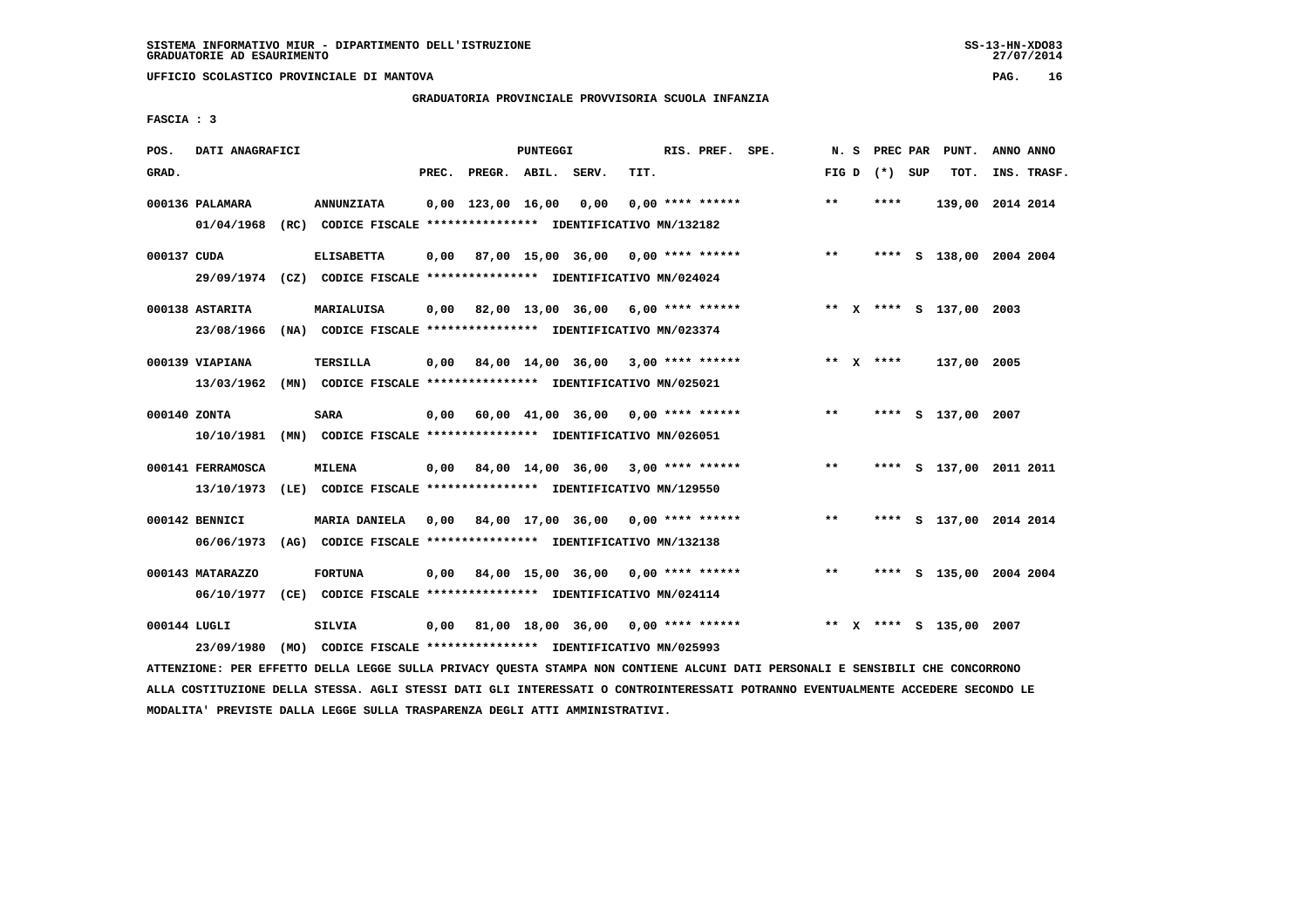# **GRADUATORIA PROVINCIALE PROVVISORIA SCUOLA INFANZIA**

 **FASCIA : 3**

| POS.         | DATI ANAGRAFICI                                                         |                                                               |       |                    | PUNTEGGI |                                                   |      | RIS. PREF. SPE.    |                                         |       |                 | N. S PREC PAR PUNT.     | ANNO ANNO |             |
|--------------|-------------------------------------------------------------------------|---------------------------------------------------------------|-------|--------------------|----------|---------------------------------------------------|------|--------------------|-----------------------------------------|-------|-----------------|-------------------------|-----------|-------------|
| GRAD.        |                                                                         |                                                               | PREC. | PREGR. ABIL. SERV. |          |                                                   | TIT. |                    |                                         |       | FIG D $(*)$ SUP | TOT.                    |           | INS. TRASF. |
|              | 000145 FRIGERI                                                          | COSTANZA GIOV                                                 | 0,00  |                    |          | 82,00 17,00 36,00                                 |      | $0.00$ **** ****** |                                         |       |                 | ** X **** S 135,00 2007 |           |             |
|              | 29/03/1980                                                              | (VR) CODICE FISCALE **************** IDENTIFICATIVO MN/025911 |       |                    |          |                                                   |      |                    |                                         |       |                 |                         |           |             |
|              | 000146 OLIVIERI                                                         | <b>MARTINA</b>                                                | 0,00  |                    |          |                                                   |      |                    | 84,00 15,00 36,00 0,00 **** ******      | $* *$ |                 | **** S 135,00 2011 2011 |           |             |
|              | 26/01/1980                                                              | (VR) CODICE FISCALE **************** IDENTIFICATIVO MN/129580 |       |                    |          |                                                   |      |                    |                                         |       |                 |                         |           |             |
|              | 000147 COGLIANDRO                                                       | <b>MARIA</b>                                                  |       |                    |          | $0,00$ 78,00 17,00 36,00 3,00 **** ******         |      |                    |                                         | $***$ |                 | **** S 134,00 2007      |           |             |
|              | 06/04/1965                                                              | (RC) CODICE FISCALE **************** IDENTIFICATIVO MN/025898 |       |                    |          |                                                   |      |                    |                                         |       |                 |                         |           |             |
| 000148 FUSCO |                                                                         | <b>LOREDANA</b>                                               |       |                    |          | $0.00$ 82.00 14.00 36.00 0.00 **** ******         |      |                    |                                         | $***$ |                 | **** S 132,00 2014 2014 |           |             |
|              | 28/09/1958                                                              | (NA) CODICE FISCALE *************** IDENTIFICATIVO MN/132059  |       |                    |          |                                                   |      |                    |                                         |       |                 |                         |           |             |
|              | 000149 SABATINO                                                         | <b>SILVIA</b>                                                 |       |                    |          |                                                   |      |                    | 0,00 70,00 16,00 36,00 9,00 **** ****** | $* *$ |                 | **** S 131,00 2002      |           |             |
|              | 06/07/1978 (CZ) CODICE FISCALE *************** IDENTIFICATIVO MN/022849 |                                                               |       |                    |          |                                                   |      |                    |                                         |       |                 |                         |           |             |
|              | 000150 COLAFRANCESCO                                                    |                                                               |       |                    |          | 0,00 61,00 14,00 36,00 19,00 **** ******          |      |                    |                                         | $***$ |                 | **** S 130,00 2005 2005 |           |             |
|              | 07/08/1973 (EE) CODICE FISCALE *************** IDENTIFICATIVO MN/025133 | LIDIA                                                         |       |                    |          |                                                   |      |                    |                                         |       |                 |                         |           |             |
|              |                                                                         |                                                               |       |                    |          |                                                   |      |                    |                                         |       |                 |                         |           |             |
|              | 000151 FRONTELLI                                                        | LAURA                                                         | 0,00  |                    |          | 48,00 42,00 36,00 3,00 **** ******                |      |                    |                                         | $* *$ |                 | **** S 129,00 2007      |           |             |
|              | 12/08/1974                                                              | (MN) CODICE FISCALE **************** IDENTIFICATIVO MN/026196 |       |                    |          |                                                   |      |                    |                                         |       |                 |                         |           |             |
|              | 000152 GUBERTI                                                          | <b>NICOLE</b>                                                 |       |                    |          | $0,00$ 50,00 42,00 36,00 0,00 **** ******         |      |                    |                                         | $***$ |                 | **** S 128,00 2011 2011 |           |             |
|              | 25/11/1983                                                              | (RE) CODICE FISCALE **************** IDENTIFICATIVO MN/129558 |       |                    |          |                                                   |      |                    |                                         |       |                 |                         |           |             |
|              | 000153 COSOLO                                                           | <b>ELENA</b>                                                  |       |                    |          | $0,00$ $92,00$ $13,00$ $22,00$ $0,00$ **** ****** |      |                    |                                         | $***$ |                 | **** S 127,00 2014 2014 |           |             |
|              | 11/04/1963                                                              | (BR) CODICE FISCALE **************** IDENTIFICATIVO MN/132190 |       |                    |          |                                                   |      |                    |                                         |       |                 |                         |           |             |

 **ATTENZIONE: PER EFFETTO DELLA LEGGE SULLA PRIVACY QUESTA STAMPA NON CONTIENE ALCUNI DATI PERSONALI E SENSIBILI CHE CONCORRONO ALLA COSTITUZIONE DELLA STESSA. AGLI STESSI DATI GLI INTERESSATI O CONTROINTERESSATI POTRANNO EVENTUALMENTE ACCEDERE SECONDO LE MODALITA' PREVISTE DALLA LEGGE SULLA TRASPARENZA DEGLI ATTI AMMINISTRATIVI.**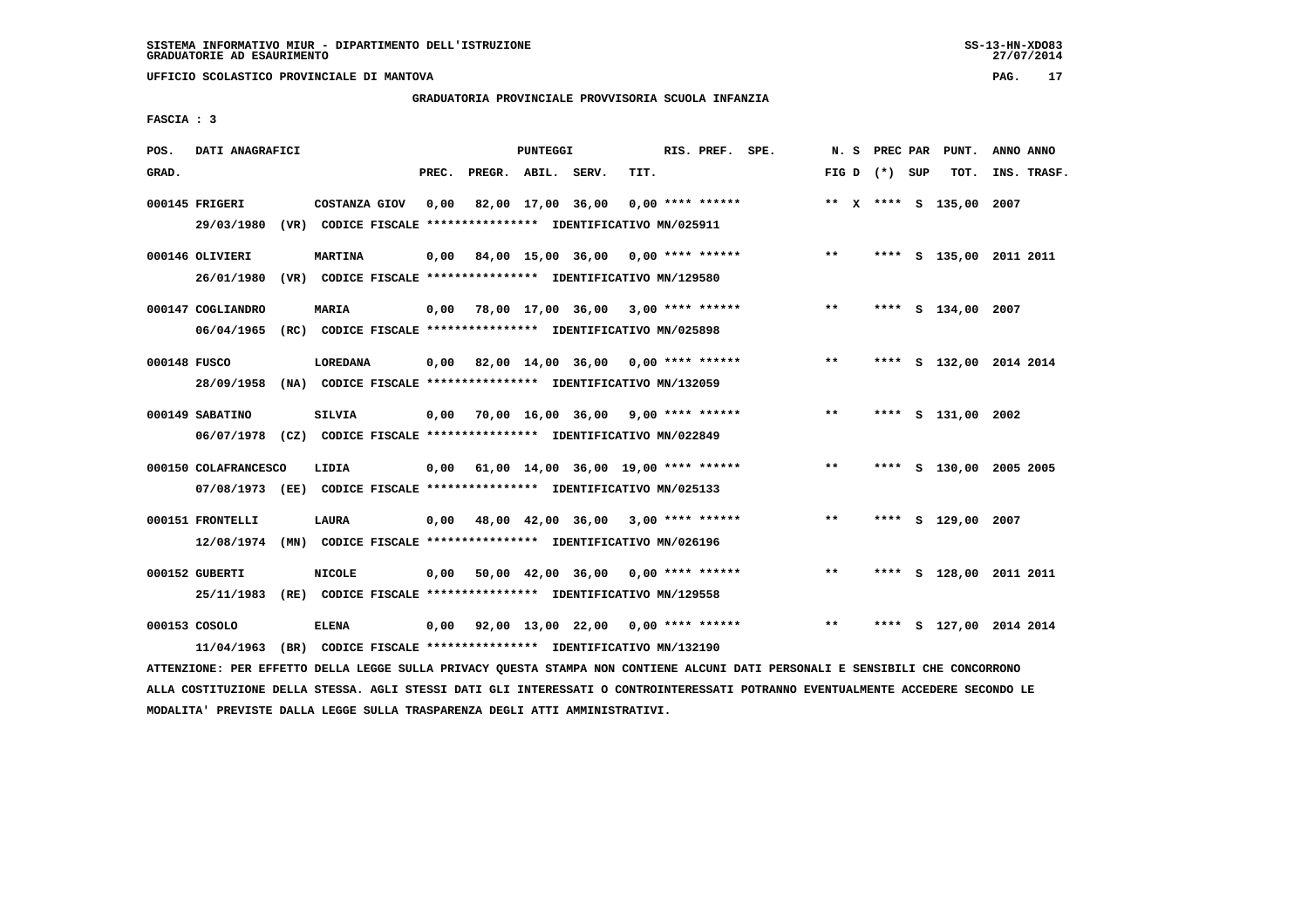# **GRADUATORIA PROVINCIALE PROVVISORIA SCUOLA INFANZIA**

 $27/07/2014$ 

 **FASCIA : 3**

| POS.         | DATI ANAGRAFICI                |                                                                                             |       |                    | PUNTEGGI |                                                   |      | RIS. PREF. SPE.    |                                                                              |       |                   | N. S PREC PAR PUNT.          | ANNO ANNO |             |
|--------------|--------------------------------|---------------------------------------------------------------------------------------------|-------|--------------------|----------|---------------------------------------------------|------|--------------------|------------------------------------------------------------------------------|-------|-------------------|------------------------------|-----------|-------------|
| GRAD.        |                                |                                                                                             | PREC. | PREGR. ABIL. SERV. |          |                                                   | TIT. |                    |                                                                              |       | FIG $D$ $(*)$ SUP | тот.                         |           | INS. TRASF. |
| 000154 ELIA  |                                | <b>AUSILIA</b><br>21/05/1977 (ME) CODICE FISCALE *************** IDENTIFICATIVO MN/023506   | 0,00  |                    |          | 76,00 13,00 36,00                                 |      | $0.00$ **** ****** |                                                                              |       |                   | ** X **** S 125,00 2003 2003 |           |             |
| 000155 CALI' |                                | <b>MARYNELLA</b><br>04/07/1978 (CT) CODICE FISCALE *************** IDENTIFICATIVO MN/132154 |       |                    |          |                                                   |      |                    | $0,00$ 69,00 16,00 36,00 4,00 **** ******                                    | $***$ |                   | **** S 125,00 2014 2014      |           |             |
| 000156 PALMA |                                | <b>FRANCESCA</b><br>12/10/1978 (BR) CODICE FISCALE *************** IDENTIFICATIVO MN/129582 |       |                    |          | $0,00$ $71,00$ $14,00$ $36,00$ $3,00$ **** ****** |      |                    |                                                                              |       |                   | ** X **** S 124,00 2011 2011 |           |             |
|              | 000157 COSTANZO                | LOREDANA MARI<br>14/01/1974 (CT) CODICE FISCALE *************** IDENTIFICATIVO MN/026140    |       |                    |          |                                                   |      |                    | 0,00 70,00 17,00 36,00 0,00 **** ****** * *** * ** * *** \$ 123,00 2007 2007 |       |                   |                              |           |             |
|              | 000158 ADRAGNA                 | CLAUDIA<br>02/12/1972 (TP) CODICE FISCALE *************** IDENTIFICATIVO MN/025078          |       |                    |          | 0,00 65,00 15,00 36,00 6,00 **** ******           |      |                    |                                                                              | $***$ |                   | **** S 122,00 2005 2005      |           |             |
|              | 000159 LIOTTA<br>14/09/1978    | TONINA RITA M<br>(AG) CODICE FISCALE **************** IDENTIFICATIVO MN/026119              |       |                    |          | $0.00$ 83.00 15.00 24.00 0.00 **** ******         |      |                    |                                                                              |       |                   | ** X **** S 122,00 2007 2007 |           |             |
|              | 000160 ORLANDI<br>06/09/1984   | <b>ILARIA</b><br>(MN) CODICE FISCALE *************** IDENTIFICATIVO MN/026010               | 0.00  |                    |          | 44,00 42,00 36,00 0,00 **** ******                |      |                    |                                                                              |       |                   | ** X **** S 122,00 2007      |           |             |
| 000161 TENCA |                                | LUCIA<br>19/07/1969 (CR) CODICE FISCALE *************** IDENTIFICATIVO MN/026038            |       |                    |          | $0,00$ 69,00 17,00 36,00 0,00 **** ******         |      |                    |                                                                              | $***$ |                   | **** S 122,00 2007           |           |             |
|              | $000162$ ALIOTTA<br>23/01/1964 | <b>SANTA</b><br>(ME) CODICE FISCALE **************** IDENTIFICATIVO MN/023982               |       |                    |          | 0,00 69,00 16,00 36,00 0,00 **** ******           |      |                    |                                                                              | $***$ |                   | **** S 121,00 2004 2004      |           |             |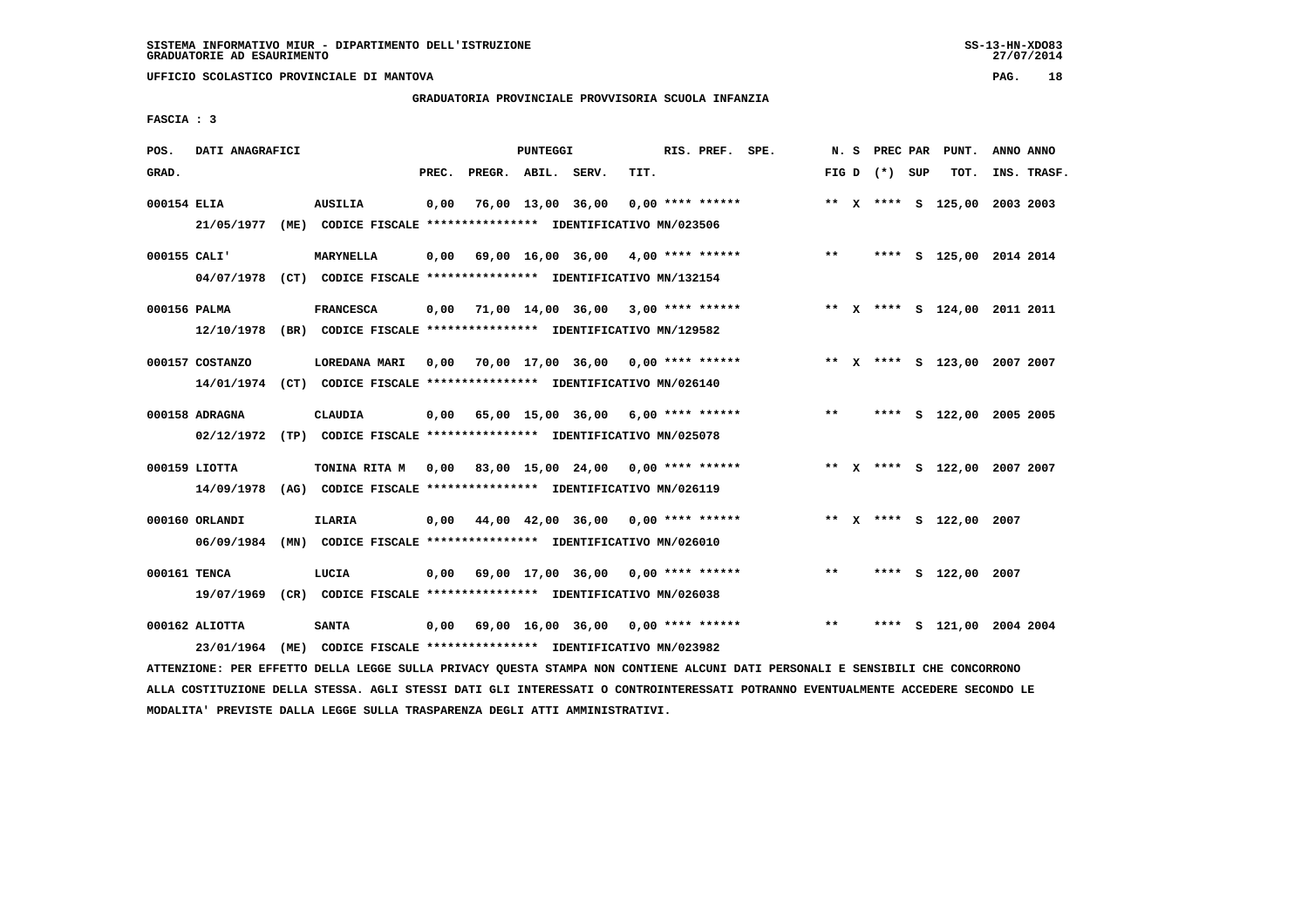# **GRADUATORIA PROVINCIALE PROVVISORIA SCUOLA INFANZIA**

 **FASCIA : 3**

| POS.  | DATI ANAGRAFICI                                                         |                                                                                                |       |                    | PUNTEGGI |                                           |      | RIS. PREF. SPE.    |                                           |       |                 | N. S PREC PAR PUNT.          | ANNO ANNO   |
|-------|-------------------------------------------------------------------------|------------------------------------------------------------------------------------------------|-------|--------------------|----------|-------------------------------------------|------|--------------------|-------------------------------------------|-------|-----------------|------------------------------|-------------|
| GRAD. |                                                                         |                                                                                                | PREC. | PREGR. ABIL. SERV. |          |                                           | TIT. |                    |                                           |       | FIG D $(*)$ SUP | TOT.                         | INS. TRASF. |
|       | 000163 FORNARO                                                          | ANNA                                                                                           | 0,00  |                    |          | 70,00 15,00 36,00                         |      | $0.00$ **** ****** |                                           |       |                 | ** X **** S 121,00 2005 2005 |             |
|       | 03/08/1968                                                              | (PE) CODICE FISCALE **************** IDENTIFICATIVO MN/024962                                  |       |                    |          |                                           |      |                    |                                           |       |                 |                              |             |
|       | 000164 TRIGGIANI                                                        | <b>TIZIANA</b>                                                                                 | 0,00  |                    |          | 70,00 15,00 36,00 0,00 **** ******        |      |                    |                                           | $***$ |                 | **** S 121,00 2011 2011      |             |
|       | 15/04/1977                                                              | (PA) CODICE FISCALE **************** IDENTIFICATIVO MN/129613                                  |       |                    |          |                                           |      |                    |                                           |       |                 |                              |             |
|       | 000165 DI GRACI                                                         | <b>LAURA</b>                                                                                   | 0,00  |                    |          |                                           |      |                    | 67,00 14,00 36,00 3,00 **** ******        | $***$ |                 | **** S 120,00 2005 2005      |             |
|       | 07/11/1977 (TA) CODICE FISCALE *************** IDENTIFICATIVO MN/025107 |                                                                                                |       |                    |          |                                           |      |                    |                                           |       |                 |                              |             |
|       | 000166 TULONE                                                           | <b>ENZA</b>                                                                                    | 0,00  |                    |          | 54,00 14,00 36,00 13,00 **** ******       |      |                    |                                           |       |                 | ** X **** S 117,00 2004 2004 |             |
|       | 24/05/1979                                                              | (AG) CODICE FISCALE *************** IDENTIFICATIVO MN/024182                                   |       |                    |          |                                           |      |                    |                                           |       |                 |                              |             |
|       | 000167 PROFETA                                                          | <b>CONCETTA</b>                                                                                | 0,00  |                    |          |                                           |      |                    | 65,00 15,00 36,00 1,00 **** ******        | $***$ |                 | **** S 117,00 2004 2004      |             |
|       | 03/05/1970                                                              | (NA) CODICE FISCALE **************** IDENTIFICATIVO MN/024150                                  |       |                    |          |                                           |      |                    |                                           |       |                 |                              |             |
|       |                                                                         |                                                                                                |       |                    |          |                                           |      |                    |                                           |       |                 |                              |             |
|       | 000168 CALIENDO                                                         | MARIA ROSA                                                                                     |       |                    |          | $0,00$ 66,00 15,00 36,00 0,00 **** ****** |      |                    |                                           | $***$ |                 | **** S 117,00 2011 2011      |             |
|       | 02/12/1976                                                              | (NA) CODICE FISCALE **************** IDENTIFICATIVO MN/129522                                  |       |                    |          |                                           |      |                    |                                           |       |                 |                              |             |
|       | 000169 COCCINIGLIO                                                      | GIUSI                                                                                          |       |                    |          |                                           |      |                    | $0,00$ 62,00 14,00 36,00 3,00 **** ****** |       |                 | ** X **** S 115,00 2003 2003 |             |
|       | 12/10/1977 (AG) CODICE FISCALE *************** IDENTIFICATIVO MN/023394 |                                                                                                |       |                    |          |                                           |      |                    |                                           |       |                 |                              |             |
|       | 000170 MANNONE                                                          | VINCENZA MARI                                                                                  |       |                    |          |                                           |      |                    | 0,00 61,00 15,00 36,00 1,00 **** ******   | $***$ |                 | **** S 113,00 2005 2005      |             |
|       | 14/05/1971 (TP) CODICE FISCALE *************** IDENTIFICATIVO MN/025140 |                                                                                                |       |                    |          |                                           |      |                    |                                           |       |                 |                              |             |
|       | 000171 CAMILLI                                                          | MANUELA                                                                                        | 0,00  |                    |          | 51,00 17,00 36,00 9,00 **** ******        |      |                    |                                           | $***$ |                 | **** S 113,00 2007           |             |
|       | 06/04/1980                                                              | (MN) CODICE FISCALE **************** IDENTIFICATIVO MN/026249                                  |       |                    |          |                                           |      |                    |                                           |       |                 |                              |             |
|       |                                                                         | RESERVA BELLI LENNE AULLI BREULAU AUGARI AMILIAI UAU AAUMINUS ILAUUT BINI BERAAUILE E ASUATRIL |       |                    |          |                                           |      |                    |                                           |       |                 |                              |             |

 **ATTENZIONE: PER EFFETTO DELLA LEGGE SULLA PRIVACY QUESTA STAMPA NON CONTIENE ALCUNI DATI PERSONALI E SENSIBILI CHE CONCORRONO ALLA COSTITUZIONE DELLA STESSA. AGLI STESSI DATI GLI INTERESSATI O CONTROINTERESSATI POTRANNO EVENTUALMENTE ACCEDERE SECONDO LE MODALITA' PREVISTE DALLA LEGGE SULLA TRASPARENZA DEGLI ATTI AMMINISTRATIVI.**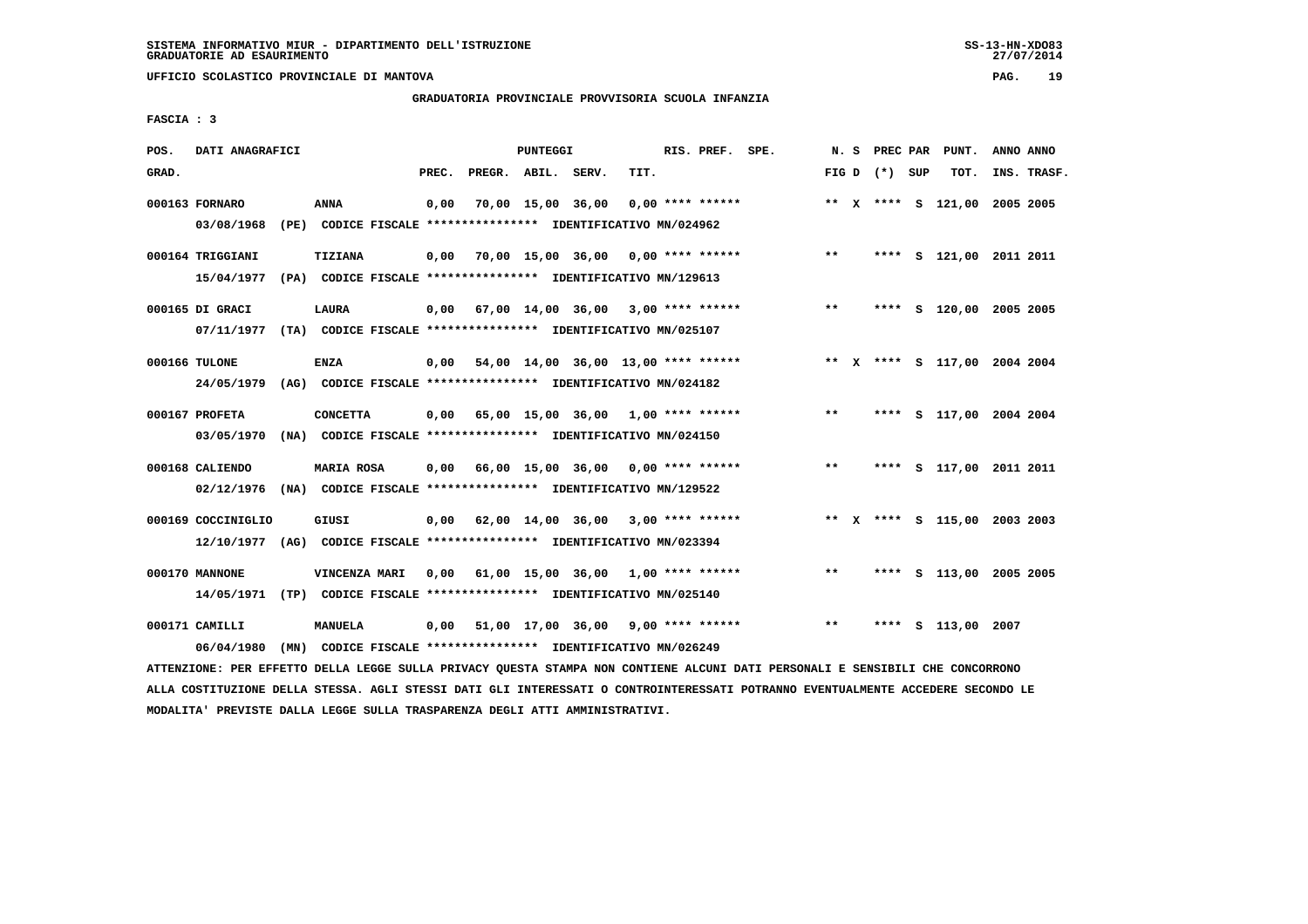# **GRADUATORIA PROVINCIALE PROVVISORIA SCUOLA INFANZIA**

 **FASCIA : 3**

| POS.         | DATI ANAGRAFICI   |                                                                         |       |                    | <b>PUNTEGGI</b>   |                                           |      | RIS. PREF. SPE.    | N.S          | PREC PAR    |     | PUNT.                        | ANNO ANNO |             |
|--------------|-------------------|-------------------------------------------------------------------------|-------|--------------------|-------------------|-------------------------------------------|------|--------------------|--------------|-------------|-----|------------------------------|-----------|-------------|
| GRAD.        |                   |                                                                         | PREC. | PREGR. ABIL. SERV. |                   |                                           | TIT. |                    |              | FIG D $(*)$ | SUP | TOT.                         |           | INS. TRASF. |
|              | 000172 IUZZOLINO  | ANNA MARIA                                                              | 0,00  |                    | 61,00 15,00 36,00 |                                           |      | $0.00$ **** ****** | $* *$        | ****        |     | S 112,00 2004 2004           |           |             |
|              | 07/12/1973        | (SA) CODICE FISCALE **************** IDENTIFICATIVO MN/024085           |       |                    |                   |                                           |      |                    |              |             |     |                              |           |             |
|              | 000173 GULOTTA    | LILLA                                                                   | 0,00  |                    |                   | 51,00 16,00 36,00 9,00 **** ******        |      |                    | $***$        | ****        |     | S 112,00 2007 2007           |           |             |
|              | 01/06/1973        | (TP) CODICE FISCALE **************** IDENTIFICATIVO MN/025960           |       |                    |                   |                                           |      |                    |              |             |     |                              |           |             |
|              | 000174 BONACCORSO | MARIA CONCETT                                                           | 0.00  |                    |                   | 62,00 13,00 36,00 0,00 **** ******        |      |                    | $***$        | ****        |     | S 111,00 2004 2004           |           |             |
|              |                   | 07/11/1971 (SR) CODICE FISCALE *************** IDENTIFICATIVO MN/023863 |       |                    |                   |                                           |      |                    |              |             |     |                              |           |             |
|              | 000175 NASTASI    | <b>FRANCESCA</b>                                                        | 0,00  |                    |                   | 51,00 15,00 36,00 9,00 **** ******        |      |                    | $***$        | ****        |     | S 111,00 2007 2007           |           |             |
|              | 08/06/1980        | (ME) CODICE FISCALE **************** IDENTIFICATIVO MN/026170           |       |                    |                   |                                           |      |                    |              |             |     |                              |           |             |
| 000176 RIGGI |                   | <b>ANGELA</b>                                                           | 0,00  |                    |                   | 58,00 16,00 36,00 0,00 **** ******        |      |                    | $***$        | ****        |     | S 110,00 2007 2007           |           |             |
|              | 02/12/1977        | (NA) CODICE FISCALE **************** IDENTIFICATIVO MN/025856           |       |                    |                   |                                           |      |                    |              |             |     |                              |           |             |
|              | 000177 D'ASARO    | MARIA ANTONEL                                                           | 0.00  |                    |                   | 69,00 17,00 21,00 3,00 **** ******        |      |                    |              |             |     | ** X **** S 110,00 2011 2011 |           |             |
|              | 11/06/1980        | (PA) CODICE FISCALE **************** IDENTIFICATIVO MN/129529           |       |                    |                   |                                           |      |                    |              |             |     |                              |           |             |
|              | 000178 CORETTI    | <b>ROSANNA</b>                                                          | 0,00  |                    |                   | 56,00 15,00 36,00 3,00 **** ******        |      |                    | $***$        | ****        |     | S 110,00 2014 2014           |           |             |
|              | 19/09/1980        | (MT) CODICE FISCALE **************** IDENTIFICATIVO MN/132189           |       |                    |                   |                                           |      |                    |              |             |     |                              |           |             |
| 000179 RUSSO |                   | <b>DOMENICA</b>                                                         |       |                    |                   | $0,00$ 59,00 14,00 36,00 0,00 **** ****** |      |                    | $***$        | ****        |     | S 109,00 2005 2005           |           |             |
|              | 14/11/1965        | (NA) CODICE FISCALE **************** IDENTIFICATIVO MN/025002           |       |                    |                   |                                           |      |                    |              |             |     |                              |           |             |
| 000180 CAMA  |                   | <b>GRAZIA MARIA</b>                                                     | 0,00  |                    |                   | 55,00 15,00 36,00 3,00 **** ******        |      |                    | $\star\star$ | ****        |     | S 109,00 2011 2011           |           |             |
|              | 08/02/1977        | (RC) CODICE FISCALE **************** IDENTIFICATIVO MN/129542           |       |                    |                   |                                           |      |                    |              |             |     |                              |           |             |

 **ATTENZIONE: PER EFFETTO DELLA LEGGE SULLA PRIVACY QUESTA STAMPA NON CONTIENE ALCUNI DATI PERSONALI E SENSIBILI CHE CONCORRONO ALLA COSTITUZIONE DELLA STESSA. AGLI STESSI DATI GLI INTERESSATI O CONTROINTERESSATI POTRANNO EVENTUALMENTE ACCEDERE SECONDO LE MODALITA' PREVISTE DALLA LEGGE SULLA TRASPARENZA DEGLI ATTI AMMINISTRATIVI.**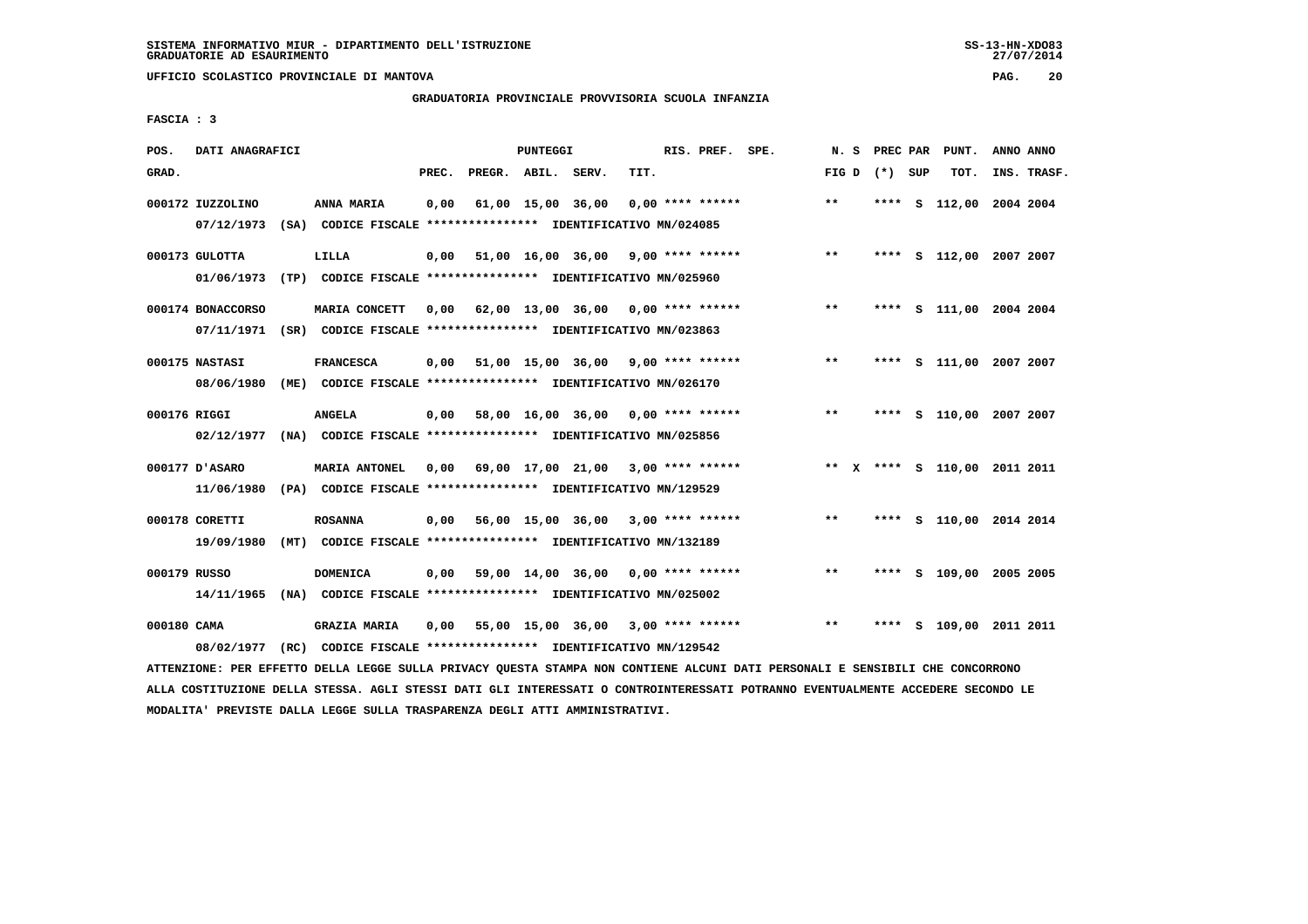# **GRADUATORIA PROVINCIALE PROVVISORIA SCUOLA INFANZIA**

 **FASCIA : 3**

| POS.         | DATI ANAGRAFICI                                                                            |                                                                                 |       |                    | <b>PUNTEGGI</b> |                                           |      | RIS. PREF. SPE.    |              | N. S | PREC PAR        | PUNT.                        | ANNO ANNO |             |
|--------------|--------------------------------------------------------------------------------------------|---------------------------------------------------------------------------------|-------|--------------------|-----------------|-------------------------------------------|------|--------------------|--------------|------|-----------------|------------------------------|-----------|-------------|
| GRAD.        |                                                                                            |                                                                                 | PREC. | PREGR. ABIL. SERV. |                 |                                           | TIT. |                    |              |      | FIG D $(*)$ SUP | TOT.                         |           | INS. TRASF. |
|              | 000181 NARDELLI<br>11/02/1968                                                              | PIA<br>(EE) CODICE FISCALE *************** IDENTIFICATIVO MN/129574             | 0,00  |                    |                 | 46,00 15,00 36,00 12,00 **** ******       |      |                    | $***$        |      |                 | **** S 109,00 2011 2011      |           |             |
| 000182 NUZZO | 07/07/1965                                                                                 | <b>MARINA</b><br>(LE) CODICE FISCALE **************** IDENTIFICATIVO MN/129578  |       |                    |                 | $0,00$ 48,00 15,00 36,00 9,00 **** ****** |      |                    |              |      |                 | ** X **** S 108,00 2011 2011 |           |             |
|              | 000183 MELLUSO<br>21/09/1962 (RM) CODICE FISCALE *************** IDENTIFICATIVO MN/129850  | TIZIANA                                                                         |       | 0,00 90,00 14,00   |                 | 0,00                                      |      | $3,00$ **** ****** | $***$        |      |                 | **** S 107,00 2011 2011      |           |             |
|              | 000184 BARRESI<br>14/03/1977 (ME) CODICE FISCALE *************** IDENTIFICATIVO MN/129683  | LUCIA                                                                           |       |                    |                 | $0,00$ 51,00 17,00 36,00 3,00 **** ****** |      |                    |              |      |                 | ** X **** S 107,00 2011 2011 |           |             |
| 000185 RUSSO | 07/09/1969                                                                                 | <b>ROSARIA</b><br>(ME) CODICE FISCALE **************** IDENTIFICATIVO MN/026219 |       |                    |                 | 0,00 51,00 16,00 36,00                    |      | $3,00$ **** ****** | $***$        |      |                 | **** S 106,00 2007 2007      |           |             |
|              | 000186 CANNIZZO<br>03/08/1976 (CL) CODICE FISCALE *************** IDENTIFICATIVO MN/026060 | <b>DALIA</b>                                                                    |       |                    |                 | $0,00$ 48,00 15,00 36,00 6,00 **** ****** |      |                    | $\star\star$ |      |                 | **** S 105,00 2007 2007      |           |             |
| 000187 ROSSI | 17/02/1986 (PR) CODICE FISCALE *************** IDENTIFICATIVO MN/026027                    | ALICE                                                                           |       |                    |                 | 0,00 24,00 42,00 36,00                    |      | $3,00$ **** ****** | **           |      |                 | **** S 105,00 2007 2014      |           |             |
|              | 000188 PAROLINO<br>30/09/1977 (LT) CODICE FISCALE *************** IDENTIFICATIVO MN/026263 | <b>GIOVANNA</b>                                                                 |       |                    |                 | $0,00$ 47,00 14,00 36,00 7,00 **** ****** |      |                    | $* *$        |      |                 | **** S 104,00 2007 2007      |           |             |
|              | 000189 D'ANTONI                                                                            | <b>ROSA</b>                                                                     |       |                    |                 | $0,00$ 53,00 15,00 36,00 0,00 **** ****** |      |                    | $* *$        |      | **** S          | 104,00 2007 2007             |           |             |
|              | 18/04/1971                                                                                 | (AG) CODICE FISCALE **************** IDENTIFICATIVO MN/025963                   |       |                    |                 |                                           |      |                    |              |      |                 |                              |           |             |

 **ATTENZIONE: PER EFFETTO DELLA LEGGE SULLA PRIVACY QUESTA STAMPA NON CONTIENE ALCUNI DATI PERSONALI E SENSIBILI CHE CONCORRONO ALLA COSTITUZIONE DELLA STESSA. AGLI STESSI DATI GLI INTERESSATI O CONTROINTERESSATI POTRANNO EVENTUALMENTE ACCEDERE SECONDO LE MODALITA' PREVISTE DALLA LEGGE SULLA TRASPARENZA DEGLI ATTI AMMINISTRATIVI.**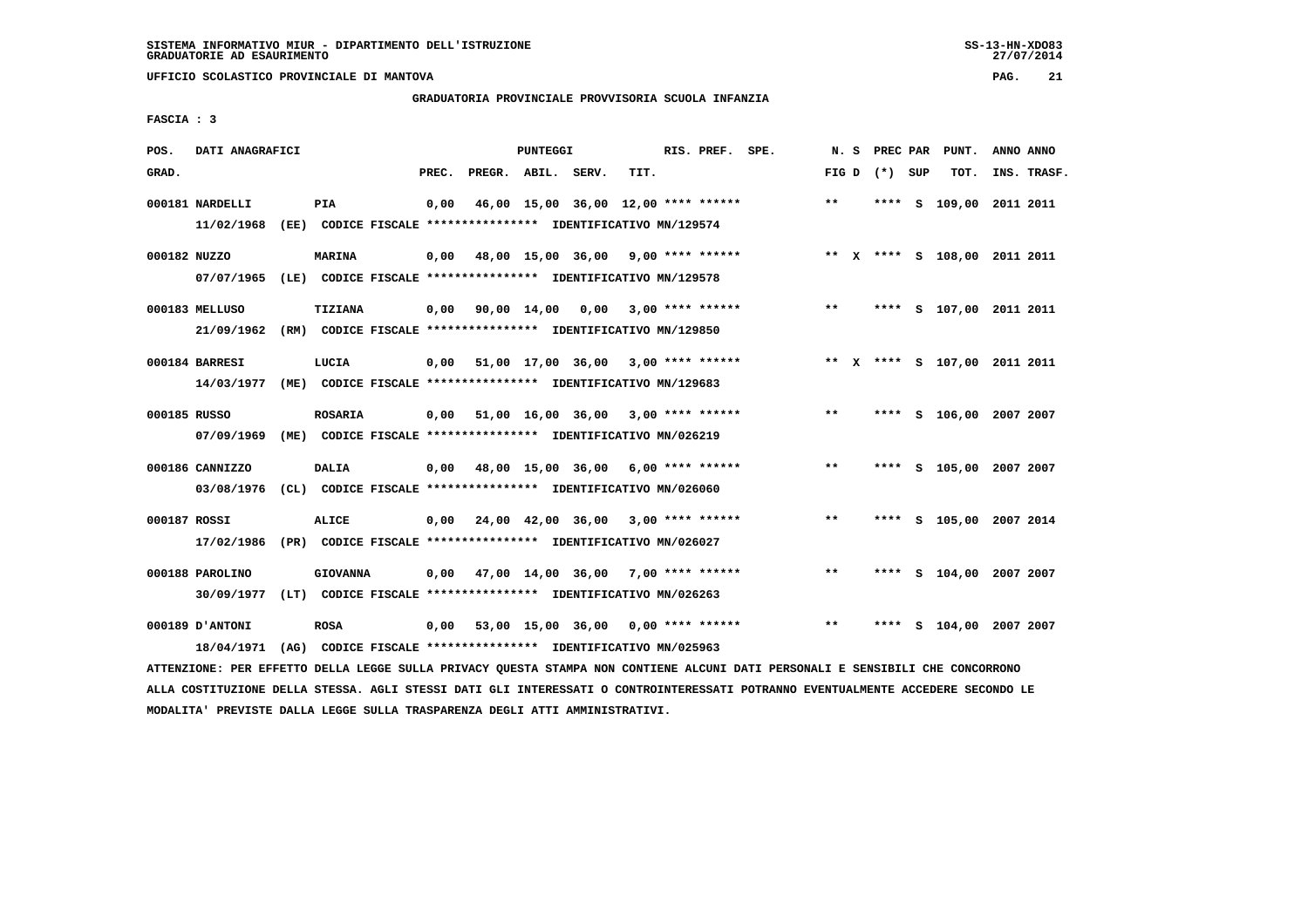# **GRADUATORIA PROVINCIALE PROVVISORIA SCUOLA INFANZIA**

 **FASCIA : 3**

| INS. TRASF.<br>S 103,00 2011 2011 |
|-----------------------------------|
|                                   |
|                                   |
|                                   |
| **** S 102,00 2007 2007           |
|                                   |
|                                   |
|                                   |
| **** S 101,00 2011 2011           |
|                                   |
|                                   |
|                                   |
| **** S 100,00 2014 2014           |
|                                   |
| **** S 100,00 2014 2014           |
|                                   |
| 99,00 2002 2002                   |
|                                   |
|                                   |
|                                   |
|                                   |

 **ATTENZIONE: PER EFFETTO DELLA LEGGE SULLA PRIVACY QUESTA STAMPA NON CONTIENE ALCUNI DATI PERSONALI E SENSIBILI CHE CONCORRONO ALLA COSTITUZIONE DELLA STESSA. AGLI STESSI DATI GLI INTERESSATI O CONTROINTERESSATI POTRANNO EVENTUALMENTE ACCEDERE SECONDO LE MODALITA' PREVISTE DALLA LEGGE SULLA TRASPARENZA DEGLI ATTI AMMINISTRATIVI.**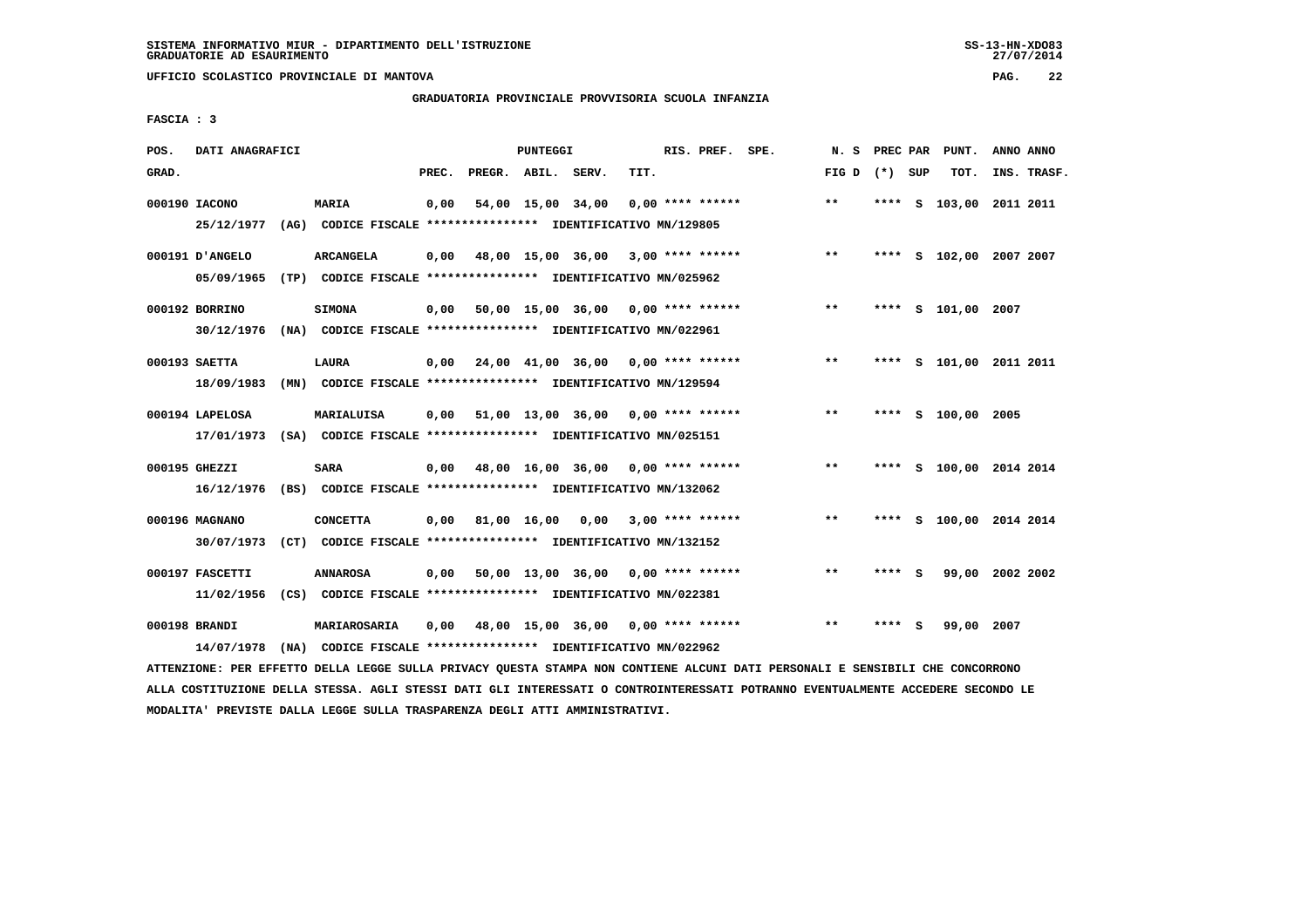**UFFICIO SCOLASTICO PROVINCIALE DI MANTOVA PAG. 23**

# **GRADUATORIA PROVINCIALE PROVVISORIA SCUOLA INFANZIA**

 **FASCIA : 3**

| POS.         | DATI ANAGRAFICI   |                                                                         |       |                  | PUNTEGGI           |                                           |      | RIS. PREF. SPE.         | N.S   | <b>PREC PAR</b> |     | PUNT.      | ANNO ANNO       |
|--------------|-------------------|-------------------------------------------------------------------------|-------|------------------|--------------------|-------------------------------------------|------|-------------------------|-------|-----------------|-----|------------|-----------------|
| GRAD.        |                   |                                                                         | PREC. |                  | PREGR. ABIL. SERV. |                                           | TIT. |                         |       | FIG D $(*)$ SUP |     | TOT.       | INS. TRASF.     |
|              | 000199 PERICOLO   | CARMEN ANTONI                                                           | 0,00  |                  | 48,00 15,00 36,00  |                                           |      | $0.00$ **** ******      |       | ** $X$ **** S   |     | 99,00      | 2011 2011       |
|              | 27/02/1968        | (EE) CODICE FISCALE **************** IDENTIFICATIVO MN/129585           |       |                  |                    |                                           |      |                         |       |                 |     |            |                 |
|              | 000200 BONCORI    | <b>ROSALINDA</b>                                                        | 0,00  | 82,00 17,00 0,00 |                    |                                           |      | 0,00 **** ******        | $***$ | ****            |     |            | 99,00 2014 2014 |
|              | 23/03/1977        | (AG) CODICE FISCALE **************** IDENTIFICATIVO MN/132143           |       |                  |                    |                                           |      |                         |       |                 |     |            |                 |
| 000201 MELIS |                   | <b>SANDRA</b>                                                           |       |                  |                    | $0,00$ 53,00 14,00 32,00 0,00 **** ****** |      |                         | $**$  | ****            | - S |            | 99,00 2014 2014 |
|              |                   | 26/11/1968 (CA) CODICE FISCALE *************** IDENTIFICATIVO MN/132340 |       |                  |                    |                                           |      |                         |       |                 |     |            |                 |
|              | 000202 NUCIFORA   | LUCIA                                                                   | 0,00  |                  |                    | 35,00 15,00 40,00 9,00 **** ******        |      |                         | $* *$ | ****            | - S |            | 99,00 2014 2014 |
|              |                   | 31/03/1974 (SR) CODICE FISCALE *************** IDENTIFICATIVO MN/132343 |       |                  |                    |                                           |      |                         |       |                 |     |            |                 |
|              | 000203 CRISTOFARO | MICHELINA                                                               | 0,00  |                  |                    | 48,00 14,00 36,00 0,00 **** ******        |      |                         | $***$ | **** S          |     | 98,00 2003 |                 |
|              | 17/02/1968        | (PZ) CODICE FISCALE *************** IDENTIFICATIVO MN/023433            |       |                  |                    |                                           |      |                         |       |                 |     |            |                 |
|              | 000204 CERADINI   | LUCIA                                                                   | 0,00  |                  |                    | 0,00 41,00 36,00                          |      | $3,00$ **** ******      | $***$ | ****            | - 5 | 98,00 2007 |                 |
|              | 16/04/1977        | (VR) CODICE FISCALE **************** IDENTIFICATIVO MN/025942           |       |                  |                    |                                           |      |                         |       |                 |     |            |                 |
|              | 000205 MAUGERI    | LAURA                                                                   | 0,00  |                  |                    | 38,00 17,00 36,00 6,00 **** ******        |      |                         | **    | $***$ S         |     |            | 97,00 2014 2014 |
|              |                   | 19/07/1974 (CL) CODICE FISCALE *************** IDENTIFICATIVO MN/132162 |       |                  |                    |                                           |      |                         |       |                 |     |            |                 |
|              | 000206 GRUPPUSO   | <b>SERENA</b>                                                           | 0.00  | 79,00 15,00      |                    |                                           |      | $0,00$ 0,00 **** ****** | **    | ****            | - 5 | 94,00 2002 |                 |
|              | 10/08/1980        | (TP) CODICE FISCALE **************** IDENTIFICATIVO MN/022882           |       |                  |                    |                                           |      |                         |       |                 |     |            |                 |
|              | 000207 MASSIGNAN  | <b>ELENA</b>                                                            | 0,00  |                  |                    | 12,00 42,00 36,00 3,00 **** ******        |      |                         | $**$  | ****            | S   | 93,00 2009 |                 |
|              | 11/08/1984        | (MN) CODICE FISCALE **************** IDENTIFICATIVO MN/127520           |       |                  |                    |                                           |      |                         |       |                 |     |            |                 |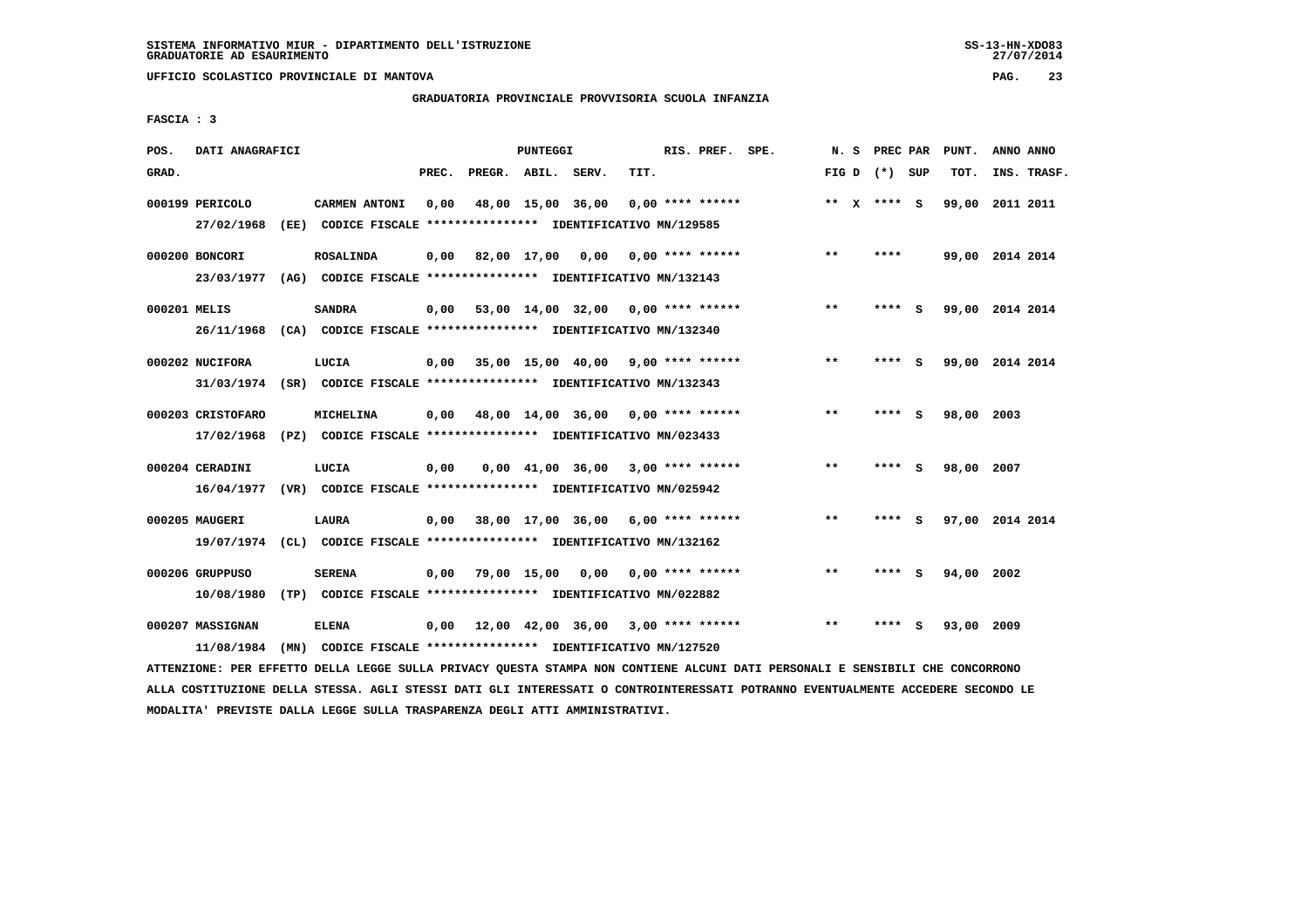# **GRADUATORIA PROVINCIALE PROVVISORIA SCUOLA INFANZIA**

 **FASCIA : 3**

| POS.  | DATI ANAGRAFICI   |      |                                                                         |       |                    | PUNTEGGI |                                           |                  | RIS. PREF. SPE.    |       | N.S |                 |     | PREC PAR PUNT.  | ANNO ANNO       |  |
|-------|-------------------|------|-------------------------------------------------------------------------|-------|--------------------|----------|-------------------------------------------|------------------|--------------------|-------|-----|-----------------|-----|-----------------|-----------------|--|
| GRAD. |                   |      |                                                                         | PREC. | PREGR. ABIL. SERV. |          |                                           | TIT.             |                    |       |     | FIG D $(*)$ SUP |     | TOT.            | INS. TRASF.     |  |
|       | 000208 MILAZZO    |      | <b>MARIA CATENA</b>                                                     | 0,00  |                    |          | 67,00 16,00 10,00                         |                  | $0.00$ **** ****** | $**$  |     | ****            | - S |                 | 93,00 2014 2014 |  |
|       | 13/10/1970        |      | (CT) CODICE FISCALE **************** IDENTIFICATIVO MN/132166           |       |                    |          |                                           |                  |                    |       |     |                 |     |                 |                 |  |
|       | 000209 NEBULONI   |      | MONICA                                                                  | 0,00  |                    |          | 14,00 42,00 36,00 0,00 **** ******        |                  |                    |       |     | ** x **** S     |     | 92,00 2011 2011 |                 |  |
|       | 04/06/1986        |      | (MI) CODICE FISCALE *************** IDENTIFICATIVO MN/129779            |       |                    |          |                                           |                  |                    |       |     |                 |     |                 |                 |  |
|       | 000210 FRONTE     |      | <b>MARIA ASSUNTA</b>                                                    |       |                    |          | $0,00$ 37,00 14,00 36,00 4,00 **** ****** |                  |                    | $***$ |     | ****            | - 5 |                 | 91,00 2011 2011 |  |
|       | 15/08/1965        |      | (SR) CODICE FISCALE **************** IDENTIFICATIVO MN/129880           |       |                    |          |                                           |                  |                    |       |     |                 |     |                 |                 |  |
|       | 000211 VANGELISTA |      | <b>GIUSEPPINA MA</b>                                                    |       | 0,00 74,00 16,00   |          | 0,00                                      | 0,00 **** ****** |                    |       |     | ** X **** S     |     | 90,00 2002      |                 |  |
|       |                   |      | 27/10/1978 (CL) CODICE FISCALE *************** IDENTIFICATIVO MN/022390 |       |                    |          |                                           |                  |                    |       |     |                 |     |                 |                 |  |
|       | 000212 PIGNAGNOLI |      | <b>SARA</b>                                                             | 0,00  |                    |          | 12,00 42,00 36,00 0,00 **** ******        |                  |                    | $**$  |     | ****            | - S | 90,00 2007      |                 |  |
|       | 11/05/1986        |      | (MN) CODICE FISCALE **************** IDENTIFICATIVO MN/026021           |       |                    |          |                                           |                  |                    |       |     |                 |     |                 |                 |  |
|       | 000213 GIORDANO   |      | <b>CATERINA</b>                                                         | 0,00  |                    |          | 33,00 15,00 36,00 4,00 **** ******        |                  |                    | $***$ |     | ****            | - 5 |                 | 88,00 2011 2011 |  |
|       | 15/01/1976        |      | (ME) CODICE FISCALE **************** IDENTIFICATIVO MN/129778           |       |                    |          |                                           |                  |                    |       |     |                 |     |                 |                 |  |
|       | 000214 ADAMO      |      | LUIGIA                                                                  | 0,00  | 63,00 16,00        |          | 0,00                                      |                  | $9,00$ **** ****** | $***$ |     | ****            | - 5 |                 | 88,00 2014 2014 |  |
|       | 22/07/1977        |      | (TP) CODICE FISCALE **************** IDENTIFICATIVO MN/132050           |       |                    |          |                                           |                  |                    |       |     |                 |     |                 |                 |  |
|       | 000215 CREMONESI  |      | <b>MILENA</b>                                                           |       |                    |          | $0.00$ 36.00 15.00 36.00 0.00 **** ****** |                  |                    | $***$ |     | ****            | - S | 87,00           | 2005            |  |
|       |                   |      |                                                                         |       |                    |          |                                           |                  |                    |       |     |                 |     |                 |                 |  |
|       | 14/07/1965        |      | (MN) CODICE FISCALE **************** IDENTIFICATIVO MN/024985           |       |                    |          |                                           |                  |                    |       |     |                 |     |                 |                 |  |
|       | 000216 TESTA      |      | <b>SILVANA</b>                                                          | 0,00  |                    |          | 35,00 12,00 36,00 1,00 **** ******        |                  |                    | $***$ |     | ****            | - S |                 | 84,00 2011 2011 |  |
|       | 29/06/1977        | (EN) | CODICE FISCALE **************** IDENTIFICATIVO MN/129611                |       |                    |          |                                           |                  |                    |       |     |                 |     |                 |                 |  |

 **ATTENZIONE: PER EFFETTO DELLA LEGGE SULLA PRIVACY QUESTA STAMPA NON CONTIENE ALCUNI DATI PERSONALI E SENSIBILI CHE CONCORRONO ALLA COSTITUZIONE DELLA STESSA. AGLI STESSI DATI GLI INTERESSATI O CONTROINTERESSATI POTRANNO EVENTUALMENTE ACCEDERE SECONDO LE MODALITA' PREVISTE DALLA LEGGE SULLA TRASPARENZA DEGLI ATTI AMMINISTRATIVI.**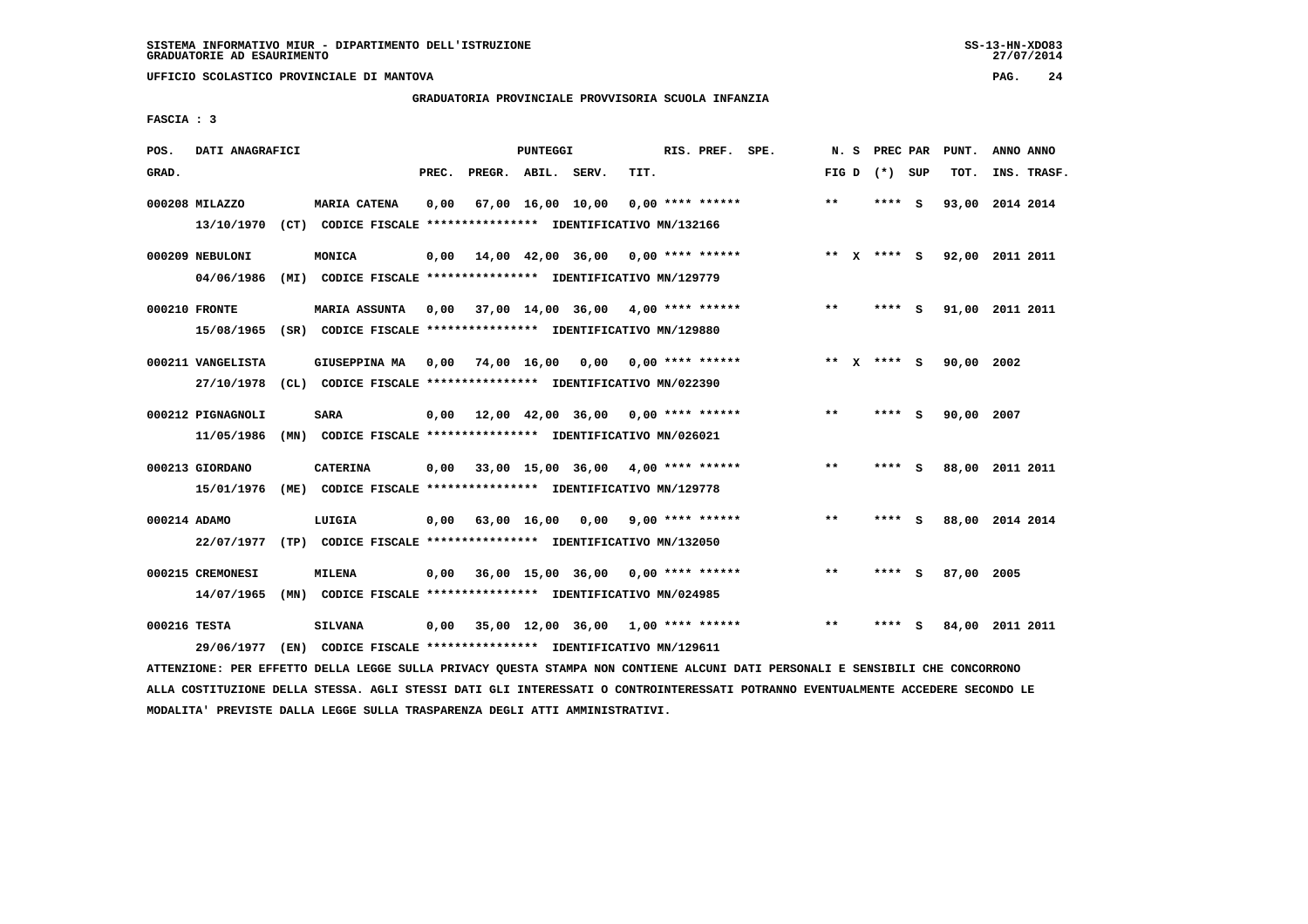**UFFICIO SCOLASTICO PROVINCIALE DI MANTOVA PAG. 25**

# **GRADUATORIA PROVINCIALE PROVVISORIA SCUOLA INFANZIA**

 **FASCIA : 3**

| POS.        | DATI ANAGRAFICI                 |                                                                                                                             |       |                    | <b>PUNTEGGI</b> |                                           |      | RIS. PREF. SPE.    | N.S   |              | PREC PAR        |          | PUNT.           | ANNO ANNO |             |
|-------------|---------------------------------|-----------------------------------------------------------------------------------------------------------------------------|-------|--------------------|-----------------|-------------------------------------------|------|--------------------|-------|--------------|-----------------|----------|-----------------|-----------|-------------|
| GRAD.       |                                 |                                                                                                                             | PREC. | PREGR. ABIL. SERV. |                 |                                           | TIT. |                    |       |              | FIG D $(*)$ SUP |          | TOT.            |           | INS. TRASF. |
|             | 000217 PANARIELLO<br>09/05/1971 | <b>MARIA</b><br>(NA) CODICE FISCALE **************** IDENTIFICATIVO MN/132188                                               | 0,00  |                    | 64,00 14,00     | 0.00                                      |      | 6,00 **** ****** F | **    |              | **** S          |          | 84,00           | 2014 2014 |             |
|             | 000218 LIGUORO                  | <b>NADIA</b>                                                                                                                | 0,00  |                    |                 | 48,00 16,00 12,00 6,00 **** ******        |      |                    | $* *$ |              | ****            | - S      | 82,00 2005 2005 |           |             |
|             | 03/10/1980                      | (NA) CODICE FISCALE **************** IDENTIFICATIVO MN/025084                                                               |       |                    |                 |                                           |      |                    |       |              |                 |          |                 |           |             |
|             | 000219 FRAGAPANE<br>07/01/1972  | GIUSEPPINA R<br>(EE) CODICE FISCALE **************** IDENTIFICATIVO MN/129773                                               |       |                    |                 | $0.00$ 42.00 15.00 24.00 0.00 **** ****** |      |                    | $* *$ | $\mathbf{x}$ | **** S          |          | 81,00 2011 2011 |           |             |
|             | 000220 PAVIANI                  | <b>ELENA</b>                                                                                                                | 0,00  |                    |                 | 3,00 41,00 36,00 0,00 **** ****** D       |      |                    | $* *$ |              | **** S          |          | 80,00 2007      |           |             |
|             | 18/06/1980<br>000221 CARLINI    | (MO) CODICE FISCALE **************** IDENTIFICATIVO MN/026019<br><b>MARINA</b>                                              | 0,00  |                    |                 | 26,00 13,00 36,00 3,00 **** ******        |      |                    | $***$ |              | ****            | - S      | 78,00 2002      |           |             |
|             | 04/11/1966                      | (MN) CODICE FISCALE *************** IDENTIFICATIVO MN/022569                                                                |       |                    |                 |                                           |      |                    |       |              |                 |          |                 |           |             |
|             | 000222 COPPINI<br>07/07/1987    | ANNA<br>(MN) CODICE FISCALE **************** IDENTIFICATIVO MN/025971                                                       | 0,00  |                    |                 | $2,00$ 40,00 36,00 0,00 **** ******       |      |                    | $***$ |              | ****            | - 5      | 78,00 2007      |           |             |
|             | 000223 VENTRICE                 | <b>GRAZIA</b>                                                                                                               | 0,00  |                    |                 | $0,00$ 42,00 36,00 0,00 **** ******       |      |                    | $**$  |              | ****            | - 5      | 78,00 2011 2011 |           |             |
|             | 10/12/1987                      | (RC) CODICE FISCALE **************** IDENTIFICATIVO MN/129645                                                               |       |                    |                 |                                           |      |                    |       |              |                 |          |                 |           |             |
|             | 000224 BARBARA                  | <b>ROSALIA</b><br>03/12/1976 (TP) CODICE FISCALE *************** IDENTIFICATIVO MN/129535                                   |       |                    |                 | 0,00 24,00 17,00 36,00                    |      | $0.00$ **** ****** | $**$  |              | ****            | <b>S</b> | 77,00 2011 2011 |           |             |
| 000225 ELIA |                                 | <b>MARIANNA</b>                                                                                                             | 0,00  |                    |                 | 36,00 18,00 20,00 3,00 **** ******        |      |                    | $***$ |              | **** S          |          | 77,00 2014 2014 |           |             |
|             | 23/02/1968                      | (CE) CODICE FISCALE *************** IDENTIFICATIVO MN/132124                                                                |       |                    |                 |                                           |      |                    |       |              |                 |          |                 |           |             |
|             |                                 | LEEDIGIOUS DE EREEMA DEILL IRAGE AUILL DRIULAU AURARA ARAVOA VAN AANWIEDUR AIANII DARI DEDAANAII R-ARMAIDIII AUR AANAADDANA |       |                    |                 |                                           |      |                    |       |              |                 |          |                 |           |             |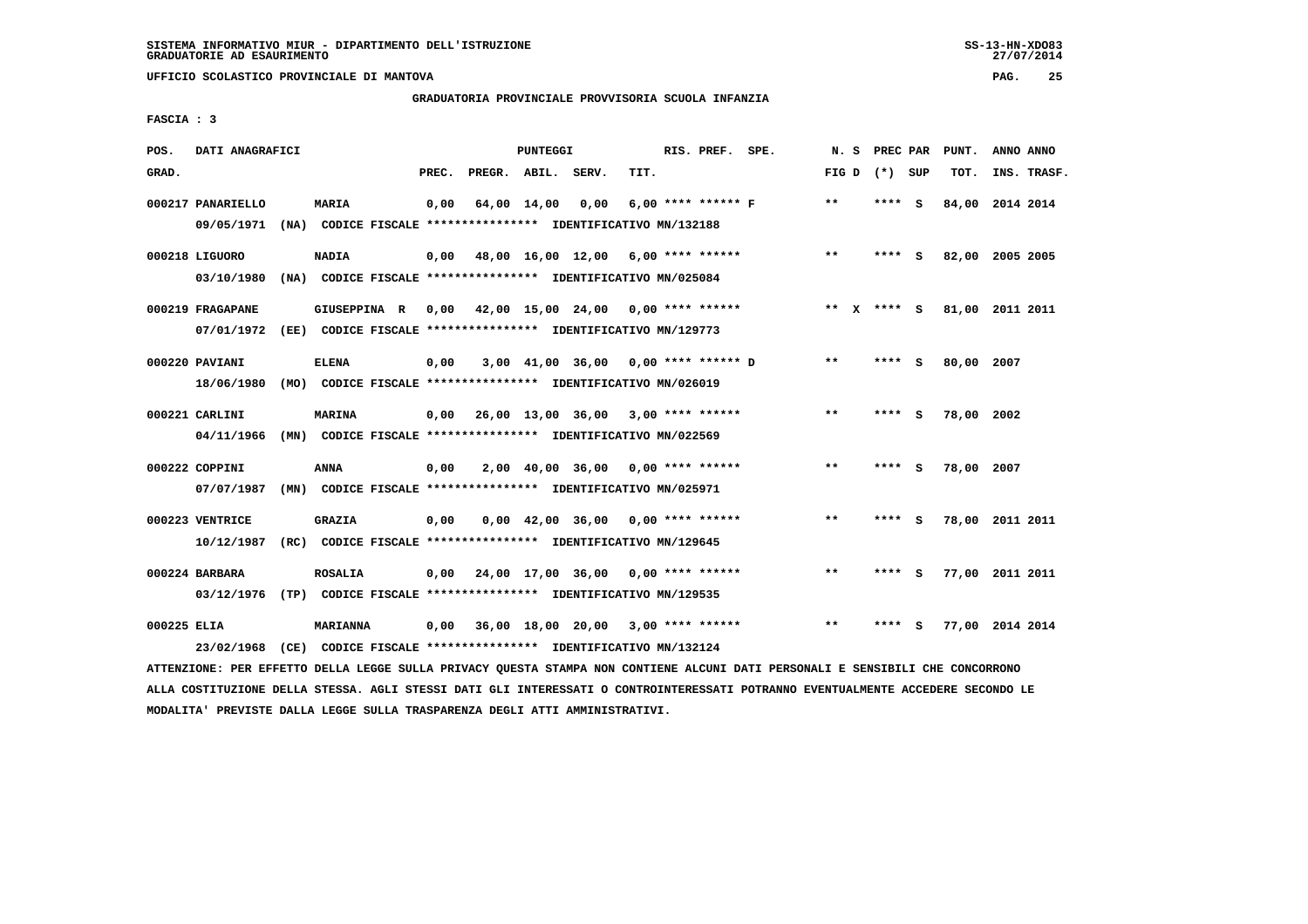**UFFICIO SCOLASTICO PROVINCIALE DI MANTOVA PAG. 26**

# **GRADUATORIA PROVINCIALE PROVVISORIA SCUOLA INFANZIA**

 **FASCIA : 3**

| POS.  | DATI ANAGRAFICI   |                                                                         |       |                    | PUNTEGGI |                                                                       |      | RIS. PREF. SPE.    | N. S  | PREC PAR        |     | PUNT.      | ANNO ANNO       |
|-------|-------------------|-------------------------------------------------------------------------|-------|--------------------|----------|-----------------------------------------------------------------------|------|--------------------|-------|-----------------|-----|------------|-----------------|
| GRAD. |                   |                                                                         | PREC. | PREGR. ABIL. SERV. |          |                                                                       | TIT. |                    |       | FIG D $(*)$ SUP |     | TOT.       | INS. TRASF.     |
|       | 000226 PIZZI      | <b>FRANCESCA</b>                                                        | 0,00  |                    |          | 48,00 16,00 12,00                                                     |      | $0.00$ **** ****** |       | ** $X$ **** S   |     |            | 76,00 2011 2011 |
|       |                   | 16/01/1978 (RC) CODICE FISCALE *************** IDENTIFICATIVO MN/129835 |       |                    |          |                                                                       |      |                    |       |                 |     |            |                 |
|       | 000227 FEDELE     | <b>ANNA</b>                                                             | 0,00  |                    |          | $36,00$ 16,00 20,00 3,00 **** ******                                  |      |                    | $***$ | ****            | - S | 75,00 2005 |                 |
|       | 11/01/1967        | (NA) CODICE FISCALE **************** IDENTIFICATIVO MN/024974           |       |                    |          |                                                                       |      |                    |       |                 |     |            |                 |
|       | 000228 PISANELLO  | DORA REGINA                                                             | 0.00  |                    |          | 24,00 15,00 36,00 0,00 **** ******                                    |      |                    | $***$ | ****            | - S |            | 75,00 2011 2011 |
|       | 05/12/1976        | (LE) CODICE FISCALE **************** IDENTIFICATIVO MN/129587           |       |                    |          |                                                                       |      |                    |       |                 |     |            |                 |
|       | 000229 BUDANO     | <b>MARIA CATENA</b>                                                     | 0,00  |                    |          | $24,00$ 14,00 36,00 0,00 **** ******                                  |      |                    | $* *$ | ****            | - 5 |            | 74,00 2014 2014 |
|       | 23/12/1976        | (CT) CODICE FISCALE *************** IDENTIFICATIVO MN/132150            |       |                    |          |                                                                       |      |                    |       |                 |     |            |                 |
|       | 000230 FOCHI      | LARA                                                                    | 0,00  |                    |          | $0,00$ 42,00 30,00 0,00 **** ****** D                                 |      |                    | $* *$ | ****            | - S | 72,00 2009 |                 |
|       | 10/07/1987        | (MN) CODICE FISCALE **************** IDENTIFICATIVO MN/127513           |       |                    |          |                                                                       |      |                    |       |                 |     |            |                 |
|       | 000231 DISCA      | SALVATORE ALB                                                           | 0.00  |                    |          | 54,00 16,00 0,00 0,00 **** ******                                     |      |                    | $* *$ | ****            | - S |            | 70,00 2014 2014 |
|       | 10/12/1968        | (CL) CODICE FISCALE **************** IDENTIFICATIVO MN/132123           |       |                    |          |                                                                       |      |                    |       |                 |     |            |                 |
|       | 000232 CARNEVALE  | <b>ELVIRA</b>                                                           | 0.00  |                    |          | 18,00 15,00 36,00 0,00 **** ******                                    |      |                    | $**$  | **** S          |     |            | 69,00 2007 2007 |
|       | 18/02/1958        | (CS) CODICE FISCALE **************** IDENTIFICATIVO MN/026086           |       |                    |          |                                                                       |      |                    |       |                 |     |            |                 |
|       | 000233 LA MARCA   | <b>MICOL</b>                                                            | 0,00  |                    |          | $0,00$ 42,00 24,00 3,00 **** ******                                   |      |                    | $* *$ |                 |     | 69,00 2009 |                 |
|       | 21/02/1983        | (MN) CODICE FISCALE **************** IDENTIFICATIVO MN/127515           |       |                    |          |                                                                       |      |                    |       |                 |     |            |                 |
|       | 000234 SIMONCELLI | <b>SERENA</b>                                                           | 0,00  |                    |          | $0.00 \quad 42.00 \quad 24.00 \quad 0.00 \quad *** \quad *** \quad D$ |      |                    | $* *$ |                 |     | 66,00 2009 |                 |
|       | 04/11/1988        | (BS) CODICE FISCALE *************** IDENTIFICATIVO MN/127534            |       |                    |          |                                                                       |      |                    |       |                 |     |            |                 |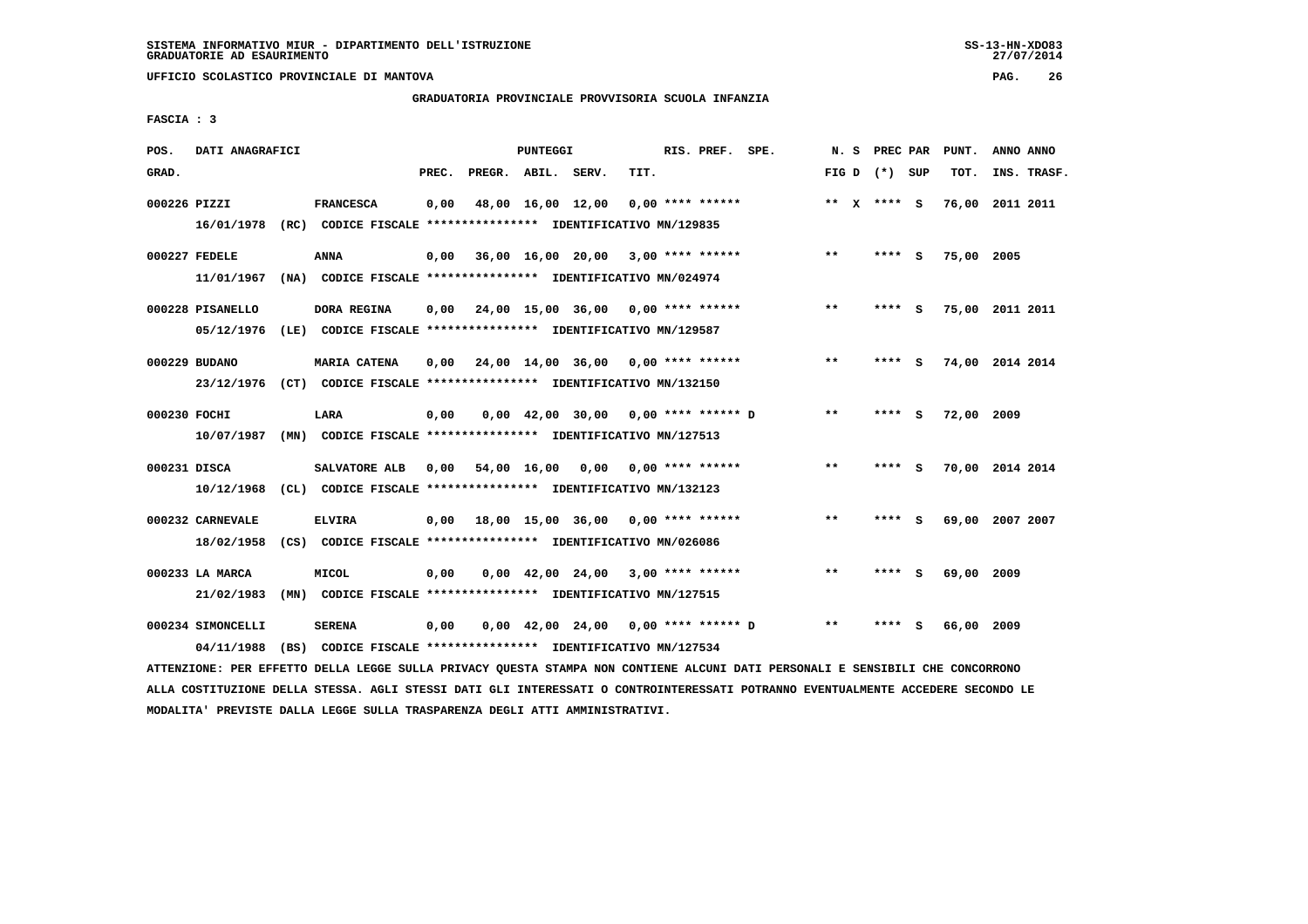**UFFICIO SCOLASTICO PROVINCIALE DI MANTOVA PAG. 27**

# **GRADUATORIA PROVINCIALE PROVVISORIA SCUOLA INFANZIA**

 **FASCIA : 3**

| POS.         | DATI ANAGRAFICI   |                                                                                                                               |       | PUNTEGGI |                                     |      | RIS. PREF. SPE.    | N. S            | PREC PAR    | PUNT.      | ANNO ANNO       |  |
|--------------|-------------------|-------------------------------------------------------------------------------------------------------------------------------|-------|----------|-------------------------------------|------|--------------------|-----------------|-------------|------------|-----------------|--|
| GRAD.        |                   |                                                                                                                               | PREC. |          | PREGR. ABIL. SERV.                  | TIT. |                    | FIG D $(*)$ SUP |             | TOT.       | INS. TRASF.     |  |
| 000235 NARDI |                   | <b>CECILIA</b>                                                                                                                | 0,00  |          | $0,00 \quad 42,00 \quad 24,00$      |      | 0,00 **** ****** D | **              | **** S      | 66,00 2009 |                 |  |
|              | 11/06/1988        | (MN) CODICE FISCALE **************** IDENTIFICATIVO MN/127522                                                                 |       |          |                                     |      |                    |                 |             |            |                 |  |
|              | 000236 BROZZI     | <b>MARTINA</b>                                                                                                                | 0,00  |          | $0,00$ 41,00 24,00 0,00 **** ****** |      |                    | $***$           | **** S      | 65,00 2007 |                 |  |
|              | 05/08/1986        | (RE) CODICE FISCALE *************** IDENTIFICATIVO MN/025935                                                                  |       |          |                                     |      |                    |                 |             |            |                 |  |
|              |                   |                                                                                                                               |       |          |                                     |      |                    |                 |             |            |                 |  |
|              | 000237 STOLFINATI | <b>FEDERICA</b>                                                                                                               | 0,00  |          | 48,00 14,00 0,00 3,00 **** ******   |      |                    |                 | ** x **** S | 65,00 2007 |                 |  |
|              |                   | 23/04/1961 (MN) CODICE FISCALE *************** IDENTIFICATIVO MN/025930                                                       |       |          |                                     |      |                    |                 |             |            |                 |  |
| 000238 ALOE  |                   | ANNA                                                                                                                          | 0,00  |          | $0.00$ 39.00 24.00 0.00 **** ****** |      |                    | $***$           | **** S      |            | 63,00 2014 2014 |  |
|              | 22/04/1988        | (VR) CODICE FISCALE **************** IDENTIFICATIVO MN/132120                                                                 |       |          |                                     |      |                    |                 |             |            |                 |  |
|              | 000239 CARRETTA   | <b>NUNZIA</b>                                                                                                                 | 0,00  |          | 4,00 14,00 36,00 6,00 **** ****** F |      |                    | $***$           | **** S      |            | 60,00 2011 2011 |  |
|              | 18/07/1970        | (MT) CODICE FISCALE **************** IDENTIFICATIVO MN/129729                                                                 |       |          |                                     |      |                    |                 |             |            |                 |  |
|              |                   |                                                                                                                               |       |          |                                     |      |                    |                 |             |            |                 |  |
|              | 000240 GENOVESE   | <b>SILVIA</b>                                                                                                                 | 0,00  |          | $0.00$ 15.00 36.00 9.00 **** ****** |      |                    | **              | **** S      |            | 60,00 2011 2011 |  |
|              | 02/04/1976        | (TP) CODICE FISCALE **************** IDENTIFICATIVO MN/129555                                                                 |       |          |                                     |      |                    |                 |             |            |                 |  |
|              | 000241 SAFFIOTI   | <b>SANDRA</b>                                                                                                                 | 0,00  |          | 40,00 16,00 0,00                    |      | $0.00$ **** ****** | $**$            | **** S      |            | 56,00 2004 2004 |  |
|              | 11/09/1964        | (RC) CODICE FISCALE **************** IDENTIFICATIVO MN/024164                                                                 |       |          |                                     |      |                    |                 |             |            |                 |  |
|              | 000242 MARTINO    | <b>MARIA</b>                                                                                                                  |       |          |                                     |      |                    | $* *$           | **** S      |            |                 |  |
|              |                   |                                                                                                                               | 0,00  |          | 24,00 16,00 0,00 13,00 **** ******  |      |                    |                 |             |            | 53,00 2011 2011 |  |
|              | 10/06/1976        | (RC) CODICE FISCALE *************** IDENTIFICATIVO MN/129846                                                                  |       |          |                                     |      |                    |                 |             |            |                 |  |
| 000243 VOLPE |                   | CONCETTINA                                                                                                                    | 0,00  |          | 3,00 14,00 36,00 0,00 **** ******   |      |                    | $* *$           | **** S      |            | 53,00 2011 2011 |  |
|              | 09/08/1967        | (SA) CODICE FISCALE **************** IDENTIFICATIVO MN/129649                                                                 |       |          |                                     |      |                    |                 |             |            |                 |  |
|              |                   | ATTENZIONE: PER EFFETTO DELLA LEGGE SULLA PRIVACY QUESTA STAMPA NON CONTIENE ALCUNI DATI PERSONALI E SENSIBILI CHE CONCORRONO |       |          |                                     |      |                    |                 |             |            |                 |  |

 **ALLA COSTITUZIONE DELLA STESSA. AGLI STESSI DATI GLI INTERESSATI O CONTROINTERESSATI POTRANNO EVENTUALMENTE ACCEDERE SECONDO LE MODALITA' PREVISTE DALLA LEGGE SULLA TRASPARENZA DEGLI ATTI AMMINISTRATIVI.**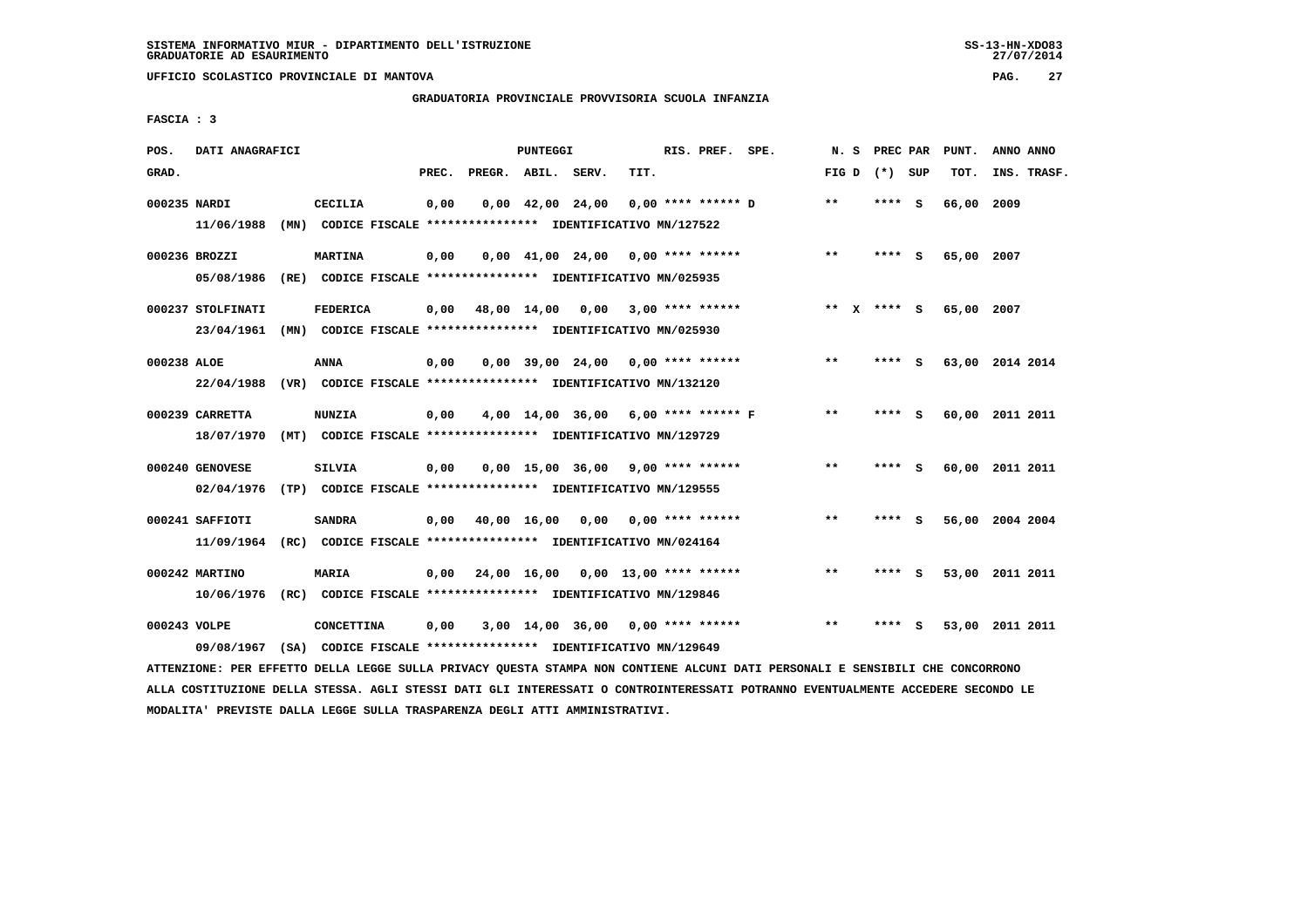**UFFICIO SCOLASTICO PROVINCIALE DI MANTOVA PAG. 28**

# **GRADUATORIA PROVINCIALE PROVVISORIA SCUOLA INFANZIA**

 **FASCIA : 3**

| POS.         | DATI ANAGRAFICI                |      |                                                                                  |       |                    | <b>PUNTEGGI</b> |                                            |      | RIS. PREF. SPE.    | N.S   | PREC PAR |     | PUNT. | ANNO ANNO       |  |
|--------------|--------------------------------|------|----------------------------------------------------------------------------------|-------|--------------------|-----------------|--------------------------------------------|------|--------------------|-------|----------|-----|-------|-----------------|--|
| GRAD.        |                                |      |                                                                                  | PREC. | PREGR. ABIL. SERV. |                 |                                            | TIT. |                    | FIG D | (*) SUP  |     | TOT.  | INS. TRASF.     |  |
| 000244 NIGRO | 09/12/1973                     |      | SILVIA<br>(CT) CODICE FISCALE **************** IDENTIFICATIVO MN/132342          | 0,00  | 34,00 16,00        |                 | 0,00                                       |      | $3,00$ **** ****** | $***$ | ****     | - S | 53,00 | 2014 2014       |  |
|              | 000245 ALVINO<br>11/07/1979    |      | MARIELLA<br>(NA) CODICE FISCALE **************** IDENTIFICATIVO MN/129665        | 0,00  |                    |                 | $0.00 \quad 14.00 \quad 36.00$             |      | 0,00 **** ******   | $***$ | ****     | - S |       | 50,00 2011 2011 |  |
|              | 000246 LANFREDI<br>11/12/1975  | (MN) | <b>ISABELLA</b><br>CODICE FISCALE **************** IDENTIFICATIVO MN/026194      | 0,00  |                    |                 | $10,00$ $17,00$ $18,00$ $3,00$ **** ****** |      |                    | $* *$ | ****     | - S | 48,00 | 2007            |  |
| 000247 COSMI | 24/08/1973                     |      | CLAUDIA<br>(TE) CODICE FISCALE **************** IDENTIFICATIVO MN/129720         | 0,00  |                    |                 | $0,00$ 12,00 36,00 0,00 **** ******        |      |                    | $* *$ | ****     | - S | 48,00 | 2011 2011       |  |
|              | 000248 PUGLISI<br>15/09/1965   | (ME) | <b>ANGELA</b><br>CODICE FISCALE **************** IDENTIFICATIVO MN/023561        | 0,00  |                    | 24,00 17,00     | 6,00                                       |      | $0.00$ **** ****** | $* *$ | ****     | S.  | 47,00 | 2003 2003       |  |
|              | 000249 OUATRARO<br>27/10/1975  | (MT) | MARIA VINCENZ<br>CODICE FISCALE **************** IDENTIFICATIVO MN/129783        | 0.00  |                    |                 | 5,00 15,00 24,00                           |      | 3,00 **** ******   | $***$ | ****     | - S |       | 47,00 2011 2011 |  |
|              | 000250 FANARA<br>16/02/1966    | (AG) | <b>CALOGERA</b><br>CODICE FISCALE **************** IDENTIFICATIVO MN/023507      | 0.00  |                    | 30,00 15,00     | 0.00                                       |      | $0.00$ **** ****** | $* *$ | ****     | - S | 45,00 | 2003 2003       |  |
|              | 000251 CAVALIERI<br>26/04/1972 |      | <b>ANTONINA</b><br>(SR) CODICE FISCALE **************** IDENTIFICATIVO MN/132169 | 0,00  |                    |                 | $0.00$ 15.00 24.00 6.00 **** ******        |      |                    | $* *$ | ****     | - S |       | 45,00 2014 2014 |  |
|              | 000252 ALTOMARE<br>16/02/1960  | (CS) | <b>GIUSEPPINA</b><br>CODICE FISCALE **************** IDENTIFICATIVO MN/129664    | 0.00  |                    | 28,00 16,00     | 0.00                                       |      | $0.00$ **** ****** | $* *$ | ****     | S   | 44,00 | 2011 2011       |  |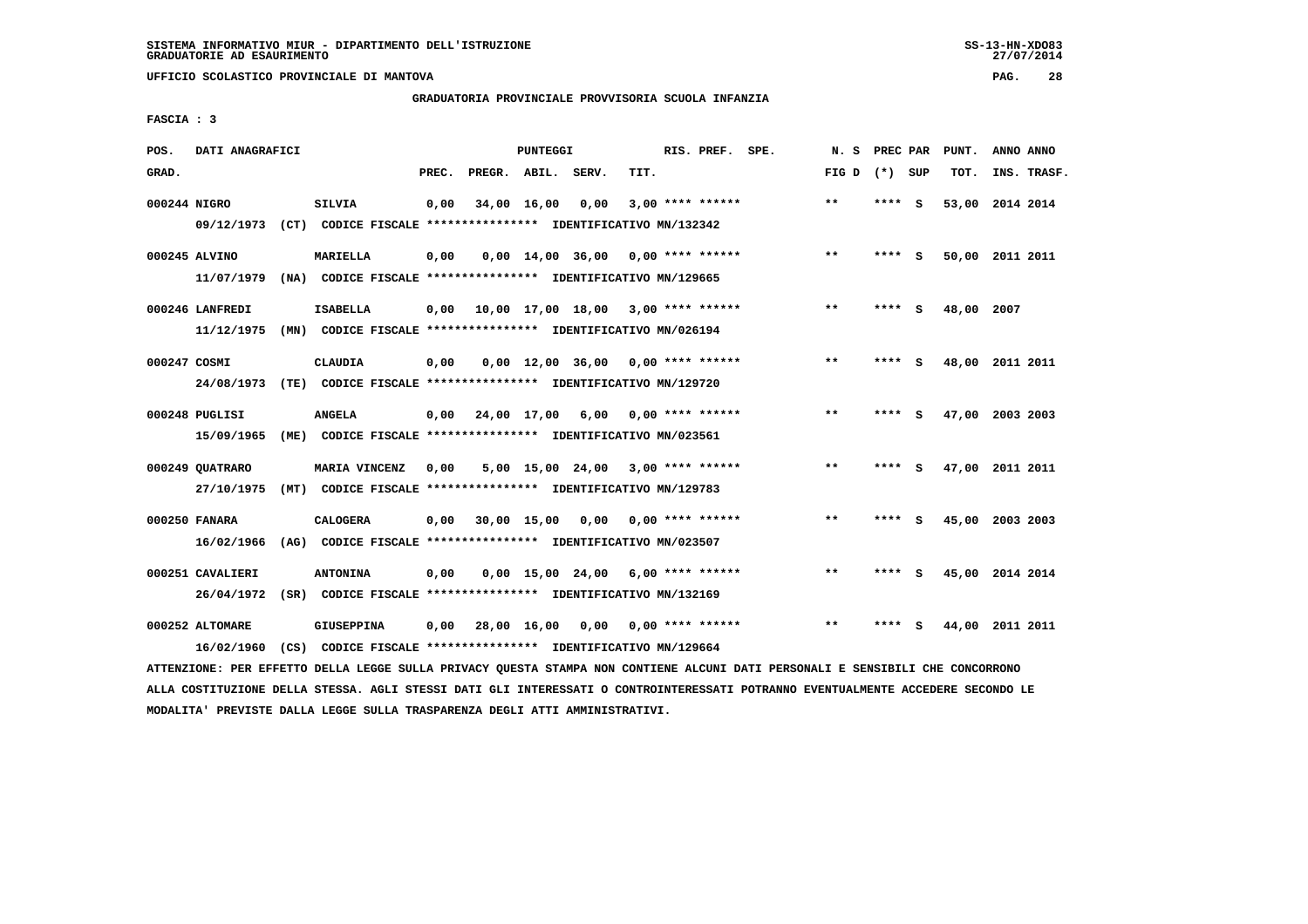**UFFICIO SCOLASTICO PROVINCIALE DI MANTOVA PAG. 29**

# **GRADUATORIA PROVINCIALE PROVVISORIA SCUOLA INFANZIA**

 **FASCIA : 3**

| POS.         | DATI ANAGRAFICI                 |      |                                                                                                                                                 |                                                          |       |                    | PUNTEGGI           |                                |      | RIS. PREF. SPE.         | N.S   | PREC PAR |     | PUNT.           | ANNO ANNO |             |
|--------------|---------------------------------|------|-------------------------------------------------------------------------------------------------------------------------------------------------|----------------------------------------------------------|-------|--------------------|--------------------|--------------------------------|------|-------------------------|-------|----------|-----|-----------------|-----------|-------------|
| GRAD.        |                                 |      |                                                                                                                                                 |                                                          | PREC. | PREGR. ABIL. SERV. |                    |                                | TIT. |                         | FIG D | (*) SUP  |     | TOT.            |           | INS. TRASF. |
|              | 000253 CORTORILLO<br>16/01/1974 |      | ROSALBA SALVA<br>(ME) CODICE FISCALE **************** IDENTIFICATIVO MN/026136                                                                  |                                                          | 0,00  |                    |                    | $0,00 \quad 16,00 \quad 24,00$ |      | $3,00$ **** ******      | $***$ | **** S   |     | 43,00           | 2007 2007 |             |
|              | 000254 ZECCHINA<br>09/05/1986   |      | <b>SILVIA</b><br>(MN) CODICE FISCALE **************** IDENTIFICATIVO MN/026049                                                                  |                                                          | 0,00  |                    | $0.00 \quad 42.00$ | 0.00                           |      | $0.00$ **** ******      | $* *$ | **** S   |     | 42,00 2007      |           |             |
|              | 000255 ALFIERI                  |      | MARIANTONIA                                                                                                                                     |                                                          | 0.00  |                    | 16,00 16,00        | 0,00                           |      | $9.00$ **** ******      | $***$ | **** S   |     | 41,00 2014 2014 |           |             |
| 000256 CELLA | 05/02/1979<br>09/03/1970        |      | (SA) CODICE FISCALE **************** IDENTIFICATIVO MN/132116<br><b>DEBORA</b><br>(CE) CODICE FISCALE **************** IDENTIFICATIVO MN/132175 |                                                          | 0.00  | 15,00 15,00        |                    | 0,00 10,00 **** ****** E       |      |                         | **    | ****     | - S | 40,00 2014 2014 |           |             |
|              | 000257 RICCIO<br>06/11/1969     |      | <b>ANGELA</b><br>(CE) CODICE FISCALE **************** IDENTIFICATIVO MN/132239                                                                  |                                                          | 0,00  | 15,00 17,00 0,00   |                    |                                |      | 7,00 **** ****** EF     | $* *$ | ****     | - 5 | 39,00 2014 2014 |           |             |
|              | 000258 MARICI<br>13/07/1978     |      | <b>MILENA</b><br>(CT) CODICE FISCALE **************** IDENTIFICATIVO MN/026130                                                                  |                                                          | 0,00  | 15,00 15,00        |                    |                                |      | $0.00$ 6.00 **** ****** | $***$ | **** S   |     | 36,00 2007 2007 |           |             |
| 000259 PULEO | 05/03/1980                      |      | <b>DANIELA</b><br>(PA) CODICE FISCALE **************** IDENTIFICATIVO MN/129782                                                                 |                                                          | 0,00  | 16,00 15,00        |                    | 0,00                           |      | $3,00$ **** ******      | $* *$ | ****     | - 5 | 34,00 2011 2011 |           |             |
|              | 000260 CRISTALDI<br>23/06/1980  |      | LETIZIA MARIA<br>(CT) CODICE FISCALE **************** IDENTIFICATIVO MN/132191                                                                  |                                                          | 0.00  | 18,00 15,00        |                    | 0.00                           |      | 1,00 **** ******        | $* *$ | ****     | s   | 34,00 2014 2014 |           |             |
|              | 000261 SCILIPOTI<br>17/11/1963  | (ME) | <b>MARIA GRAZIA</b>                                                                                                                             | CODICE FISCALE **************** IDENTIFICATIVO MN/132096 | 0,00  |                    | 18,00 16,00        | 0,00                           |      | $0.00$ **** ******      | $***$ | ****     | s   | 34,00 2014 2014 |           |             |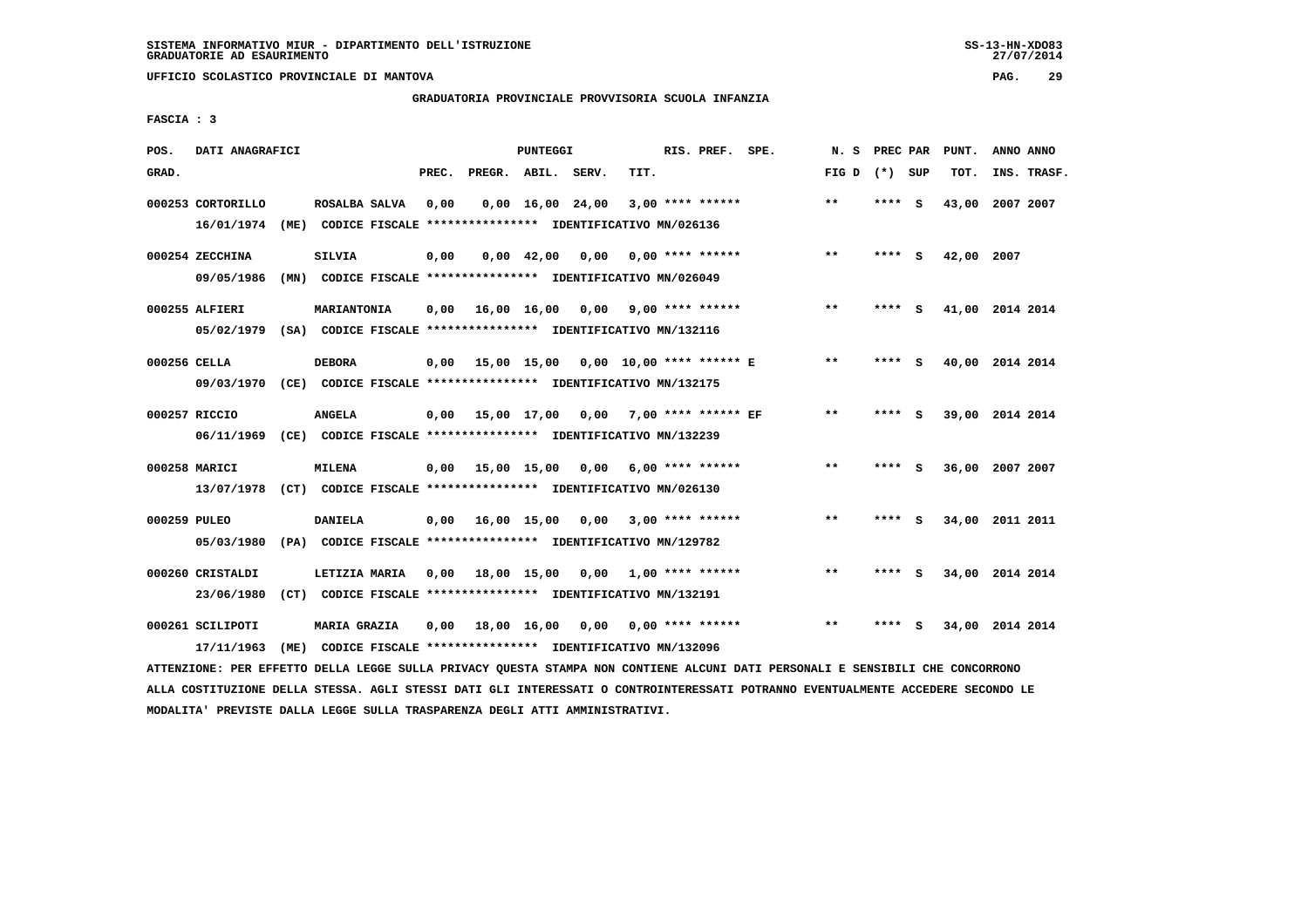# **GRADUATORIA PROVINCIALE PROVVISORIA SCUOLA INFANZIA**

 **FASCIA : 3**

| POS.         | DATI ANAGRAFICI   |                                                                                                                               |       |                                   | PUNTEGGI   |                                      |                           | RIS. PREF. SPE.    |                           | N.S             |         |          | PREC PAR PUNT.  | ANNO ANNO |             |
|--------------|-------------------|-------------------------------------------------------------------------------------------------------------------------------|-------|-----------------------------------|------------|--------------------------------------|---------------------------|--------------------|---------------------------|-----------------|---------|----------|-----------------|-----------|-------------|
| GRAD.        |                   |                                                                                                                               | PREC. | PREGR. ABIL. SERV.                |            |                                      | TIT.                      |                    |                           | FIG D $(*)$ SUP |         |          | TOT.            |           | INS. TRASF. |
|              | 000262 SCEBERRAS  | <b>ANGELA</b>                                                                                                                 | 0,00  | 16,00 16,00                       |            | 0,00                                 |                           | $1,00$ **** ****** |                           | $***$           | **** S  |          | 33,00 2007 2007 |           |             |
|              | 04/08/1977        | (EN) CODICE FISCALE **************** IDENTIFICATIVO MN/026226                                                                 |       |                                   |            |                                      |                           |                    |                           |                 |         |          |                 |           |             |
| 000263 RUCCO |                   | ANNA MARIA                                                                                                                    | 0,00  | 18,00 15,00                       |            |                                      | $0,00$ $0,00$ **** ****** |                    |                           | $***$           | **** S  |          | 33,00 2011 2011 |           |             |
|              | 17/11/1978        | (CE) CODICE FISCALE **************** IDENTIFICATIVO MN/129860                                                                 |       |                                   |            |                                      |                           |                    |                           |                 |         |          |                 |           |             |
|              | 000264 VIRZI'     | ANNA MARIA                                                                                                                    | 0.00  | 21,00 12,00                       |            | 0,00                                 | 0,00 **** ******          |                    |                           | $**$            | **** S  |          | 33,00 2011 2011 |           |             |
|              | 26/08/1967        | (CT) CODICE FISCALE **************** IDENTIFICATIVO MN/129647                                                                 |       |                                   |            |                                      |                           |                    |                           |                 |         |          |                 |           |             |
|              | 000265 FIASCHI    | MARIA CARMELA                                                                                                                 | 0,00  | 18,00 15,00 0,00                  |            |                                      | 0,00 **** ******          |                    |                           | $* *$           | **** S  |          | 33,00 2014 2014 |           |             |
|              |                   | 18/10/1964 (CT) CODICE FISCALE *************** IDENTIFICATIVO MN/132135                                                       |       |                                   |            |                                      |                           |                    |                           |                 |         |          |                 |           |             |
|              | 000266 MODICA     | MARIANGELA                                                                                                                    | 0,00  |                                   | 8,00 16,00 |                                      | $0,00$ 9,00 **** ******   |                    |                           | $***$           | $***$ S |          | 33,00 2014 2014 |           |             |
|              |                   | 17/05/1971 (TP) CODICE FISCALE *************** IDENTIFICATIVO MN/132168                                                       |       |                                   |            |                                      |                           |                    |                           |                 |         |          |                 |           |             |
|              | 000267 INSIDIOSO  | <b>MARIA</b>                                                                                                                  | 0.00  | 15,00 16,00 0,00 1,00 **** ****** |            |                                      |                           |                    |                           | **              | ****    | <b>S</b> | 32,00 2011 2011 |           |             |
|              | 05/01/1978        | (CE) CODICE FISCALE **************** IDENTIFICATIVO MN/129840                                                                 |       |                                   |            |                                      |                           |                    |                           |                 |         |          |                 |           |             |
|              | 000268 CERCIELLO  | <b>MARIA ROSARIA</b>                                                                                                          | 0,00  |                                   |            | 4,00 15,00 0,00 13,00 **** ****** EF |                           |                    |                           | $\star\star$    | **** S  |          | 32,00 2014 2014 |           |             |
|              | 16/10/1965        | (NA) CODICE FISCALE **************** IDENTIFICATIVO MN/132176                                                                 |       |                                   |            |                                      |                           |                    |                           |                 |         |          |                 |           |             |
|              | 000269 ALFIERI    | ANNA ELIA                                                                                                                     | 0,00  | 15,00 13,00 0,00 3,00 **** ****** |            |                                      |                           |                    |                           | $* *$           | $***$ S |          | 31,00 2014 2014 |           |             |
|              | 20/05/1971        | (NA) CODICE FISCALE **************** IDENTIFICATIVO MN/132301                                                                 |       |                                   |            |                                      |                           |                    |                           |                 |         |          |                 |           |             |
|              | 000270 PERSPICACE | <b>FLORA</b>                                                                                                                  | 0,00  | 16,00 15,00                       |            |                                      |                           |                    | $0.00$ $0.00$ **** ****** | $* *$           | ****    | <b>S</b> | 31,00 2014 2014 |           |             |
|              | 19/08/1976        | (CT) CODICE FISCALE **************** IDENTIFICATIVO MN/132222                                                                 |       |                                   |            |                                      |                           |                    |                           |                 |         |          |                 |           |             |
|              |                   | ATTENZIONE: PER EFFETTO DELLA LEGGE SULLA PRIVACY QUESTA STAMPA NON CONTIENE ALCUNI DATI PERSONALI E SENSIBILI CHE CONCORRONO |       |                                   |            |                                      |                           |                    |                           |                 |         |          |                 |           |             |

 **ALLA COSTITUZIONE DELLA STESSA. AGLI STESSI DATI GLI INTERESSATI O CONTROINTERESSATI POTRANNO EVENTUALMENTE ACCEDERE SECONDO LE MODALITA' PREVISTE DALLA LEGGE SULLA TRASPARENZA DEGLI ATTI AMMINISTRATIVI.**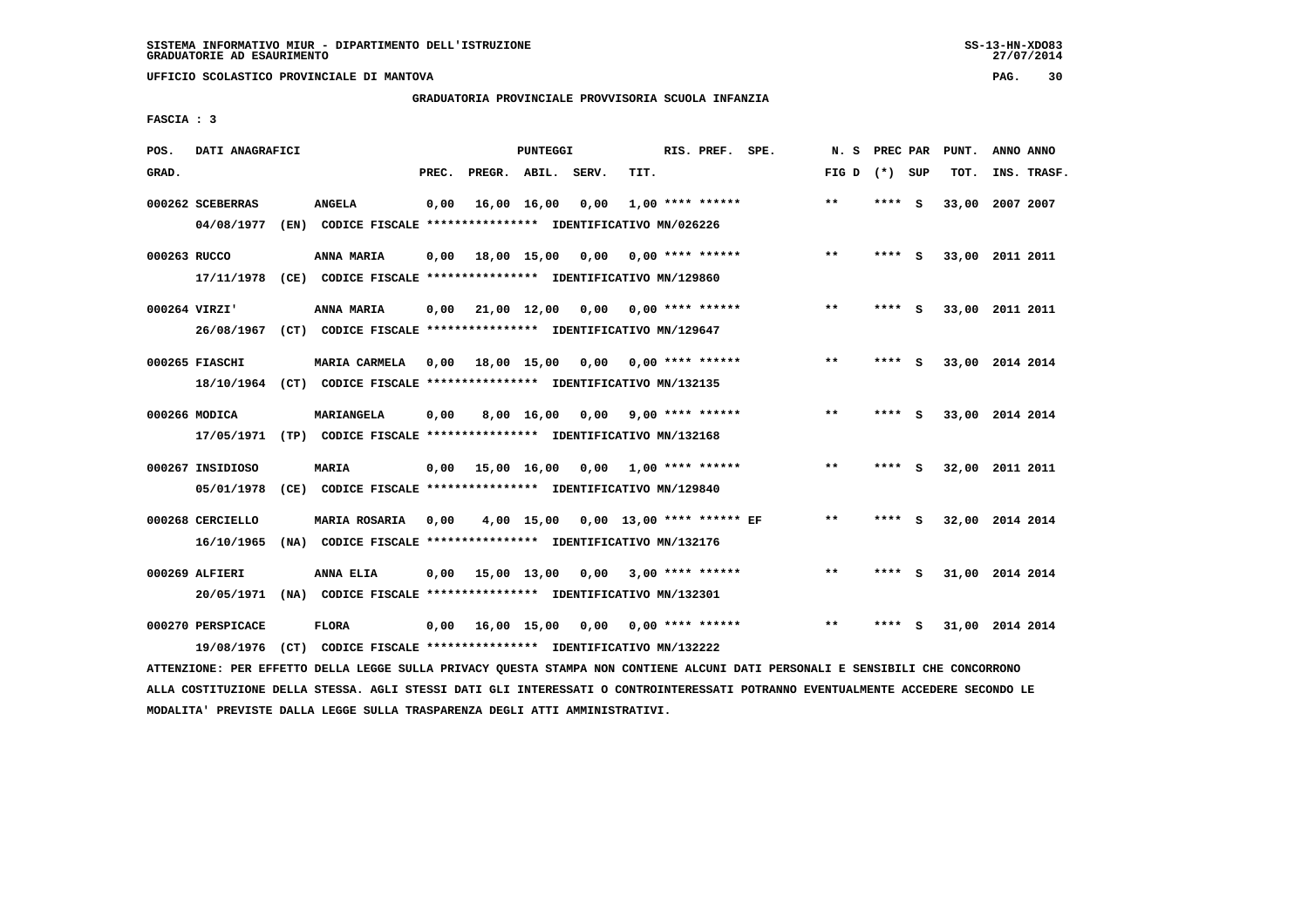# **GRADUATORIA PROVINCIALE PROVVISORIA SCUOLA INFANZIA**

 **FASCIA : 3**

| POS.         | DATI ANAGRAFICI   |                                                               |       |                    | PUNTEGGI     |                                                 |                         | RIS. PREF. SPE.    | N.S   | <b>PREC PAR</b> |     | PUNT.      | ANNO ANNO       |
|--------------|-------------------|---------------------------------------------------------------|-------|--------------------|--------------|-------------------------------------------------|-------------------------|--------------------|-------|-----------------|-----|------------|-----------------|
| GRAD.        |                   |                                                               | PREC. | PREGR. ABIL. SERV. |              |                                                 | TIT.                    |                    |       | FIG D $(*)$ SUP |     | TOT.       | INS. TRASF.     |
| 000271 BASCO |                   | <b>GIUSEPPINA</b>                                             | 0,00  |                    | 15,00 15,00  | 0,00                                            |                         | $1,00$ **** ****** | $* *$ | ****            | - S |            | 31,00 2014 2014 |
|              | 11/05/1976        | (CE) CODICE FISCALE **************** IDENTIFICATIVO MN/132131 |       |                    |              |                                                 |                         |                    |       |                 |     |            |                 |
|              | 000272 SCHILLACI  | <b>OLGA</b>                                                   | 0,00  | 15,00 16,00        |              | 0,00                                            | 0,00 **** ******        |                    | $* *$ | **** S          |     |            | 31,00 2014 2014 |
|              | 01/08/1974        | (CT) CODICE FISCALE *************** IDENTIFICATIVO MN/132346  |       |                    |              |                                                 |                         |                    |       |                 |     |            |                 |
|              | 000273 MARTINI    | GRAZIELLA                                                     | 0,00  |                    |              | $17,00$ $13,00$ $0,00$ $0,00$ $***$ **** ****** |                         |                    |       | ** $X$ **** S   |     | 30,00 2000 |                 |
|              | 24/08/1962        | (MN) CODICE FISCALE **************** IDENTIFICATIVO MN/020084 |       |                    |              |                                                 |                         |                    |       |                 |     |            |                 |
|              | 000274 CARPINELLI | <b>ANGELITA</b>                                               | 0,00  | 12,00 15,00        |              |                                                 | $0,00$ 3,00 **** ****** |                    |       | ** x **** S     |     |            | 30,00 2014 2014 |
|              | 01/10/1969        | (RC) CODICE FISCALE **************** IDENTIFICATIVO MN/132100 |       |                    |              |                                                 |                         |                    |       |                 |     |            |                 |
|              | 000275 GABRIELE   | <b>ROSANNA</b>                                                | 0,00  |                    |              | $3,00$ 16,00 0,00 10,00 **** ******             |                         |                    | $***$ | **** S          |     |            | 29,00 2011 2011 |
|              | 19/05/1977        | (PA) CODICE FISCALE **************** IDENTIFICATIVO MN/129552 |       |                    |              |                                                 |                         |                    |       |                 |     |            |                 |
|              | 000276 AMALFA     | <b>CETTINA</b>                                                | 0,00  |                    |              | $9,00$ 17,00 0,00 3,00 **** ******              |                         |                    | $***$ | **** S          |     |            | 29,00 2014 2014 |
|              | 23/07/1974        | (ME) CODICE FISCALE **************** IDENTIFICATIVO MN/132122 |       |                    |              |                                                 |                         |                    |       |                 |     |            |                 |
|              | 000277 SARTORATO  | <b>FRANCESCA</b>                                              | 0,00  | 22,00              | 6,00         | 0,00                                            | 0,00 **** ******        |                    |       | ** X **** S     |     | 28,00 2009 |                 |
| s            | 10/10/1982        | (MN) CODICE FISCALE **************** IDENTIFICATIVO MN/127532 |       |                    |              |                                                 |                         |                    |       |                 |     |            |                 |
|              | 000278 SANNINO    | <b>ANGELA</b>                                                 | 0,00  |                    | $6,00$ 15,00 |                                                 | $0,00$ 7,00 **** ****** |                    | $* *$ | ****            | - S |            | 28,00 2014 2014 |
|              | 14/01/1972        | (NA) CODICE FISCALE **************** IDENTIFICATIVO MN/132251 |       |                    |              |                                                 |                         |                    |       |                 |     |            |                 |
|              | 000279 D'AMICO    | <b>GIUSI ELIANA</b>                                           | 0,00  | 12,00 16,00        |              | 0,00                                            |                         | $0.00$ **** ****** | $* *$ |                 | s   |            | 28,00 2014 2014 |
|              | 30/12/1975        | (CT) CODICE FISCALE **************** IDENTIFICATIVO MN/132192 |       |                    |              |                                                 |                         |                    |       |                 |     |            |                 |

 **ATTENZIONE: PER EFFETTO DELLA LEGGE SULLA PRIVACY QUESTA STAMPA NON CONTIENE ALCUNI DATI PERSONALI E SENSIBILI CHE CONCORRONO ALLA COSTITUZIONE DELLA STESSA. AGLI STESSI DATI GLI INTERESSATI O CONTROINTERESSATI POTRANNO EVENTUALMENTE ACCEDERE SECONDO LE MODALITA' PREVISTE DALLA LEGGE SULLA TRASPARENZA DEGLI ATTI AMMINISTRATIVI.**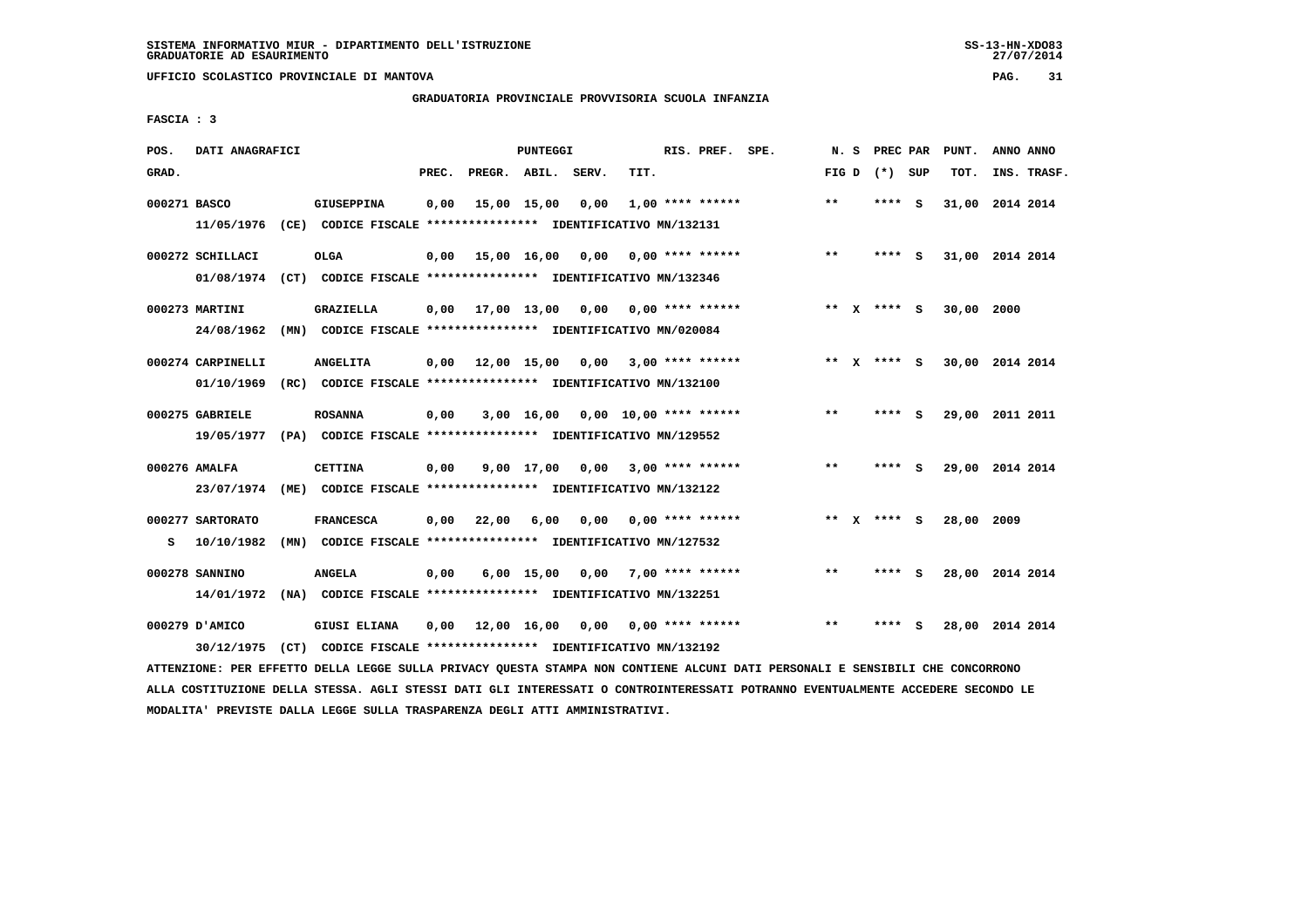**UFFICIO SCOLASTICO PROVINCIALE DI MANTOVA PAG. 32**

# **GRADUATORIA PROVINCIALE PROVVISORIA SCUOLA INFANZIA**

 **FASCIA : 3**

| POS.          | DATI ANAGRAFICI                  |      |                                                                                                  |       |                    | PUNTEGGI           |                                          |      | RIS. PREF. SPE.           | N.S   | PREC PAR        |          | PUNT.           | ANNO ANNO |             |
|---------------|----------------------------------|------|--------------------------------------------------------------------------------------------------|-------|--------------------|--------------------|------------------------------------------|------|---------------------------|-------|-----------------|----------|-----------------|-----------|-------------|
| GRAD.         |                                  |      |                                                                                                  | PREC. | PREGR. ABIL. SERV. |                    |                                          | TIT. |                           |       | FIG D $(*)$ SUP |          | TOT.            |           | INS. TRASF. |
|               | 000280 SCALIA                    |      | <b>MARIA RITA GI</b><br>12/01/1972 (CL) CODICE FISCALE **************** IDENTIFICATIVO MN/132258 | 0.00  |                    | $9,00 \quad 16,00$ | 0.00                                     |      | $3,00$ **** ******        | $***$ | ****            |          | 28,00 2014 2014 |           |             |
|               | 000281 CIPOLLETTA<br>22/01/1966  |      | <b>DEA</b><br>(AP) CODICE FISCALE **************** IDENTIFICATIVO MN/023384                      | 0,00  | 12,00 15,00 0,00   |                    |                                          |      | $0.00$ **** ******        |       | ** $X$ **** S   |          | 27,00 2003 2003 |           |             |
| 000282 RENDE  |                                  |      | <b>PINA</b><br>20/12/1964 (CS) CODICE FISCALE *************** IDENTIFICATIVO MN/024156           | 0.00  |                    | $6,00$ 15,00       | $0.00$ 6.00 **** ******                  |      |                           | $***$ | ****            | - S      | 27,00 2004 2004 |           |             |
|               | 000283 SCARFO'                   |      | <b>FRANCESCA</b><br>02/04/1953 (RC) CODICE FISCALE *************** IDENTIFICATIVO MN/132260      | 0,00  |                    |                    | 12,00 15,00 0,00 0,00 **** ******        |      |                           | $***$ | **** S          |          | 27,00 2014 2014 |           |             |
| 000284 SANZA' |                                  |      | GESUALDA TIZI<br>15/02/1964 (SR) CODICE FISCALE *************** IDENTIFICATIVO MN/132255         | 0,00  |                    | 8,00 17,00         |                                          |      | $2,00$ 0,00 **** ****** E | **    |                 | s        | 27,00 2014 2014 |           |             |
|               | 000285 MAGNONE                   |      | <b>CATERINA</b><br>26/02/1964 (CS) CODICE FISCALE *************** IDENTIFICATIVO MN/129563       |       |                    |                    | $0,00$ 12,00 14,00 0,00 0,00 **** ****** |      |                           | $***$ | **** S          |          | 26,00 2011 2011 |           |             |
|               | 000286 DENARO                    |      | <b>MARIA</b><br>14/02/1966 (SR) CODICE FISCALE *************** IDENTIFICATIVO MN/132118          | 0,00  |                    | 3,00 16,00         | 0,00                                     |      | $7,00$ **** ******        | $**$  | ****            | <b>S</b> | 26,00 2014 2014 |           |             |
|               | 000287 GIAMPICCOLO<br>12/07/1973 |      | <b>PAOLA</b><br>(RG) CODICE FISCALE **************** IDENTIFICATIVO MN/132065                    | 0,00  |                    | 9,00 13,00         | 0,00                                     |      | $4,00$ **** ******        | $* *$ | ****            | - S      | 26,00 2014 2014 |           |             |
|               | 000288 MURATORE<br>30/03/1959    | (AG) | <b>GABRIELLA MAR</b><br>CODICE FISCALE **************** IDENTIFICATIVO MN/022695                 | 0,00  | 12,00 13,00        |                    | 0,00                                     |      | $0.00$ **** ******        | **    | ****            | S.       | 25,00 2002      |           |             |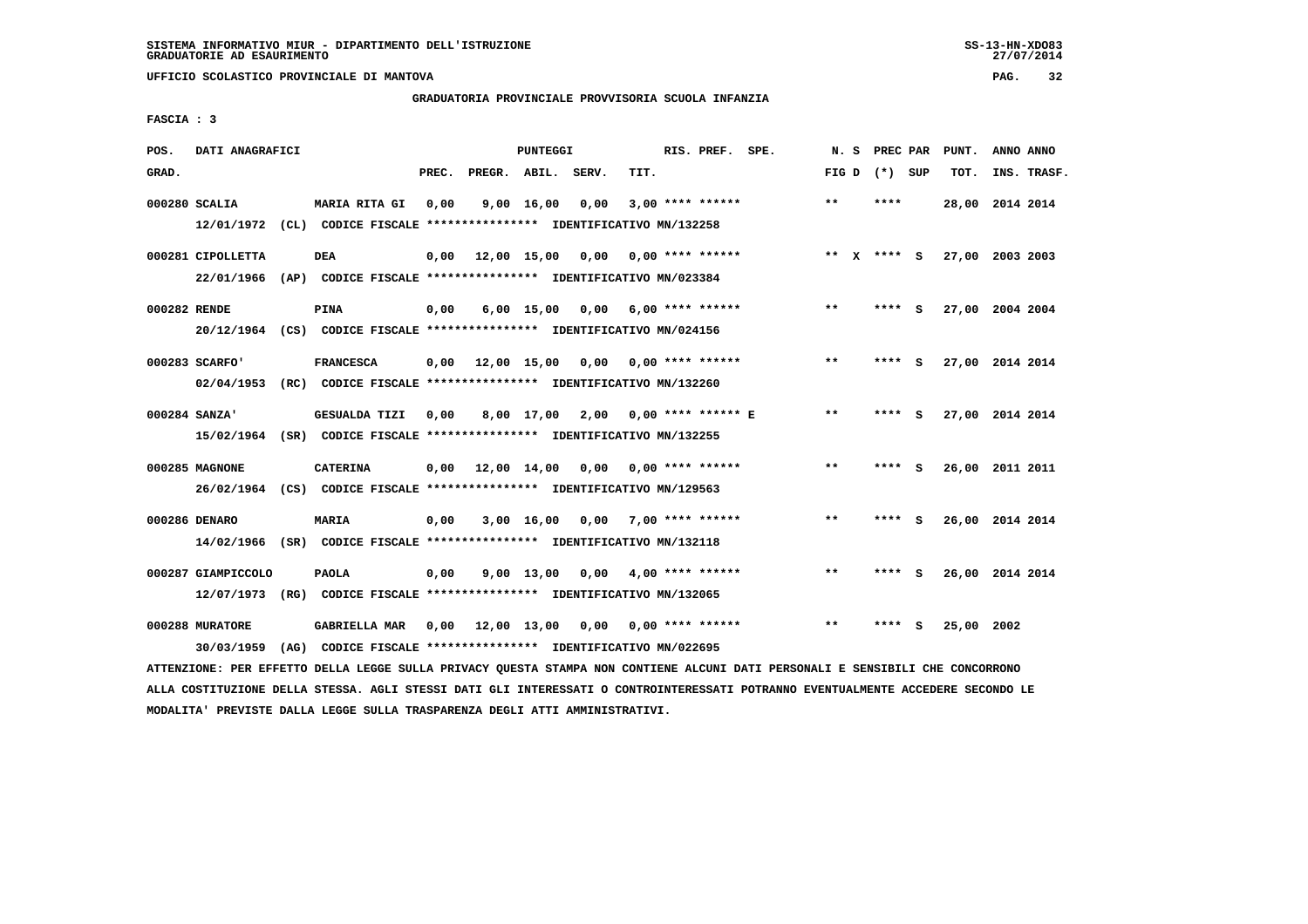**UFFICIO SCOLASTICO PROVINCIALE DI MANTOVA PAG. 33**

# **GRADUATORIA PROVINCIALE PROVVISORIA SCUOLA INFANZIA**

 **FASCIA : 3**

| POS.         | DATI ANAGRAFICI  |                                                                         |       |                    | PUNTEGGI           |      |      | RIS. PREF. SPE.      | N. S         | <b>PREC PAR</b> |     | PUNT.           | ANNO ANNO |             |
|--------------|------------------|-------------------------------------------------------------------------|-------|--------------------|--------------------|------|------|----------------------|--------------|-----------------|-----|-----------------|-----------|-------------|
| GRAD.        |                  |                                                                         | PREC. | PREGR. ABIL. SERV. |                    |      | TIT. |                      |              | FIG D $(*)$ SUP |     | TOT.            |           | INS. TRASF. |
| 000289 GENUA |                  | <b>CATERINA</b>                                                         | 0,00  |                    | 9,00 16,00         | 0,00 |      | $0.00$ **** ****** F |              | ** $X$ **** S   |     | 25,00           | 2004 2004 |             |
|              | 28/10/1969       | (TP) CODICE FISCALE **************** IDENTIFICATIVO MN/024071           |       |                    |                    |      |      |                      |              |                 |     |                 |           |             |
|              | 000290 DI FRANCO | <b>GAETANA</b>                                                          | 0,00  |                    | 10,00 15,00        | 0,00 |      | $0.00$ **** ******   | $***$        | ****            | - S | 25,00 2004 2004 |           |             |
|              | 07/08/1964       | (CL) CODICE FISCALE **************** IDENTIFICATIVO MN/024037           |       |                    |                    |      |      |                      |              |                 |     |                 |           |             |
|              | 000291 D'ANGELO  | <b>PALMA</b>                                                            | 0,00  |                    | $6,00 \quad 16,00$ | 0,00 |      | $3.00$ **** ******   | $* *$        | ****            | - S | 25,00           | 2011 2011 |             |
|              | 25/01/1967       | (TP) CODICE FISCALE **************** IDENTIFICATIVO MN/129528           |       |                    |                    |      |      |                      |              |                 |     |                 |           |             |
|              | 000292 MORREALE  | <b>MARIA GIOVANN</b>                                                    | 0.00  | 10,00 15,00        |                    | 0,00 |      | $0.00$ **** ******   | **           | **** S          |     | 25,00 2014 2014 |           |             |
|              | 20/03/1975       | (EE) CODICE FISCALE **************** IDENTIFICATIVO MN/132366           |       |                    |                    |      |      |                      |              |                 |     |                 |           |             |
|              | 000293 GENTILE   | <b>IVANA</b>                                                            | 0,00  |                    | 3,00 16,00         | 0,00 |      | $6.00$ **** ******   | $***$        | **** S          |     | 25,00 2014 2014 |           |             |
|              | 08/02/1978       | (RG) CODICE FISCALE **************** IDENTIFICATIVO MN/132061           |       |                    |                    |      |      |                      |              |                 |     |                 |           |             |
| 000294 LONGO |                  | <b>ROSA</b>                                                             | 0,00  |                    | 6,00 16,00         | 0,00 |      | $3,00$ **** ******   | $***$        | $***$ S         |     | 25,00 2014 2014 |           |             |
|              |                  | 31/08/1974 (CT) CODICE FISCALE *************** IDENTIFICATIVO MN/132147 |       |                    |                    |      |      |                      |              |                 |     |                 |           |             |
| 000295 BILLA |                  | <b>SONIA</b>                                                            | 0,00  |                    | $6,00$ 16,00       | 0,00 |      | $3,00$ **** ******   | $***$        | **** S          |     | 25,00 2014 2014 |           |             |
|              |                  | 20/03/1971 (ME) CODICE FISCALE *************** IDENTIFICATIVO MN/132087 |       |                    |                    |      |      |                      |              |                 |     |                 |           |             |
| 000296 MEGNA |                  | <b>ROBERTA</b>                                                          | 0,00  |                    | $6,00$ 15,00       | 0.00 |      | $3,00$ **** ******   | $**$         | ****            | - S | 24,00 2014 2014 |           |             |
|              | 10/07/1969       | (PA) CODICE FISCALE **************** IDENTIFICATIVO MN/132164           |       |                    |                    |      |      |                      |              |                 |     |                 |           |             |
|              | 000297 FERRARA   | <b>ANGELA</b>                                                           | 0,00  |                    | $3,00$ 15,00       | 0,00 |      | $6.00$ **** ******   | $\star\star$ | ****            | - s | 24,00 2014 2014 |           |             |
|              | 24/01/1970       | (SR) CODICE FISCALE **************** IDENTIFICATIVO MN/132132           |       |                    |                    |      |      |                      |              |                 |     |                 |           |             |
|              |                  |                                                                         |       |                    |                    |      |      |                      |              |                 |     |                 |           |             |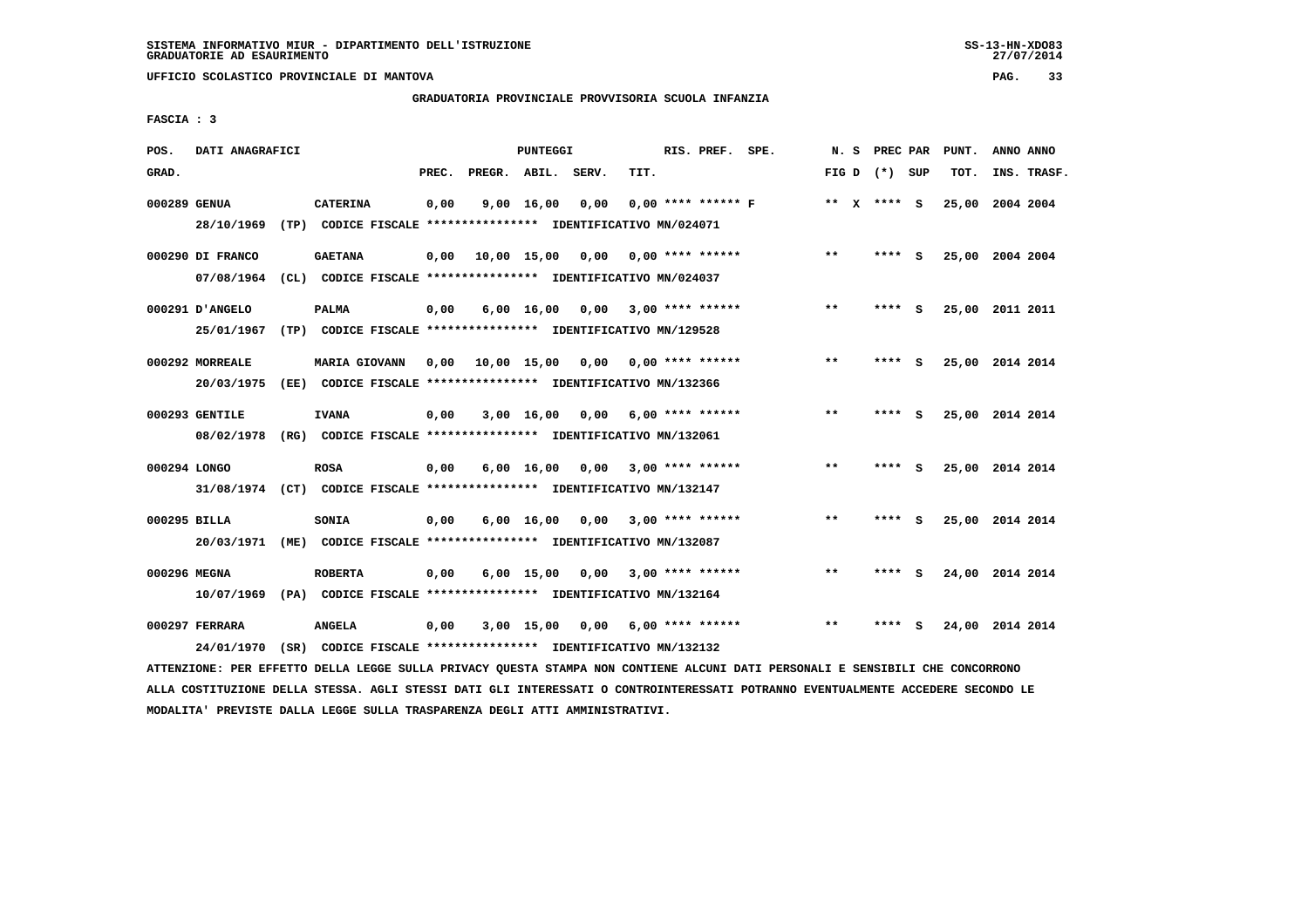**UFFICIO SCOLASTICO PROVINCIALE DI MANTOVA PAG. 34**

# **GRADUATORIA PROVINCIALE PROVVISORIA SCUOLA INFANZIA**

 **FASCIA : 3**

| POS.         | DATI ANAGRAFICI   |                                                               |       |                    | <b>PUNTEGGI</b>    |      |      | RIS. PREF. SPE.    |              | N.S          | PREC PAR      |     | PUNT.           | ANNO ANNO |             |
|--------------|-------------------|---------------------------------------------------------------|-------|--------------------|--------------------|------|------|--------------------|--------------|--------------|---------------|-----|-----------------|-----------|-------------|
| GRAD.        |                   |                                                               | PREC. | PREGR. ABIL. SERV. |                    |      | TIT. |                    | FIG D        |              | (*) SUP       |     | TOT.            |           | INS. TRASF. |
|              | 000298 PRESTIPINO | <b>ROSARIA</b>                                                | 0,00  |                    | 8,00 16,00         | 0,00 |      | $0.00$ **** ****** | $* *$        |              | ****          | - S | 24,00           | 2014 2014 |             |
|              | 24/07/1974        | (EE) CODICE FISCALE **************** IDENTIFICATIVO MN/132367 |       |                    |                    |      |      |                    |              |              |               |     |                 |           |             |
|              | 000299 SICILIANO  | <b>MARIA PIA</b>                                              | 0,00  |                    | 8,00 16,00         | 0,00 |      | $0.00$ **** ****** | $***$        | $\mathbf{x}$ | **** S        |     | 24,00 2014 2014 |           |             |
|              | 09/09/1962        | (PA) CODICE FISCALE **************** IDENTIFICATIVO MN/132265 |       |                    |                    |      |      |                    |              |              |               |     |                 |           |             |
|              | 000300 GRAZIANO   | ANNAMARIA                                                     | 0,00  |                    | $0,00$ 16,00       | 0,00 |      | $7,00$ **** ****** | **           |              | ****          | - S | 23,00           | 2007      |             |
|              | 03/09/1976        | (CZ) CODICE FISCALE **************** IDENTIFICATIVO MN/025914 |       |                    |                    |      |      |                    |              |              |               |     |                 |           |             |
|              | 000301 DI CARLO   | <b>MARIA CARMELA</b>                                          | 0,00  |                    | 3,00 17,00         | 0,00 |      | $3,00$ **** ****** | $***$        |              | ****          | - 5 | 23,00 2014 2014 |           |             |
|              | 04/07/1980        | (CL) CODICE FISCALE **************** IDENTIFICATIVO MN/132121 |       |                    |                    |      |      |                    |              |              |               |     |                 |           |             |
|              | 000302 GIUFFRIDA  | <b>ANGELA</b>                                                 | 0,00  |                    | $6,00 \quad 14,00$ | 0,00 |      | $3,00$ **** ****** | $\star\star$ |              | ****          | - S | 23,00 2014 2014 |           |             |
|              | 03/01/1964        | (CT) CODICE FISCALE **************** IDENTIFICATIVO MN/132067 |       |                    |                    |      |      |                    |              |              |               |     |                 |           |             |
| 000303 RENDA |                   | ANNA MARIA                                                    | 0,00  |                    | $6,00 \quad 16,00$ | 0,00 |      | 0,00 **** ******   |              |              | ** $X$ **** S |     | 22,00 2002      |           |             |
|              | 23/10/1968        | (TP) CODICE FISCALE **************** IDENTIFICATIVO MN/022562 |       |                    |                    |      |      |                    |              |              |               |     |                 |           |             |
|              | 000304 MUSARRA    | <b>ALESSANDRA</b>                                             | 0,00  |                    | $3,00$ 13,00       | 0.00 |      | 6,00 **** ******   | $* *$        |              | ****          | - S | 22,00 2005 2005 |           |             |
|              | 22/10/1979        | (CT) CODICE FISCALE **************** IDENTIFICATIVO MN/025071 |       |                    |                    |      |      |                    |              |              |               |     |                 |           |             |
|              | 000305 ROMANO     | <b>GIOVANNA</b>                                               | 0,00  |                    | $6,00 \quad 16,00$ | 0.00 |      | $0.00$ **** ****** | $**$         |              |               | - S | 22,00           | 2011 2011 |             |
|              | 12/06/1979        | (PA) CODICE FISCALE **************** IDENTIFICATIVO MN/129796 |       |                    |                    |      |      |                    |              |              |               |     |                 |           |             |
| 000306 TROIA |                   | <b>ANGELA</b>                                                 | 0,00  |                    | $3,00$ 16,00       | 0,00 |      | $3,00$ **** ****** | $* *$        |              |               | s   | 22,00           | 2011 2011 |             |
|              | 30/05/1978        | (PA) CODICE FISCALE **************** IDENTIFICATIVO MN/129827 |       |                    |                    |      |      |                    |              |              |               |     |                 |           |             |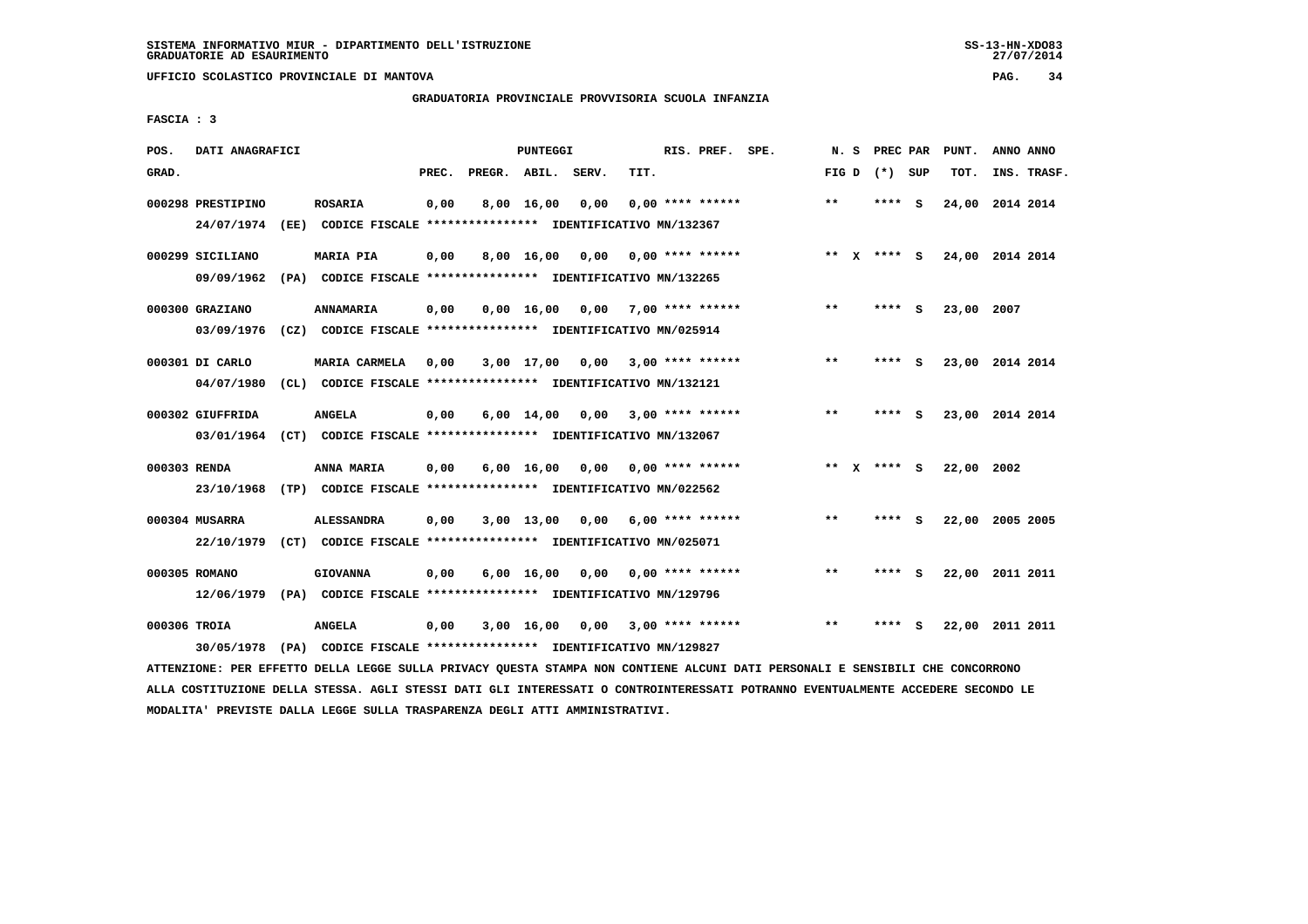**UFFICIO SCOLASTICO PROVINCIALE DI MANTOVA PAG. 35**

# **GRADUATORIA PROVINCIALE PROVVISORIA SCUOLA INFANZIA**

 **FASCIA : 3**

| POS.         | DATI ANAGRAFICI                 |      |                                                                                       |       |                    | <b>PUNTEGGI</b>    |      |      | RIS. PREF. SPE.           | N.S   | PREC PAR |     | PUNT.           | ANNO ANNO       |  |
|--------------|---------------------------------|------|---------------------------------------------------------------------------------------|-------|--------------------|--------------------|------|------|---------------------------|-------|----------|-----|-----------------|-----------------|--|
| GRAD.        |                                 |      |                                                                                       | PREC. | PREGR. ABIL. SERV. |                    |      | TIT. |                           | FIG D | (*) SUP  |     | TOT.            | INS. TRASF.     |  |
|              | 000307 MORTELLARO<br>20/03/1976 |      | <b>ANGELA</b><br>(PA) CODICE FISCALE **************** IDENTIFICATIVO MN/129852        | 0,00  |                    | $6,00$ 16,00       | 0,00 |      | $0.00$ **** ******        | $***$ | ****     | - S | 22,00           | 2011 2011       |  |
| 000308 SERIO | 04/12/1980                      |      | <b>MARIA GIUSEPP</b><br>(BR) CODICE FISCALE **************** IDENTIFICATIVO MN/132263 | 0,00  |                    | 1,00 15,00         | 0,00 |      | $6.00$ **** ******        | $* *$ | ****     | - S | 22,00 2014 2014 |                 |  |
|              | 000309 POLILLO<br>25/10/1967    |      | MARILISA<br>(CS) CODICE FISCALE **************** IDENTIFICATIVO MN/132227             | 0.00  |                    | $6,00 \quad 16,00$ |      |      | $0,00$ $0,00$ **** ****** | $* *$ | ****     | - S |                 | 22,00 2014 2014 |  |
|              | 000310 GIORDANO<br>10/05/1958   |      | <b>ROSA</b><br>(SA) CODICE FISCALE **************** IDENTIFICATIVO MN/132066          | 0,00  |                    | 8,00 14,00         | 0,00 |      | $0.00$ **** ******        | $***$ | ****     | - S | 22,00 2014 2014 |                 |  |
|              | 000311 AGOSTA<br>31/01/1974     |      | GIROLAMA<br>(TP) CODICE FISCALE **************** IDENTIFICATIVO MN/132051             | 0,00  |                    | $0,00$ 16,00       | 0,00 |      | $6.00$ **** ******        | $***$ | ****     | - S |                 | 22,00 2014 2014 |  |
|              | 000312 TOMASINO<br>14/11/1971   |      | <b>CRISTINA</b><br>(PA) CODICE FISCALE **************** IDENTIFICATIVO MN/132202      | 0,00  |                    | $6,00 \quad 16,00$ | 0.00 |      | 0,00 **** ******          | $* *$ | **** S   |     | 22,00 2014 2014 |                 |  |
| 000313 ZENI  | 13/02/1972                      |      | <b>MARZIA</b><br>(MN) CODICE FISCALE **************** IDENTIFICATIVO MN/020230        | 0,00  |                    | $9,00 \quad 12,00$ | 0.00 |      | $0.00$ **** ******        | ** X  | $***$ S  |     | 21,00 2000      |                 |  |
|              | 000314 COPPOLA<br>05/10/1979    |      | NAGAINA CAROL<br>(PA) CODICE FISCALE **************** IDENTIFICATIVO MN/129719        | 0,00  |                    | $3,00$ 15,00       | 0.00 |      | $3,00$ **** ******        | **    | ****     | - S | 21,00 2011 2011 |                 |  |
|              | 000315 GIALLONGO<br>28/08/1976  | (SR) | <b>ROSARIA</b><br>CODICE FISCALE **************** IDENTIFICATIVO MN/132072            | 0,00  |                    | 0.00 15.00         | 0,00 |      | $6.00$ **** ******        | $* *$ | ****     | S.  |                 | 21,00 2014 2014 |  |
|              |                                 |      |                                                                                       |       |                    |                    |      |      |                           |       |          |     |                 |                 |  |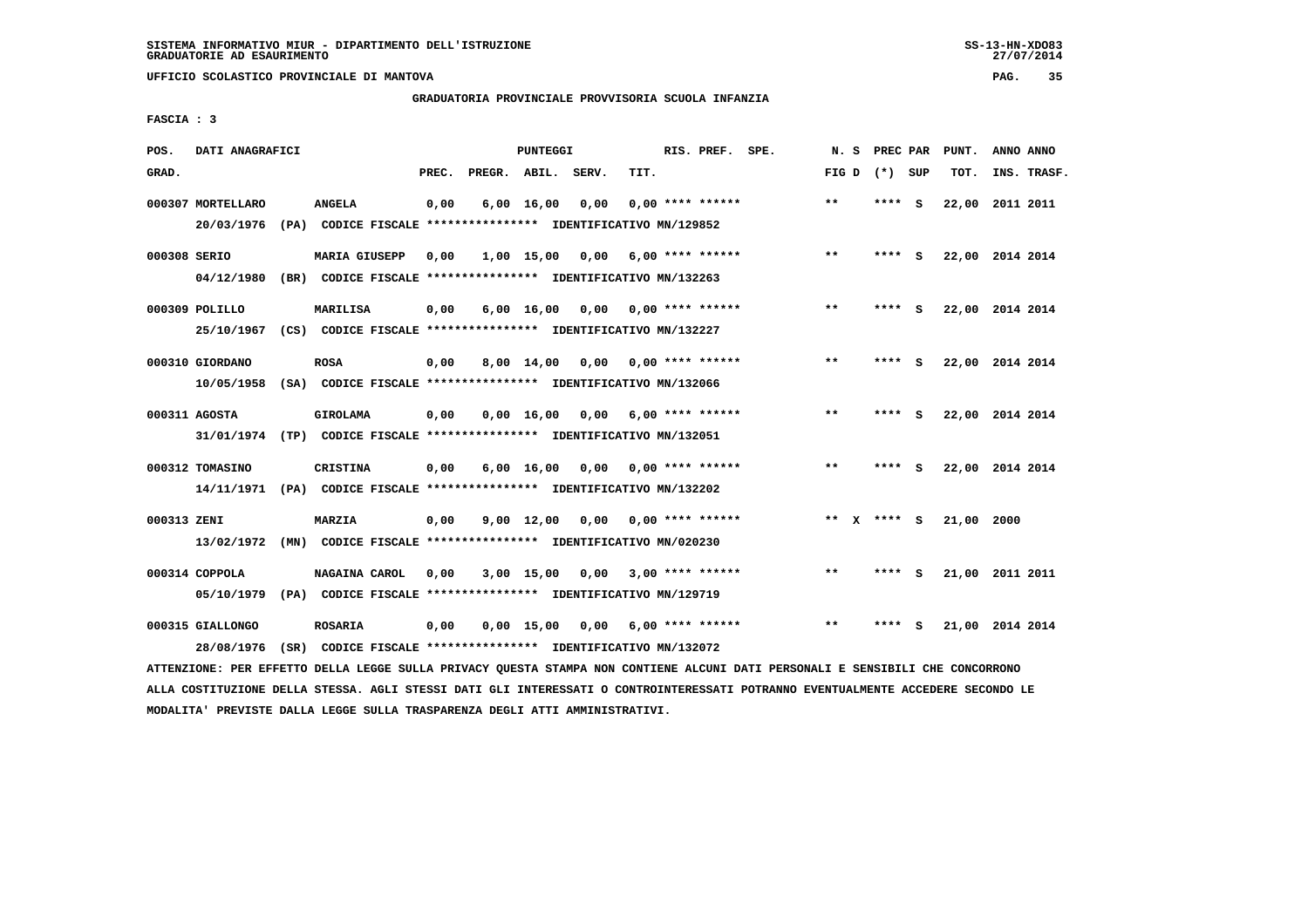**UFFICIO SCOLASTICO PROVINCIALE DI MANTOVA PAG. 36**

# **GRADUATORIA PROVINCIALE PROVVISORIA SCUOLA INFANZIA**

 **FASCIA : 3**

| POS.         | DATI ANAGRAFICI |                                                                                                                               |       |                    | PUNTEGGI     |                                    |      | RIS. PREF. SPE.              | N.S   | PREC PAR        | PUNT.           | ANNO ANNO |             |
|--------------|-----------------|-------------------------------------------------------------------------------------------------------------------------------|-------|--------------------|--------------|------------------------------------|------|------------------------------|-------|-----------------|-----------------|-----------|-------------|
| GRAD.        |                 |                                                                                                                               | PREC. | PREGR. ABIL. SERV. |              |                                    | TIT. |                              |       | FIG D $(*)$ SUP | TOT.            |           | INS. TRASF. |
|              | 000316 PUGLISI  | <b>SABRINA</b>                                                                                                                | 0,00  |                    | $6,00$ 15,00 | 0,00                               |      | $0,00$ **** ******           | $* *$ | **** S          | 21,00 2014 2014 |           |             |
|              | 04/04/1974      | (EN) CODICE FISCALE *************** IDENTIFICATIVO MN/132233                                                                  |       |                    |              |                                    |      |                              |       |                 |                 |           |             |
|              | 000317 MASSARI  | <b>GIUSEPPA</b>                                                                                                               | 0,00  |                    |              | $6,00$ 15,00 0,00 0,00 **** ****** |      |                              | $**$  | ****            | 21,00 2014 2014 |           |             |
|              | 02/05/1968      | (RG) CODICE FISCALE **************** IDENTIFICATIVO MN/132161                                                                 |       |                    |              |                                    |      |                              |       |                 |                 |           |             |
|              | 000318 BUSCEMI  | SONIA                                                                                                                         | 0,00  |                    | 3,00 14,00   |                                    |      | $0,00$ 3,00 **** ******      |       | ** x **** s     | 20,00 2007      |           |             |
|              | 28/09/1978      | (AG) CODICE FISCALE **************** IDENTIFICATIVO MN/022620                                                                 |       |                    |              |                                    |      |                              |       |                 |                 |           |             |
|              | 000319 BLASCO   | <b>GIOVANNA</b>                                                                                                               | 0,00  |                    |              | $3,00$ 17,00 0,00 0,00 **** ****** |      |                              | $***$ | **** S          | 20,00 2011 2011 |           |             |
|              | 09/01/1979      | (RG) CODICE FISCALE **************** IDENTIFICATIVO MN/129696                                                                 |       |                    |              |                                    |      |                              |       |                 |                 |           |             |
| 000320 CAPPA |                 | <b>FLORINDA</b>                                                                                                               | 0,00  |                    |              | $6,00$ 13,00 0,00 0,00 **** ****** |      |                              |       | ** $X$ ****     | 19,00 2007 2007 |           |             |
|              | 27/02/1964      | (MN) CODICE FISCALE **************** IDENTIFICATIVO MN/025808                                                                 |       |                    |              |                                    |      |                              |       |                 |                 |           |             |
|              | 000321 TIRENDI  | <b>NUNZIATA</b>                                                                                                               | 0,00  |                    | $3,00$ 16,00 |                                    |      | $0.00$ $0.00$ **** ****** AE | $* *$ | **** S          | 19,00 2014 2014 |           |             |
|              | 28/10/1973      | (CT) CODICE FISCALE *************** IDENTIFICATIVO MN/132205                                                                  |       |                    |              |                                    |      |                              |       |                 |                 |           |             |
|              | 000322 BUCCOLO  | <b>ROSA</b>                                                                                                                   | 0,00  |                    | 6,00 13,00   | 0,00                               |      | 0,00 **** ******             | $* *$ | **** S          | 19,00 2014 2014 |           |             |
|              | 03/01/1972      | (MI) CODICE FISCALE **************** IDENTIFICATIVO MN/132149                                                                 |       |                    |              |                                    |      |                              |       |                 |                 |           |             |
|              | 000323 CANNELLA | <b>GIUSEPPINA</b>                                                                                                             | 0,00  |                    |              | $3,00$ 16,00 0,00 0,00 **** ****** |      |                              | $***$ | **** S          | 19,00 2014 2014 |           |             |
|              | 22/03/1976      | (PA) CODICE FISCALE **************** IDENTIFICATIVO MN/132159                                                                 |       |                    |              |                                    |      |                              |       |                 |                 |           |             |
|              | 000324 LA CORTE | <b>RACHELE</b>                                                                                                                | 0,00  |                    | 3,00 16,00   |                                    |      | $0,00$ $0,00$ **** ******    | $***$ | **** S          | 19,00 2014 2014 |           |             |
|              | 18/01/1980      | (CT) CODICE FISCALE **************** IDENTIFICATIVO MN/132075                                                                 |       |                    |              |                                    |      |                              |       |                 |                 |           |             |
|              |                 | ATTENZIONE: PER EFFETTO DELLA LEGGE SULLA PRIVACY QUESTA STAMPA NON CONTIENE ALCUNI DATI PERSONALI E SENSIBILI CHE CONCORRONO |       |                    |              |                                    |      |                              |       |                 |                 |           |             |

 **ALLA COSTITUZIONE DELLA STESSA. AGLI STESSI DATI GLI INTERESSATI O CONTROINTERESSATI POTRANNO EVENTUALMENTE ACCEDERE SECONDO LE MODALITA' PREVISTE DALLA LEGGE SULLA TRASPARENZA DEGLI ATTI AMMINISTRATIVI.**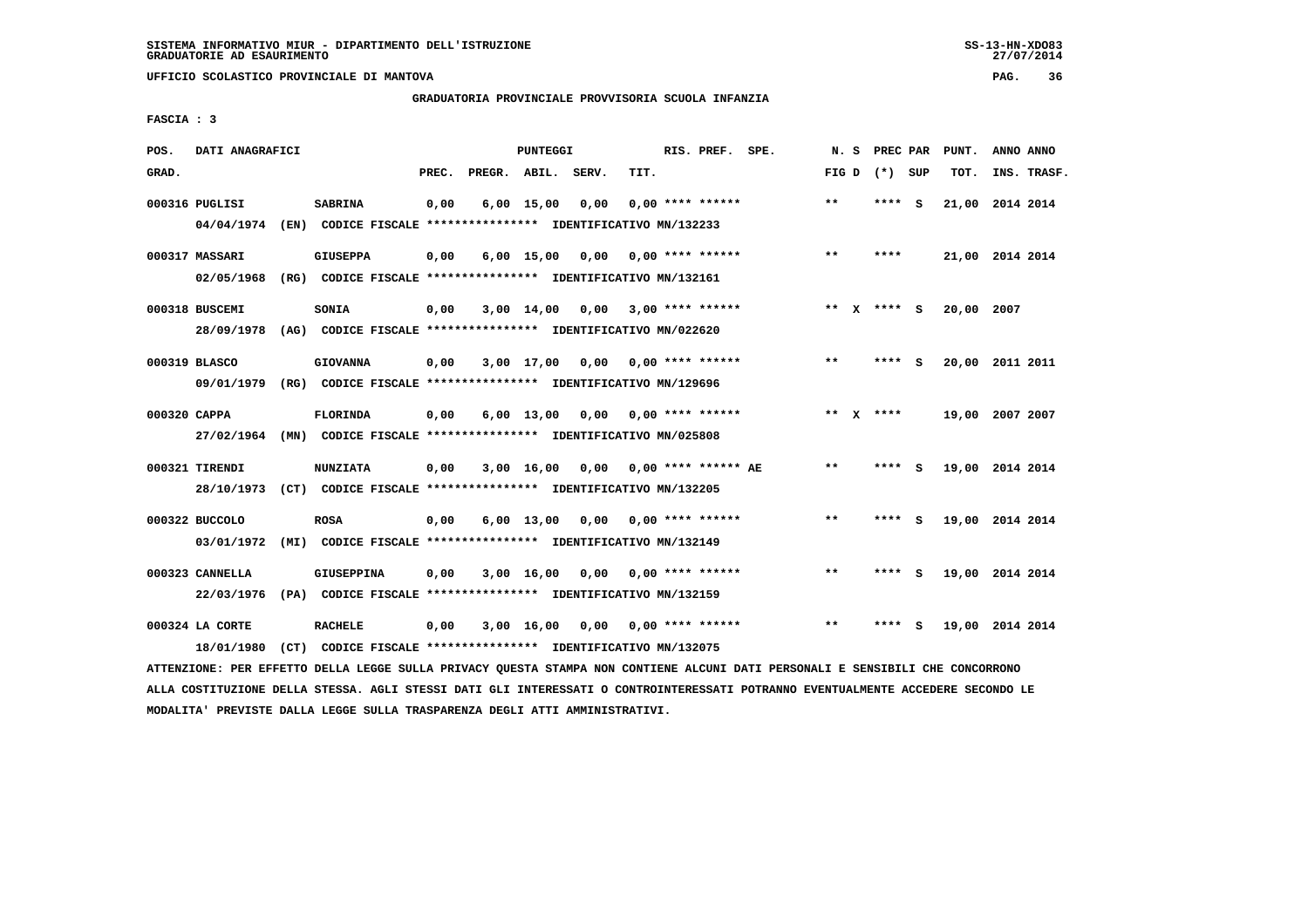**UFFICIO SCOLASTICO PROVINCIALE DI MANTOVA PAG. 37**

# **GRADUATORIA PROVINCIALE PROVVISORIA SCUOLA INFANZIA**

 **FASCIA : 3**

| POS.         | DATI ANAGRAFICI   |      |                                                                         |       |                    | <b>PUNTEGGI</b> |      |      | RIS. PREF. SPE.             |       | N.S          | PREC PAR      |          | PUNT. | ANNO ANNO       |
|--------------|-------------------|------|-------------------------------------------------------------------------|-------|--------------------|-----------------|------|------|-----------------------------|-------|--------------|---------------|----------|-------|-----------------|
| GRAD.        |                   |      |                                                                         | PREC. | PREGR. ABIL. SERV. |                 |      | TIT. |                             | FIG D |              | (*) SUP       |          | TOT.  | INS. TRASF.     |
|              | 000325 MARTINEZ   |      | SALVATORE AGO                                                           | 0,00  |                    | 3,00 15,00      | 0.00 |      | $0.00$ **** ******          | $* *$ |              | ****          |          | 18,00 | 2000            |
|              | 29/08/1961        |      | (TP) CODICE FISCALE **************** IDENTIFICATIVO MN/020279           |       |                    |                 |      |      |                             |       |              |               |          |       |                 |
|              | 000326 ARDUINO    |      | <b>GIUSEPPA</b>                                                         | 0,00  |                    | $3,00$ 15,00    | 0,00 |      | $0.00$ **** ******          |       |              | ** $X$ **** S |          |       | 18,00 2004 2004 |
|              | 29/03/1975        | (TP) | CODICE FISCALE **************** IDENTIFICATIVO MN/023983                |       |                    |                 |      |      |                             |       |              |               |          |       |                 |
| 000327 ZUMBO |                   |      | MARIA LAURA A                                                           | 0,00  |                    | 3,00 15,00      | 0,00 |      | 0,00 **** ******            |       |              | ** x **** S   |          |       | 18,00 2007 2007 |
|              | 09/03/1970        |      | (RC) CODICE FISCALE **************** IDENTIFICATIVO MN/025968           |       |                    |                 |      |      |                             |       |              |               |          |       |                 |
|              | 000328 GAGLIANO   |      | <b>CATERINA</b>                                                         | 0,00  |                    | $3,00$ 15,00    |      |      | $0.00$ $0.00$ **** ****** E | $**$  |              | ****          | <b>S</b> | 18,00 | 2011 2011       |
|              | 21/12/1964        |      | (AG) CODICE FISCALE **************** IDENTIFICATIVO MN/129774           |       |                    |                 |      |      |                             |       |              |               |          |       |                 |
|              | 000329 OCCHICONE  |      | <b>LORENZO</b>                                                          | 0,00  |                    | $0,00$ 15,00    | 0,00 |      | $3,00$ **** ******          | $**$  |              | ****          | <b>S</b> | 18,00 | 2011 2011       |
|              | 01/03/1968        |      | (AV) CODICE FISCALE **************** IDENTIFICATIVO MN/129579           |       |                    |                 |      |      |                             |       |              |               |          |       |                 |
|              | 000330 BUSCEMI    |      | <b>MARIA ANTONEL</b>                                                    | 0.00  |                    | $3,00$ 15,00    | 0.00 |      | 0,00 **** ******            | $* *$ | $\mathbf{x}$ | **** S        |          |       | 18,00 2011 2011 |
|              | 11/01/1971        |      | (RG) CODICE FISCALE **************** IDENTIFICATIVO MN/129521           |       |                    |                 |      |      |                             |       |              |               |          |       |                 |
|              | 000331 SINAGUGLIA |      | MIRELLA                                                                 | 0,00  |                    | $3,00$ 15,00    | 0,00 |      | $0.00$ **** ******          | $* *$ |              | ****          | - S      |       | 18,00 2014 2014 |
|              | 18/06/1974        | (AG) | CODICE FISCALE **************** IDENTIFICATIVO MN/132267                |       |                    |                 |      |      |                             |       |              |               |          |       |                 |
|              |                   |      |                                                                         |       |                    |                 |      |      |                             |       |              |               |          |       |                 |
| 000332 LARDO |                   |      | MARIA GRAZIA                                                            | 0,00  |                    | $3,00$ 15,00    | 0.00 |      | $0.00$ **** ******          | $**$  |              | ****          | - 5      |       | 18,00 2014 2014 |
|              |                   |      | 10/12/1972 (SA) CODICE FISCALE *************** IDENTIFICATIVO MN/132144 |       |                    |                 |      |      |                             |       |              |               |          |       |                 |
| 000333 SPADA |                   |      | <b>SANTINA</b>                                                          | 0,00  |                    | $0,00$ 15,00    | 0.00 |      | $3.00$ **** ******          | $**$  | $\mathbf{x}$ | **** S        |          | 18,00 | 2014 2014       |
|              | 07/03/1961        | (LE) | CODICE FISCALE **************** IDENTIFICATIVO MN/132269                |       |                    |                 |      |      |                             |       |              |               |          |       |                 |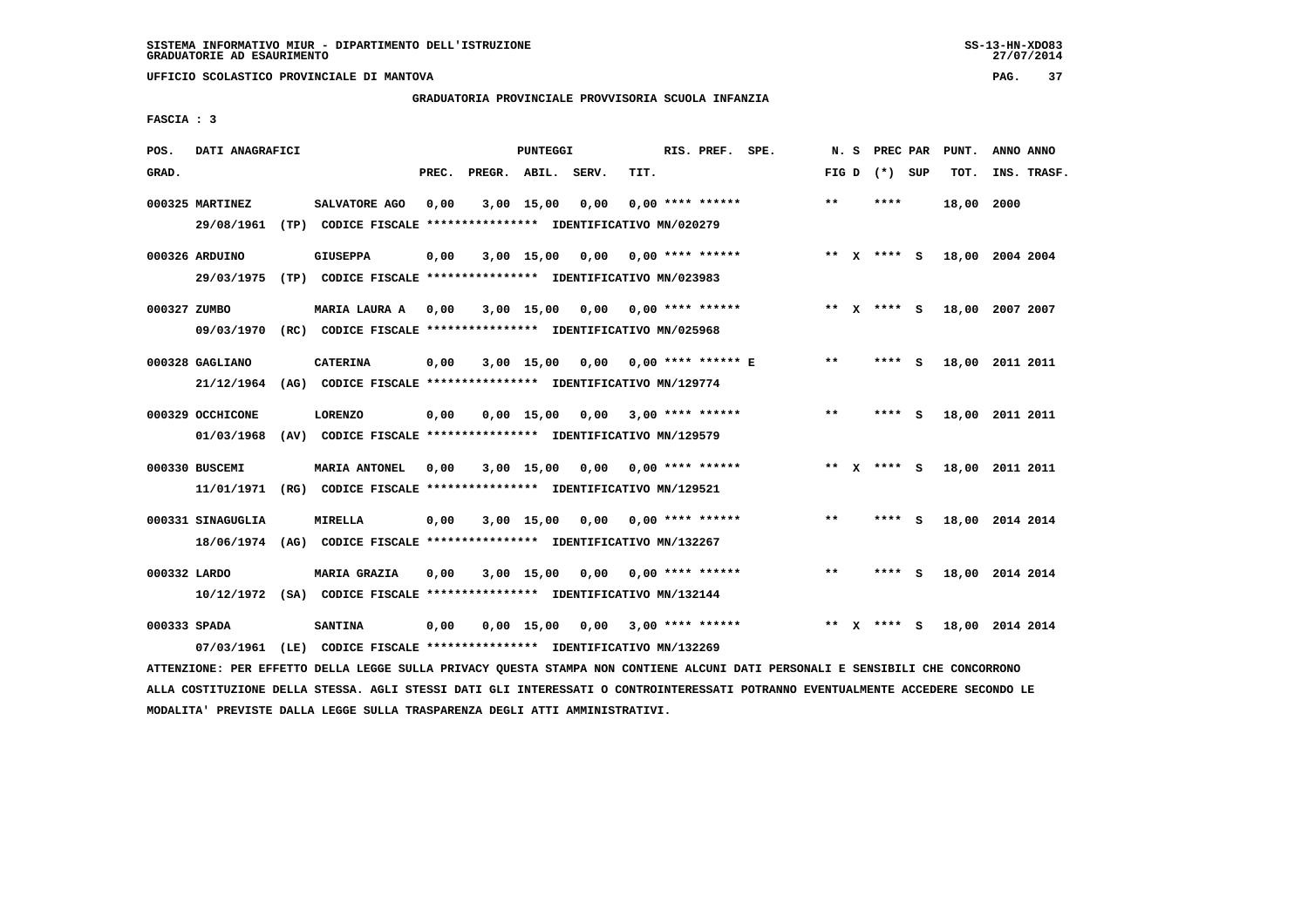**UFFICIO SCOLASTICO PROVINCIALE DI MANTOVA PAG. 38**

# **GRADUATORIA PROVINCIALE PROVVISORIA SCUOLA INFANZIA**

 **FASCIA : 3**

| POS.         | DATI ANAGRAFICI                                                                               |      |                      |       | PUNTEGGI           |                                                                       |      | RIS. PREF. SPE.    | N.S     | PREC PAR |          | PUNT.           | ANNO ANNO |             |
|--------------|-----------------------------------------------------------------------------------------------|------|----------------------|-------|--------------------|-----------------------------------------------------------------------|------|--------------------|---------|----------|----------|-----------------|-----------|-------------|
| GRAD.        |                                                                                               |      |                      | PREC. |                    | PREGR. ABIL. SERV.                                                    | TIT. |                    | FIG D   | (*) SUP  |          | TOT.            |           | INS. TRASF. |
|              | 000334 SCHIAVONE<br>01/09/1971                                                                |      | <b>SABINA</b>        | 0,00  | $2,00$ 16,00       | 0,00<br>(SR) CODICE FISCALE **************** IDENTIFICATIVO MN/132261 |      | $0.00$ **** ****** | $* *$   | **** S   |          | 18,00 2014 2014 |           |             |
|              | 000335 PROCOPIO<br>10/02/1973                                                                 | (SR) | <b>TIZIANA</b>       | 0,00  | $0.00$ 17.00       | 0,00<br>CODICE FISCALE **************** IDENTIFICATIVO MN/026208      |      | $0.00$ **** ****** | $***$   | ****     | <b>S</b> | 17,00 2007 2007 |           |             |
|              | 000336 VERONESI<br>26/09/1952                                                                 | (MN) | ZELINDA              | 0,00  | $4,00$ 13,00       | 0,00<br>CODICE FISCALE **************** IDENTIFICATIVO MN/025838      |      | 0,00 **** ******   | $***$   | ****     | - S      | 17,00 2007      |           |             |
|              | 000337 VIVACOUA<br>30/03/1970                                                                 | (EE) | <b>CLAUDIA</b>       | 0,00  | $3,00$ 14,00       | 0.00<br>CODICE FISCALE **************** IDENTIFICATIVO MN/129873      |      | $0.00$ **** ****** | $***$ X | **** S   |          | 17,00 2011 2011 |           |             |
| 000338 GRECO | 14/04/1976                                                                                    |      | MARIA                | 0,00  | $3,00$ 14,00       | 0,00<br>(VV) CODICE FISCALE **************** IDENTIFICATIVO MN/132068 |      | $0.00$ **** ****** | $***$   | ****     | - 5      | 17,00 2014 2014 |           |             |
|              | 000339 TUMBARELLO<br>04/06/1974 (TP) CODICE FISCALE **************** IDENTIFICATIVO MN/132198 |      | <b>GIUSEPPA MARI</b> | 0,00  | $3,00$ 14,00       | 0,00                                                                  |      | $0.00$ **** ****** | $***$   | ****     | - 5      | 17,00 2014 2014 |           |             |
|              | 000340 STABILE<br>18/01/1973                                                                  |      | <b>CATERINA</b>      | 0,00  | $0,00$ 17,00       | 0,00<br>(TP) CODICE FISCALE **************** IDENTIFICATIVO MN/132270 |      | $0.00$ **** ****** | $***$   | ****     | <b>S</b> | 17,00 2014 2014 |           |             |
|              | 000341 PIROCCHI<br>04/06/1973                                                                 | (TE) | <b>FRANCESCA</b>     | 0,00  | $3,00$ 13,00       | 0,00<br>CODICE FISCALE **************** IDENTIFICATIVO MN/129586      |      | $0.00$ **** ****** | $***$   | ****     | <b>S</b> | 16,00 2011 2011 |           |             |
| 000342 LAURO | 20/12/1975                                                                                    | (MA) | <b>CARLA</b>         | 0,00  | $0,00 \quad 16,00$ | 0,00<br>CODICE FISCALE **************** IDENTIFICATIVO MN/132145      |      | $0.00$ **** ****** | $**$    | ****     | - S      | 16,00           | 2014 2014 |             |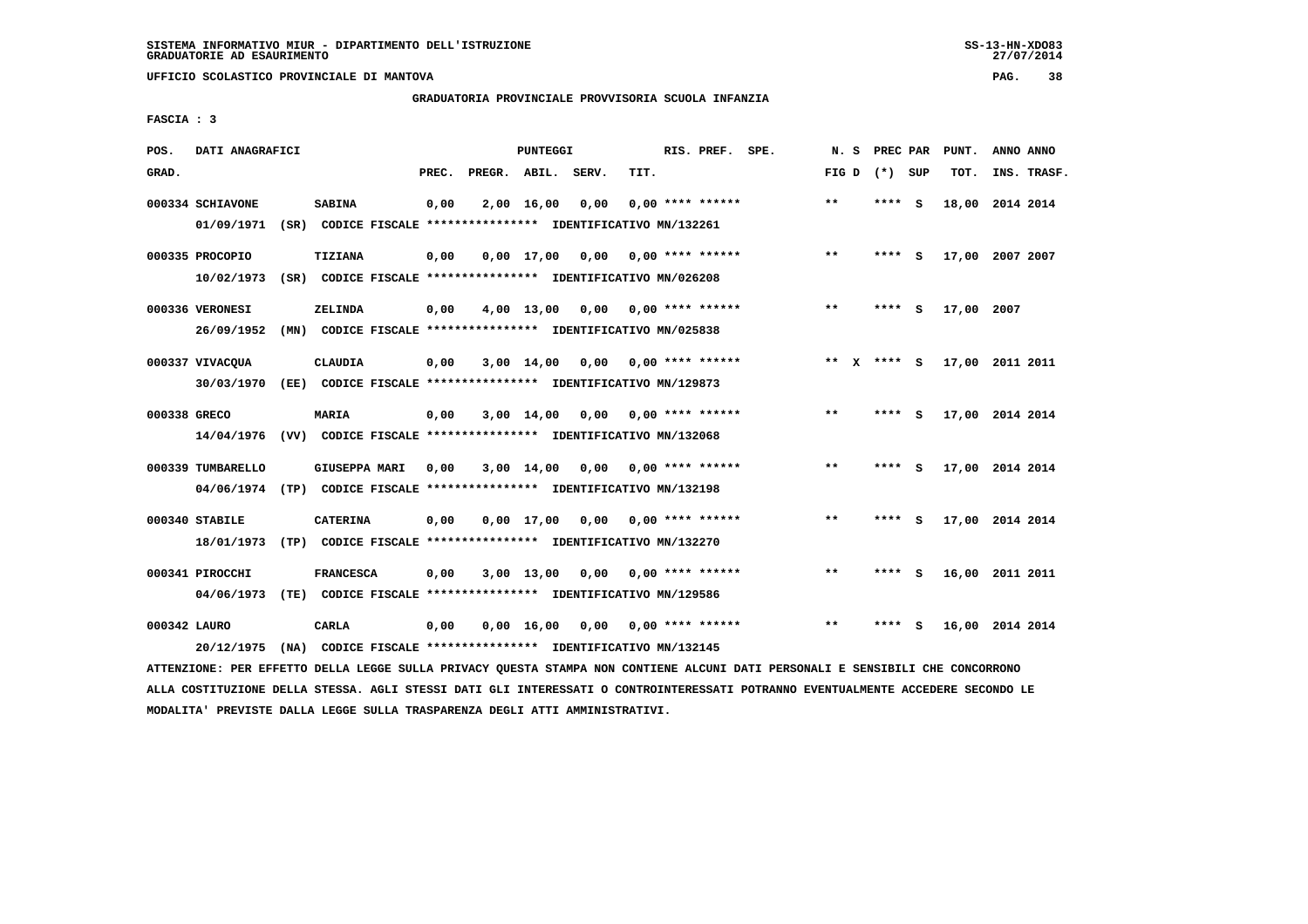**UFFICIO SCOLASTICO PROVINCIALE DI MANTOVA PAG. 39**

# **GRADUATORIA PROVINCIALE PROVVISORIA SCUOLA INFANZIA**

 **FASCIA : 3**

| POS.        | DATI ANAGRAFICI       | PUNTEGGI                                                                                                                      |       |                    |                    |      |      |  | RIS. PREF. SPE.      | N.S   | PREC PAR        |     | PUNT.           | ANNO ANNO |             |
|-------------|-----------------------|-------------------------------------------------------------------------------------------------------------------------------|-------|--------------------|--------------------|------|------|--|----------------------|-------|-----------------|-----|-----------------|-----------|-------------|
| GRAD.       |                       |                                                                                                                               | PREC. | PREGR. ABIL. SERV. |                    |      | TIT. |  |                      |       | FIG D $(*)$ SUP |     | TOT.            |           | INS. TRASF. |
| 000343 LEVA |                       | RITA IMMACOLA                                                                                                                 | 0,00  |                    | $0,00$ 16,00       | 0,00 |      |  | $0.00$ **** ******   | $***$ | $***$ S         |     | 16,00           | 2014 2014 |             |
|             | 07/12/1967            | (LE) CODICE FISCALE **************** IDENTIFICATIVO MN/132146                                                                 |       |                    |                    |      |      |  |                      |       |                 |     |                 |           |             |
|             | 000344 FERLISI        | <b>ROSALIA</b>                                                                                                                | 0,00  |                    | $0,00$ 15,00       | 0,00 |      |  | $0.00$ **** ******   | $***$ | X **** S        |     | 15,00 2011 2011 |           |             |
|             | 02/12/1970            | (AG) CODICE FISCALE **************** IDENTIFICATIVO MN/129549                                                                 |       |                    |                    |      |      |  |                      |       |                 |     |                 |           |             |
|             | 000345 PAOLILLO       | ANNAMARIA                                                                                                                     | 0,00  |                    | 0.00 15.00         | 0,00 |      |  | $0.00$ **** ******   | $* *$ | **** S          |     | 15,00 2011 2011 |           |             |
|             |                       | 11/06/1973 (SA) CODICE FISCALE *************** IDENTIFICATIVO MN/129833                                                       |       |                    |                    |      |      |  |                      |       |                 |     |                 |           |             |
|             | 000346 BASILE GIGANTE | <b>SARA GABRIELL</b>                                                                                                          | 0,00  |                    | $0,00$ 15,00       | 0,00 |      |  | $0.00$ **** ******   | **    | **** S          |     | 15,00 2014 2014 |           |             |
|             |                       | 01/11/1979 (PA) CODICE FISCALE *************** IDENTIFICATIVO MN/132134                                                       |       |                    |                    |      |      |  |                      |       |                 |     |                 |           |             |
|             | 000347 IASEVOLI       | <b>MARIA</b>                                                                                                                  | 0,00  |                    | $0,00$ 15,00       | 0,00 |      |  | 0,00 **** ******     | $***$ | **** S          |     | 15,00 2014 2014 |           |             |
|             | 21/08/1977            | (NA) CODICE FISCALE **************** IDENTIFICATIVO MN/132071                                                                 |       |                    |                    |      |      |  |                      |       |                 |     |                 |           |             |
|             | 000348 PERRUCCI       | <b>MARIA LEDA</b>                                                                                                             | 0,00  |                    | $0,00 \quad 15,00$ | 0,00 |      |  | $0.00$ **** ******   | $**$  | ****            | - S | 15,00 2014 2014 |           |             |
|             | 25/09/1969            | (TA) CODICE FISCALE **************** IDENTIFICATIVO MN/132221                                                                 |       |                    |                    |      |      |  |                      |       |                 |     |                 |           |             |
|             | 000349 LAMURA         | <b>ROSA</b>                                                                                                                   | 0,00  |                    | 0.00 15.00         | 0,00 |      |  | $0.00$ **** ****** E |       | ** x **** S     |     | 15,00 2014 2014 |           |             |
|             | 06/08/1969            | (BA) CODICE FISCALE **************** IDENTIFICATIVO MN/132076                                                                 |       |                    |                    |      |      |  |                      |       |                 |     |                 |           |             |
|             | 000350 MARANGIO       | <b>LOREDANA</b>                                                                                                               | 0,00  |                    | 0.00 15.00         | 0,00 |      |  | 0,00 **** ******     | $***$ | **** S          |     | 15,00 2014 2014 |           |             |
|             | 27/04/1968            | (NA) CODICE FISCALE **************** IDENTIFICATIVO MN/132156                                                                 |       |                    |                    |      |      |  |                      |       |                 |     |                 |           |             |
|             | 000351 VICIANI        | ANNA MARIA                                                                                                                    | 0,00  |                    | $0,00$ 15,00       | 0,00 |      |  | $0.00$ **** ******   | $* *$ | ****            | - S | 15,00 2014 2014 |           |             |
|             | 22/07/1964            | (NA) CODICE FISCALE **************** IDENTIFICATIVO MN/132347                                                                 |       |                    |                    |      |      |  |                      |       |                 |     |                 |           |             |
|             |                       | ATTENZIONE: PER EFFETTO DELLA LEGGE SULLA PRIVACY QUESTA STAMPA NON CONTIENE ALCUNI DATI PERSONALI E SENSIBILI CHE CONCORRONO |       |                    |                    |      |      |  |                      |       |                 |     |                 |           |             |

 **ALLA COSTITUZIONE DELLA STESSA. AGLI STESSI DATI GLI INTERESSATI O CONTROINTERESSATI POTRANNO EVENTUALMENTE ACCEDERE SECONDO LE MODALITA' PREVISTE DALLA LEGGE SULLA TRASPARENZA DEGLI ATTI AMMINISTRATIVI.**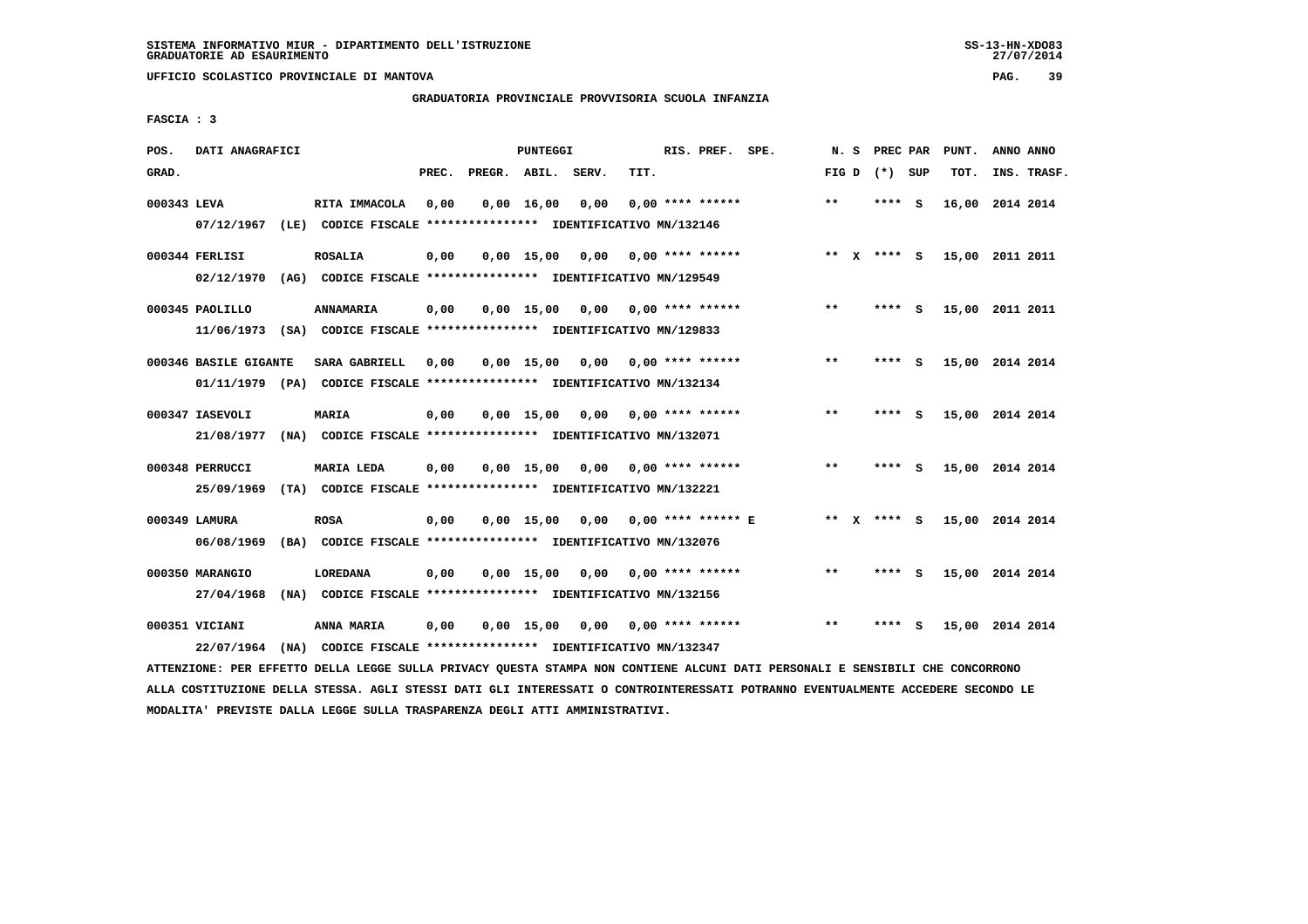**UFFICIO SCOLASTICO PROVINCIALE DI MANTOVA PAG. 40**

# **GRADUATORIA PROVINCIALE PROVVISORIA SCUOLA INFANZIA**

 **FASCIA : 3**

| POS.         | DATI ANAGRAFICI |                                                               |       |                    | PUNTEGGI           |      |      | RIS. PREF. SPE.           | N. S  |              | PREC PAR        |     | PUNT.      | ANNO ANNO       |
|--------------|-----------------|---------------------------------------------------------------|-------|--------------------|--------------------|------|------|---------------------------|-------|--------------|-----------------|-----|------------|-----------------|
| GRAD.        |                 |                                                               | PREC. | PREGR. ABIL. SERV. |                    |      | TIT. |                           |       |              | FIG D $(*)$ SUP |     | TOT.       | INS. TRASF.     |
| 000352 COCO  |                 | <b>GRAZIELLA</b>                                              | 0,00  |                    | $3,00$ 11,00       | 0,00 |      | $0.00$ **** ****** E      | $***$ |              | **** S          |     |            | 14,00 2014 2014 |
|              | 08/07/1967      | (CT) CODICE FISCALE **************** IDENTIFICATIVO MN/132183 |       |                    |                    |      |      |                           |       |              |                 |     |            |                 |
|              | 000353 CENTONZE | <b>CHIARA</b>                                                 | 0,00  |                    | $0,00 \quad 13,00$ | 0,00 |      | 0,00 **** ******          | $**$  |              | **** S          |     |            | 13,00 2011 2011 |
|              | 04/05/1968      | (MT) CODICE FISCALE **************** IDENTIFICATIVO MN/129546 |       |                    |                    |      |      |                           |       |              |                 |     |            |                 |
|              | 000354 SIMONE   | <b>DANIELA</b>                                                | 0,00  |                    | 3,00 10,00         |      |      | $0,00$ $0,00$ **** ****** | $***$ |              | **** S          |     |            | 13,00 2011 2011 |
|              | 24/04/1970      | (BR) CODICE FISCALE **************** IDENTIFICATIVO MN/129604 |       |                    |                    |      |      |                           |       |              |                 |     |            |                 |
|              | 000355 ALIATI   | <b>CRISTINA</b>                                               | 0,00  | 0.00               | 6,00               | 4,00 |      | $0.00$ **** ******        |       |              | ** $X$ **** S   |     | 10,00 2009 |                 |
| s            | 05/06/1981      | (MN) CODICE FISCALE **************** IDENTIFICATIVO MN/127439 |       |                    |                    |      |      |                           |       |              |                 |     |            |                 |
|              |                 |                                                               |       |                    |                    |      |      |                           |       |              |                 |     |            |                 |
|              | 000356 TADIELLO | <b>ELISABETTA</b>                                             | 0,00  | 0.00               | 6,00               | 0,00 |      | $3,00$ **** ******        | $**$  |              | **** S          |     | 9,00       | 2009            |
| s            | 04/01/1988      | (MN) CODICE FISCALE **************** IDENTIFICATIVO MN/127537 |       |                    |                    |      |      |                           |       |              |                 |     |            |                 |
|              | 000357 ALESSI   | ILENJA RITA                                                   | 0,00  | 0,00               | 0,00               |      |      | $0.00$ 9.00 **** ******   | $***$ | $\mathbf{x}$ | **** S          |     |            | 9,00 2011 2011  |
| s            | 04/07/1980      | (CL) CODICE FISCALE **************** IDENTIFICATIVO MN/129662 |       |                    |                    |      |      |                           |       |              |                 |     |            |                 |
|              | 000358 DE MARCO | <b>STEFANIA</b>                                               | 0,00  | 3,00               | 6,00               | 0,00 |      | $0.00$ **** ******        | **    |              | **** S          |     |            | 9,00 2011 2011  |
| s            | 29/11/1978      | (CS) CODICE FISCALE **************** IDENTIFICATIVO MN/129530 |       |                    |                    |      |      |                           |       |              |                 |     |            |                 |
| 000359 ZULLI |                 | <b>SERENA</b>                                                 | 0,00  | 0,00               | 6,00               | 0,00 |      | $0.00$ **** ******        | $**$  |              | ****            | - S | 6,00       | 2007            |
| s            | 26/03/1986      | (MN) CODICE FISCALE **************** IDENTIFICATIVO MN/026052 |       |                    |                    |      |      |                           |       |              |                 |     |            |                 |
|              |                 |                                                               |       |                    |                    |      |      |                           |       |              |                 |     |            |                 |
|              | 000360 QUERCI   | VALENTINA                                                     | 0,00  | 0.00               | 6,00               | 0.00 |      | $0.00$ **** ******        | $**$  |              | ****            | - S | 6,00       | 2007            |
| s            | 21/08/1987      | (MN) CODICE FISCALE **************** IDENTIFICATIVO MN/026024 |       |                    |                    |      |      |                           |       |              |                 |     |            |                 |